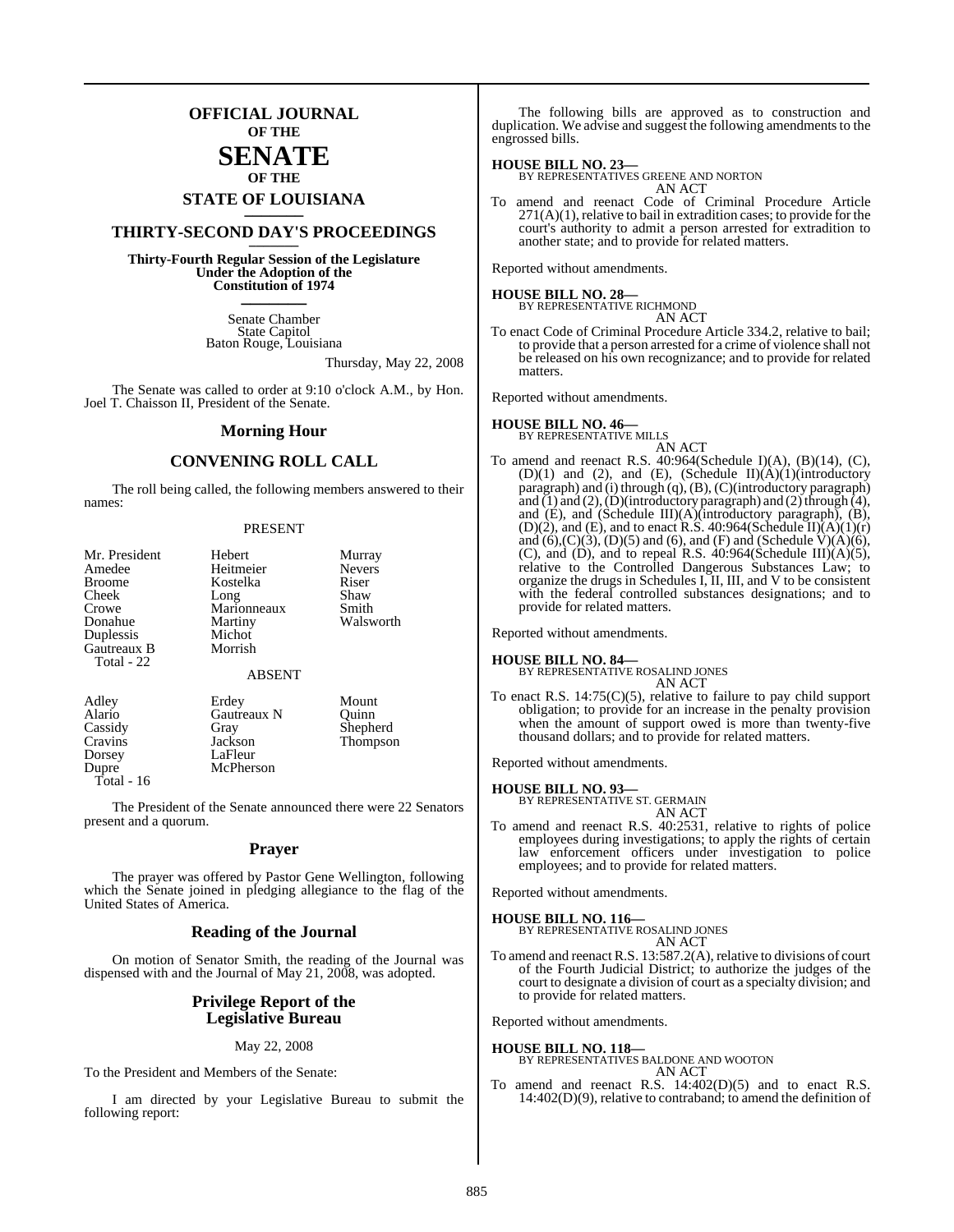# **Page 2 SENATE 32nd DAY'S PROCEEDINGS**

## May 22, 2008

"contraband" with respect to alcoholic beverages and certain pieces of communication equipment; and to provide for related matters.

Reported without amendments.

**HOUSE BILL NO. 126—** BY REPRESENTATIVES BALDONE AND WOOTON AN ACT

To enact R.S.  $46:1844(N)(4)$ , relative to crime victims and witnesses; to provide with respect to duties of the Department of Public Safety and Corrections, corrections services; to provide with respect to providing a crime victim with a recent photograph of

an inmate prior to his release; and to provide for related matters.

Reported without amendments.

## **HOUSE BILL NO. 130—**

BY REPRESENTATIVE ROSALIND JONES

- AN ACT To amend and reenact R.S. 13:587.2(A), relative to divisions of court
- of the Fourth Judicial District; to authorize the judges of the court to designate a division of court as a specialty division; and to provide for related matters.

Reported without amendments.

#### **HOUSE BILL NO. 137—** BY REPRESENTATIVE HILL

AN ACT

To enact R.S. 14:70.7, relative to misappropriation without violence; to create the crime of the unlawful production, manufacturing, distribution, or possession of fraudulent documents for identification purposes; to provide for definitions; to provide for penalties; and to provide for related matters.

Reported with amendments.

#### **LEGISLATIVE BUREAU AMENDMENTS**

Amendments proposed by Legislative Bureau to Reengrossed House Bill No. 137 by Representative Hill

AMENDMENT NO. 1

On page 1, line 13, following "(1)" and before "fraudulent" change "Distribution of" to "Distribute"

AMENDMENT NO. 2

On page 2, line 18, following "means" delete the remainder of the line and insert "to develop, prepare, design, create, or process"

#### **HOUSE BILL NO. 292—**

BY REPRESENTATIVES WHITE, BOBBY BADON, BALDONE, HENRY<br>BURNS, GALLOT,GISCLAIR,ELBERTGUILLORY,HARDY, HARRYSON,<br>HAZEL, HENDERSON, HINES, LAFONTA, MARCHAND, NORTON,<br>NOWLIN,PETERSON,RICHARDSON,RICHMOND,ROY,SIMON,GARY<br>SANT WILLI

#### AN ACT

To enact Code of Criminal Procedure Article 893(E)(3), relative to the drug court division probation program; to provide for the dismissal of prosecutions upon successful completion; to provide for exceptions; and to provide for related matters.

Reported without amendments.

**HOUSE BILL NO. 322—**

BY REPRESENTATIVE ROSALIND JONES AN ACT

To amend and reenact the heading of Chapter 4 of Title VII of Book I of the Civil Code and Civil Code Article 214, Code of Civil Procedure Article 10(A)(1), and R.S. 9:461 and 462 and to enact Civil Code Articles 212 and 213, Code of Civil Procedure Article 74.5, and R.S. 9:463, 464, and 465, relative to adult adoption; to provide for the form for an adult adoption; to provide for the recordation; to provide for jurisdiction; to provide for venue; to provide for the effects of an adult

adoption; to provide for the effective date of an adult adoption; to provide for birth certificates; to provide for the change of a name; and to provide for related matters.

Reported without amendments.

**HOUSE BILL NO. 418—** BY REPRESENTATIVE MICKEY GUILLORY AN ACT

To amend and reenact R.S. 14:134.3(C), relative to the crime of abuse of office; to provide for an exception in the case of an elected official responding to his constituency; and to provide for related matters.

Reported without amendments.

# **HOUSE BILL NO. 528—** BY REPRESENTATIVE LAMBERT

AN ACT

To amend and reenact R.S. 30:2366(C) and (D), relative to the Hazardous Materials Information Development, Preparedness, and Response Act; to provide for the one-call notification system for release notifications; to provide for notification requirements; and to provide for related matters.

Reported without amendments.

# **HOUSE BILL NO. 539—** BY REPRESENTATIVE LAMBERT

AN ACT

To amend and reenact R.S. 30:2066(B) and to enact R.S. 30:2066(D), relative to fees paid in severe and extreme ozone nonattainment zones; to provide for feesto be paid with respect to the one-hour ozone national ambient air quality standard; to require the Department of Environmental Quality to adopt rules and regulations in response to certain actions by congress, the Environmental Protection Agency, or a court; and to provide for related matters.

Reported with amendments.

#### **LEGISLATIVE BUREAU AMENDMENTS**

Amendments proposed by Legislative Bureau to Reengrossed House Bill No. 539 by Representative Lambert

#### AMENDMENT NO. 1

On page 1, line 14, before ", the" change "Louisiana Constitution" to "Constitution of Louisiana"

#### **HOUSE BILL NO. 567—**

BY REPRESENTATIVE PERRY

AN ACT To amend and reenact R.S. 40:1149(B), relative to operators of water systems; to provide for the presence of certified operators while certain systems are in operation; and to provide for related matters.

Reported without amendments.

# **HOUSE BILL NO. 631—** BY REPRESENTATIVE SCHRODER

AN ACT

To amend and reenact R.S. 15:440.5(C), relative to videotapes of protected persons in criminal prosecutions; to provide for the discovery, delivery, custody, and retention of viodeotaped statements of protected persons; to provide for damages for unauthorized disclosures; and to provide for related matters.

Reported without amendments.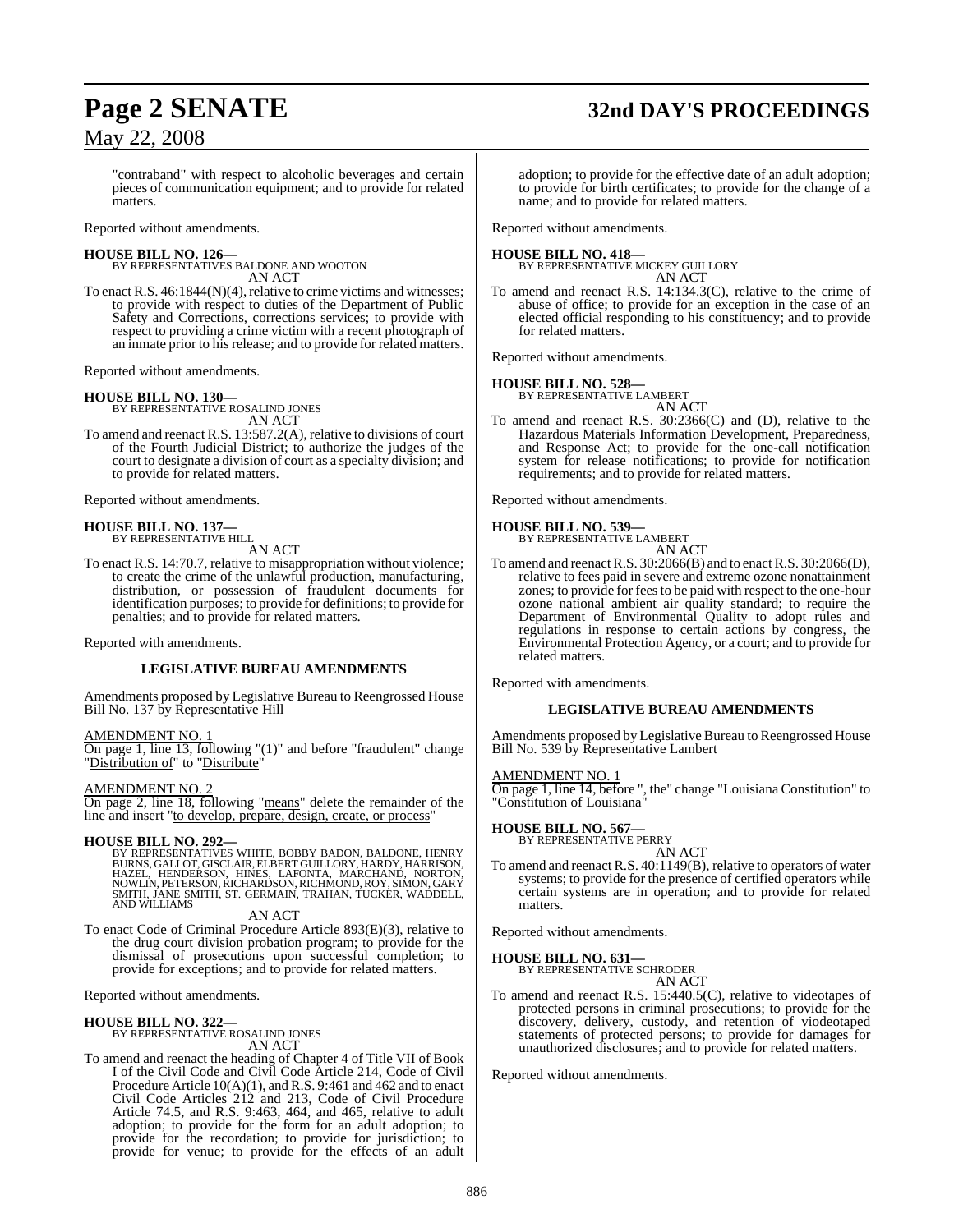# **32nd DAY'S PROCEEDINGS Page 3 SENATE**

# May 22, 2008

**HOUSE BILL NO. 632—** BY REPRESENTATIVE SCHRODER

AN ACT

To enact R.S. 14:81.5, relative to new crimes; to create the crime of unlawful possession of videotapes of protected persons under R.S. 15:440.1 et seq.; to provide for definitions; to provide for penalties; and to provide for related matters.

Reported without amendments.

# **HOUSE BILL NO. 634—** BY REPRESENTATIVE PONTI

AN ACT

To enact R.S. 46:1846, relative to crime victims; to prohibit communication between an offender or an immediate family member of an offender and a victim of a crime of violence or his immediate family member; to provide for exceptions; to provide for a definition; to provide for penalties; and to provide for related matters.

Reported without amendments.

**HOUSE BILL NO. 662—** BY REPRESENTATIVE WILLMOTT AN ACT

To enact R.S. 14:202.1, relative to crimes; to create the crime of home improvement fraud; to define the crime; to provide for penalties; to provide for defenses; and to provide for related matters.

Reported with amendments.

#### **LEGISLATIVE BUREAU AMENDMENTS**

Amendments proposed by Legislative Bureau to Reengrossed House Bill No. 662 by Representative Willmott

#### AMENDMENT NO. 1

On page 2, line 2, following "any" change "real, immovable or movable," to "immovable or movable"

#### **HOUSE BILL NO. 757—**

BY REPRESENTATIVES TRAHAN, ELBERT GUILLORY, HOWARD, NORTON, AND SCHRODER

AN ACT

To amend and reenact R.S.  $14:34.3(B)$  and  $38.2(B)$ , relative to crimes against a school teacher; to provide for penalties for the crimes of battery of and assault on a school teacher; and to provide for related matters.

Reported without amendments.

## **HOUSE BILL NO. 788—**

BY REPRESENTATIVE DOWNS AN ACT

To enact R.S. 48:235 and to repeal R.S. 30:2534, relative to the adopt-a-road program; to transfer the adopt-a-road program to the Department of Transportation and Development; to repeal the adopt-a-road program within the Department of Environmental Quality; and to provide for related matters.

Reported without amendments.

# **HOUSE BILL NO. 867—** BY REPRESENTATIVE BALDONE

AN ACT

To amend and reenact R.S. 14:81.3(A) and (C) and R.S. 15:537(A), relative to the crime of computer-aided solicitation of a minor; to provide for the elements of the crime; to provide with respect to defenses; to provide that a person convicted of computeraided solicitation of a minorshall be ineligible for diminution of sentence for good behavior; and to provide for related matters.

Reported without amendments.

#### **HOUSE BILL NO. 1120—**

BY REPRESENTATIVE LORUSSO AN ACT

To amend and reenact Section 2 of Act No. 38 of the First Extraordinary Session of 2006, relative to contracts let by the adjutant general and the Military Department; to extend the termination date of provisions authorizing the utilization of design-build; and to provide for related matters.

Reported without amendments.

**HOUSE BILL NO. 1123—** BY REPRESENTATIVES LITTLE AND NORTON AN ACT

To amend and reenact R.S. 14:103.1(C), relative to the crime of emanation of excessive sound or noise; to provide for increased penalties; and to provide for related matters.

Reported without amendments.



AN ACT

To amend and reenact R.S. 14:67.16(A)(1) and to enact R.S.  $14:67.16(A)(3)$ , relative to identity theft; to amend the definition of "disabled person"; to provide for the definition of "person"; and to provide for related matters.

Reported without amendments.

# **HOUSE BILL NO. 1136—** BY REPRESENTATIVE PEARSON

AN ACT

To amend and reenact R.S. 15:574.4(H)(4)(r) and to enact Code of Criminal Procedure Article  $895(\text{\AA})(13)$ , relative to conditions of parole or probation; to provide that as a condition of parole or probation a person on parole or probation agrees to searches of his person or property by law enforcement officers with or without an arrest or search warrant; to provide for definitions; and to provide for related matters.

Reported without amendments.

#### **HOUSE BILL NO. 1146—**

BY REPRESENTATIVE LOPINTO AN ACT

To amend and reenact R.S. 40:2405(C), relative to peace officer training requirements; to exempt certain part-time and reserve officers from peace officer training requirements; and to provide for related matters.

Reported without amendments.

#### **HOUSE BILL NO. 1148—**

BY REPRESENTATIVE MORRELL AN ACT

To enact R.S. 40:2531(D) and 2533(D), relative to the investigation of law enforcement officers; to provide for expungement of certain records; to provide for the investigative report; and to provide for related matters.

Reported without amendments.

# **HOUSE BILL NO. 1196—** BY REPRESENTATIVE LAFONTA

AN ACT

To amend and reenact R.S. 30:2113(D), relative to the Louisiana Nuclear Energy and Radiation Control Law; to provide for prohibitions on transportation of certain radioactive waste; and to provide for related matters.

Reported without amendments.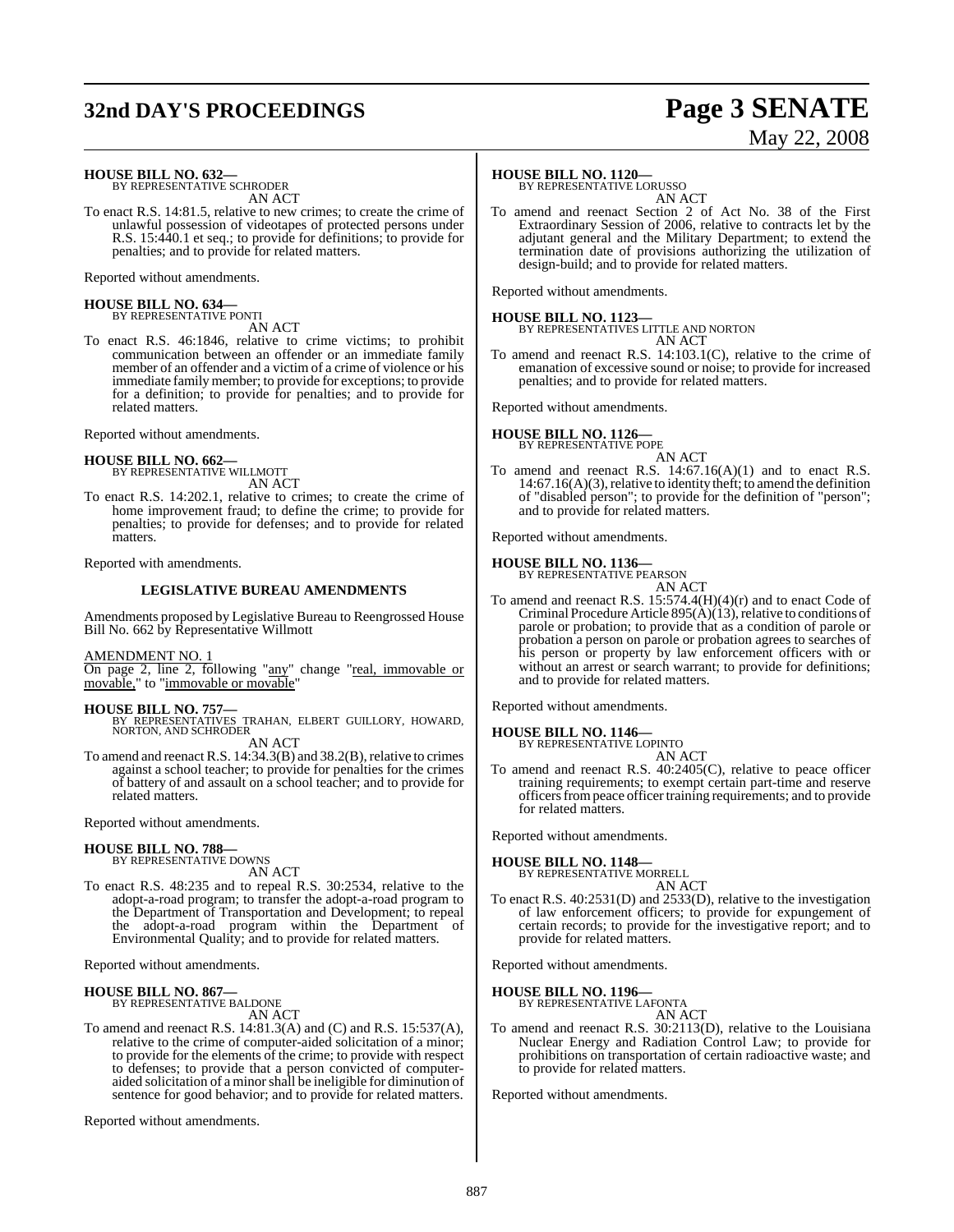# **Page 4 SENATE 32nd DAY'S PROCEEDINGS**

May 22, 2008

## **HOUSE BILL NO. 1352— (Substitute for House Bill No. 44 by Representative Mickey Guillory)**<br>BY REPRESENTATIVE MICKEY GUILLORY

AN ACT

To amend and reenact R.S.  $14:56(A)$  and to enact R.S.  $14:56(B)(4)$ , relative to criminal damage to property; to provide that the crime of simple criminal damage to property shall include the intentional damaging to rental property; to authorize the court to order restitution in cases of simple criminal damage to property; and to provide for related matters.

Reported without amendments.

Respectfully submitted, ROB MARIONNEAUX Chairman

#### **Adoption of Legislative Bureau Report**

On motion of Senator Marionneaux, the Legislative Bureau amendments were adopted and the Bills were read by title and passed to a third reading.

#### **Introduction of Resolutions, Senate and Concurrent**

Senator Marionneaux asked for and obtained a suspension of the rules for the purpose of introducing and reading the following Resolutions, Senate and Concurrent, a first and second time and acting upon them as follows:

SENATE RESOLUTION NO. 85—<br>BY SENATORS MARIONNEAUX, ADLEY, ALARIO, AMEDEE, BROOME, CASSIDY, CHAISSON, CHEEK, CRAVINS, CROWE, DONAHUE, DORSEY, DUPLESSIS, DUPRE, ERDEY, B. GAUTREAUX, N.<br>GAUTREAUX, GRAY, HEBERT, HEITMEIER, JAC A RESOLUTION

To express the sincere and heartfelt condolences of the Senate of the Legislature of Louisiana to the family of United States Army Staff Sergeant Michael Gabel upon his death in Afghanistan.

On motion of Senator Marionneaux, the resolution was read by title and adopted.

#### **SENATE RESOLUTION NO. 86—**

BY SENATORS MARIONNEAUX, ADLEY, ALARIO, AMEDEE, BROOME, CASSIDY, CHAISSON, CHEEK, CRAVINS, CROWE, DONSEY, DONSEY, DUPLESSIS, DUPRE, ERDEY, B. GAUTREAUX, N.<br>DORSEY, DUPLESSIS, DUPRE, ERDEY, B. GAUTREAUX, N.<br>GAUTREAUX, GRAY,

To express the sincere and heartfelt condolences of the Senate of the Legislature of Louisiana to the family of United States Army Staff Sergeant Timothy Cole, Jr., upon his death in combat in Iraq.

On motion of Senator Marionneaux, the resolution was read by title and adopted.

# **SENATE CONCURRENT RESOLUTION NO. 81—** BY SENATOR MOUNT

A CONCURRENT RESOLUTION

To commend and congratulate Rosalie Marie "Poddy" Leveque Champeaux upon the occasion her retirement.

The resolution was read by title. Senator Mount moved to adopt the Senate Concurrent Resolution.

**ROLL CALL**

The roll was called with the following result:

YEAS

Mr. President Hebert Mount Broome Jackson Never<br>Cassidy Kostelka Riser Cheek Long Shaw<br>Crowe Marionneaux Smith Crowe Marionneaux<br>
Donahue Martiny Duplessis Michot Gautreaux B Total - 25

Total - 0

Heitmeier Murray<br>Jackson Nevers Kostelka Riser<br>Long Shaw Martiny Walsworth<br>Michot

NAYS

#### ABSENT

Adley Erdey Duinn Alario Gautreaux N Shepherd Cravins Gray Thompson Dorsey LaFleur<br>Dupre McPher McPherson Total - 13

The Chair declared the Senate had adopted the Senate Concurrent Resolution and ordered it sent to the House.

# **SENATE CONCURRENT RESOLUTION NO. 82—**<br>BY SENATORS HEBERT AND MARIONNEAUX<br>A CONCURRENT RESOLUTION

To direct the commissioner of conservation to move expeditiously to promulgate additional drilling safety regulations for wells drilled near Louisiana's interstate highways.

The resolution was read by title and referred by the President to the Committee on Natural Resources.

#### **Messages from the House**

The following Messages from the House were received and read as follows:

#### **Message from the House**

#### **ASKING CONCURRENCE IN HOUSE BILLS AND JOINT RESOLUTIONS**

#### May 21, 2008

To the Honorable President and Members of the Senate:

I am directed to inform your honorable body that the House of Representatives has finally passed and asks your concurrence in the following House Bills and Joint Resolutions:

#### **HOUSE BILL NO. 420—**

BY REPRESENTATIVES GALLOT, BOBBY BADON, BARRAS, HENRY<br>BURNS, BURRELL, CARMODY, CARTER, CHAMPAGNE, DANAHAY,<br>DOERGE, DOWNS, EL LINGTON, FOIL, GEYMANN, ELBERT<br>GUILLORY, HARDY, ROSALIND JONES, SAM JONES, KLECKLEY,<br>MILLS, MONTO A JOINT RESOLUTION

Proposing to amend Article VII, Section 4(D)(3) and to enact Article VII, Section 4(D)(4) of the Constitution of Louisiana, to increase the maximum amount of the severance tax on certain natural resources which is remitted to parish governing authorities; to provide for an effective date; to provide for submission of the proposed amendment to the electors; and to provide for related matters.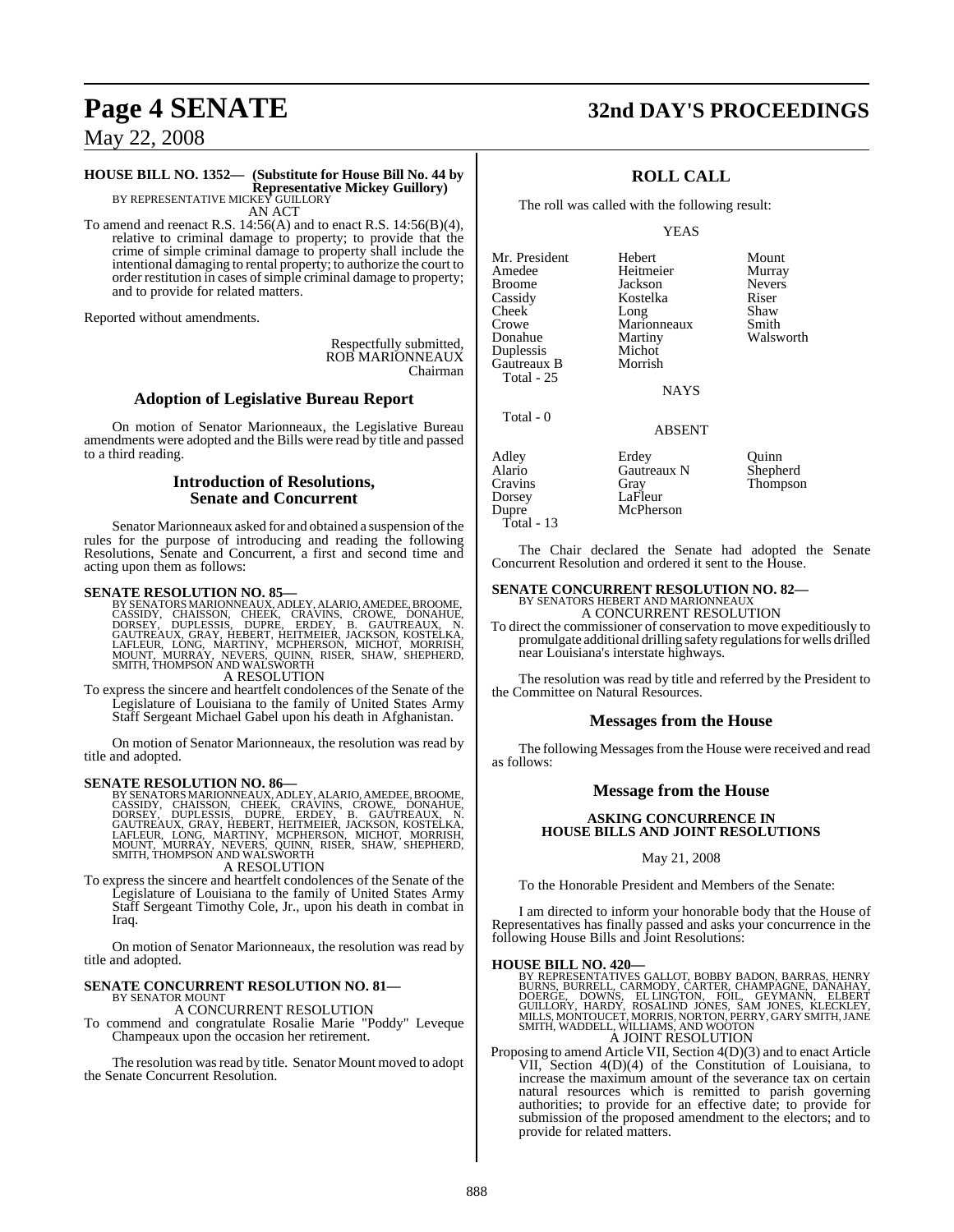# **32nd DAY'S PROCEEDINGS Page 5 SENATE**

# May 22, 2008

## **HOUSE BILL NO. 563—**

BY REPRESENTATIVE DOWNS AN ACT

To amend and reenact R.S. 38:2212(A)(1)(b), relative to the letting of contracts for public works; to provide relative to the more effective and efficient letting of such contracts; to provide relative to the procedures for bidding on such contracts including forms used for such purpose; and to provide for related matters.

# **HOUSE BILL NO. 759—** BY REPRESENTATIVE HARRISON

AN ACT

To amend and reenact R.S. 9:311(A), relative to child support; to provide for a material change in circumstances; to provide for documentation; to require the Department of Social Services to provide information, rules and forms; to require the clerks of court to make forms available; to require a hearing within a certain period of time; to provide for retroactivity to the date of filing; and to provide for related matters.

#### **HOUSE BILL NO. 923—**

BY REPRESENTATIVES GALLOT AND BARRAS AN ACT

To amend and reenact R.S. 18:1303(B)(6) and (I) and 1307(G) and to enact R.S. 18:1303(K), relative to absentee voting by mail; to provide that certain persons involuntarily confined for mental treatment shall vote only absentee by mail; to provide for evidence of disability to be submitted in order to vote absentee by mail; to provide for indefinite applicability of applications to vote absentee by mail for disabled voters and senior citizen voters, including exceptions and procedures; and to provide for related matters.

**HOUSE BILL NO. 937—** BY REPRESENTATIVES ST. GERMAIN AND AUBERT AN ACT

To amend and reenact R.S. 4:211(5) and R.S. 27:353(4) and to enact R.S. 18:1300.24, relative to conducting live horse racing and pari-mutuel wagering in Iberville Parish; to provide for the calling and conducting of certain referendum elections in Iberville Parish relative to authorizing the conducting of horse racing and pari-mutuel wagering in the parish, authorizing the operation of an offtrack wagering facility in Iberville Parish, and authorizing an eligible horse racing facility in Iberville Parish to conduct slot machine gaming; to provide for the submission of propositions by the governing authority of Iberville Parish; to provide relative to the approval of the propositions by the voters; to provide for applicability; to amend the definition of eligible facility for the purposes of conducting slot machine gaming; to amend the definition of pari-mutuel facility for the purpose of offtrack wagering; and to provide for related matters.

**HOUSE BILL NO. 1100**—<br>BY REPRESENTATIVES WADDELL, ABRAMSON, AUBERT, BOBBY<br>BADON, BALDONE, BILLIOT, HENRY BURNS, BURRELL, CARMODY,<br>CARTER, CONNICK, CROMER, DIXON, DOERGE, EDWARDS,<br>GISCLAIR, GREENE, HARDY, HARRISON, HAZEL, WOOTON

#### AN ACT

To amend and reenact R.S. 44:5, relative to records of the office of the governor and of certain agencies in the office of the governor; to provide for the application of the laws relative to public records to the office of the governor and agencies and officials within the office of the governor; to provide with respect to exemptions to the public records laws; to provide for definitions; and to provide for related matters.

#### **HOUSE BILL NO. 1108—** BY REPRESENTATIVE BARROW

AN ACT

To amend and reenact R.S. 33:4720.151(B)(6), (D), (E), (G)(5), (9), and (12), (H)(4)(b), (I)(2), (J)(1), (K), (L)(1), (3), and (4), and (O)(introductory paragraph), (1), and (4) and R.S. 44:4.1(B)(18), to enact R.S. 33:4720.151(H)(23) and (S), and to repeal R.S.  $33:4720.151(G)(13)$ , relative to the East Baton Rouge Redevelopment Authority; to provide relative to the purposes and objects and powers and duties of the authority; to provide relative to the members of the governing board of the authority; to authorize the authority to initiate an expedited quiet title and foreclosure action; to provide relative to the procedures for any such action; to provide relative to the rights of property owners; to provide relative to due process; and to provide for related matters.

# **HOUSE BILL NO. 1248—** BY REPRESENTATIVE JOHNSON

AN ACT

To enact R.S. 45:561 and 562, relative to railroad safety; to provide for the Public Service Commission; to implement the Federal Railroad Safety State Participation program; to authorize inspection of railroad facilities; and to provide for related matters.

**HOUSE BILL NO. 1256—** BY REPRESENTATIVE DOWNS

#### AN ACT

To amend and reenact R.S. 17:53, relative to city, parish, and other local public school board members; to provide that school board members shall receive training and instruction annually; to require that a certain minimum number of hours focus on certain topics for school board members in certain districts; to provide for effectiveness; and to provide for related matters.

**HOUSE BILL NO. 1328—** BY REPRESENTATIVES MILLS, BOBBY BADON, GISCLAIR, AND HARRISON

AN ACT To amend and reenact R.S. 30:83(F)(6), 84(A)(1) and (2), and 86(A) and to enact R.S. 30:83(I), relative to the Oilfield Site Restoration Law; to provide for the duties and powers of the Oilfield Site Restoration Commission and the secretary of the Department of Natural Resources; and to provide for related matters.

## **HOUSE BILL NO. 1367— (Substitute for HouseBill No. 451 by Representative Hardy)** BY REPRESENTATIVES HARDY AND GISCLAIR

AN ACT

To enact R.S. 32:77.1, relative to passing in school zones; to prohibit passing in school zones; to provide for penalties for operators of motor vehicles who pass other motor vehicles in school zones; and to provide for related matters.

#### **HOUSE BILL NO. 1369— (Substitute for HouseBill No. 948 by Representative St. Germain)**

BY REPRESENTATIVES ST. GERMAIN, BALDONE, BARROW, BILLIOT,<br>HENRY BURNS, BURRELL, CHAMPAGNE, DIXON, DOERGE,<br>GISCLAIR, HARRISON, LABRUZZO, LEBAS, LEGER, MORRIS,<br>PETERSON, JANE SMITH, TRAHAN, AND WOOTON AN ACT

To enactR.S. 22:1405(D)(11),R.S. 36:408(D)(6) and 409(C)(7), and R.S. 40:1594, 1594.1, and 1594.2, relative to property insurance; to create the Louisiana Addendum Board within the office of the state fire marshal, code enforcement and building safety, of the Department of Public Safety and Corrections; to charge the board with the responsibility of creating and maintaining the Louisiana Addendum to the Insurance Services Office (ISO) Fire Suppression Rating Schedule; to provide for the responsibilities of the office with regard to the addendum; to require the Property Insurance Association of Louisiana to apply the Louisiana Addendum in assigning a public fire protection classification or grading for a public fire protection area; and to provide for related matters.

> Respectfully submitted, ALFRED W. SPEER Clerk of the House of Representatives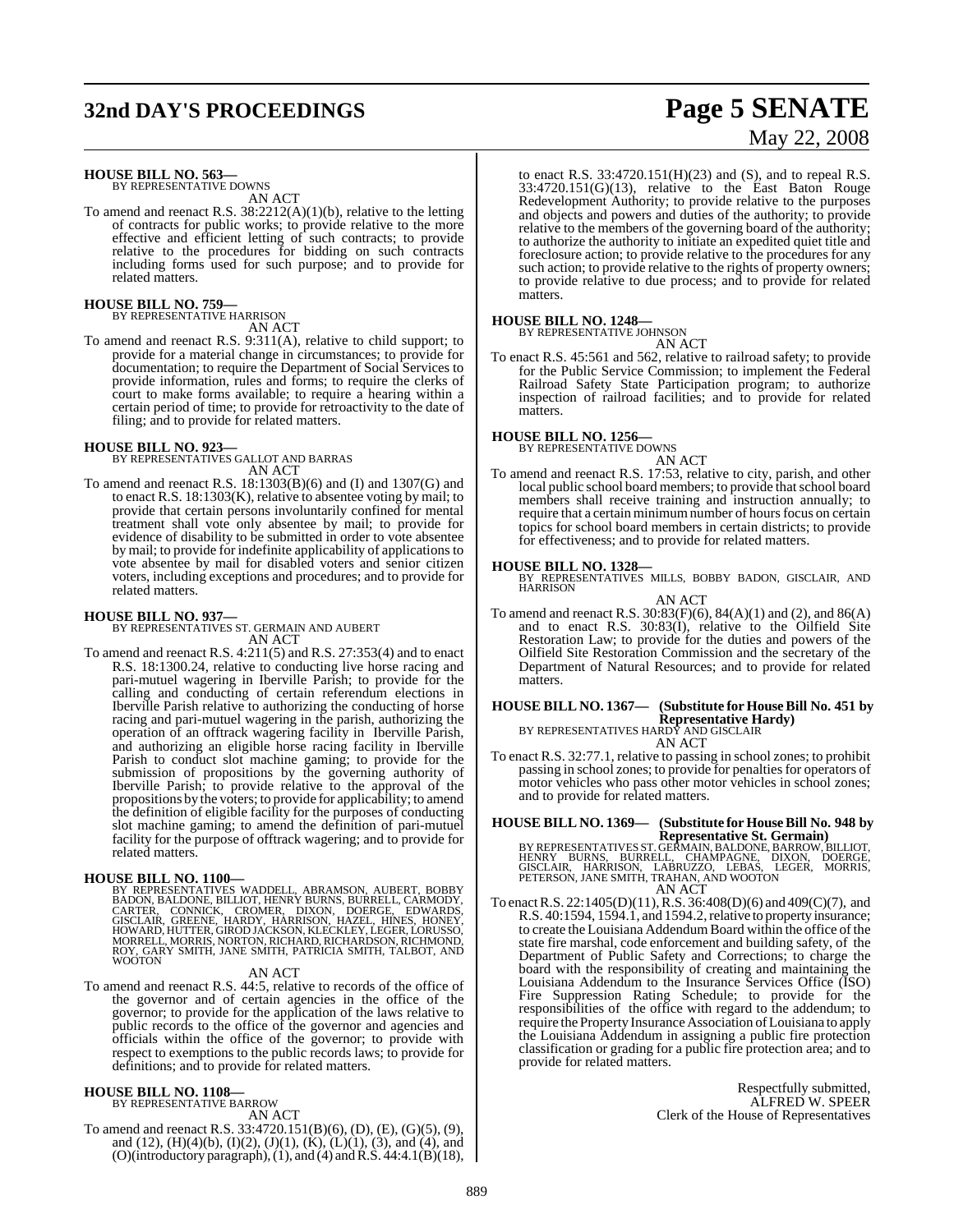# **Page 6 SENATE 32nd DAY'S PROCEEDINGS**

## May 22, 2008

## **House Bills and Joint Resolutions**

Senator Mount asked for and obtained a suspension of the rules to take up at this time the following House Bills and Joint Resolutions just received from the House which were taken up, read a first and second time by their titles and acted upon as follows:

HOUSE BILL NO. 420—<br>BY REPERENTATIVES GALLOT, BOBBY BADON, BARRAS, HENRY<br>BURNS, BURRELL, CARMODY, CARTER, CHAMPAGNE, DANAHAY,<br>DOERGE, DOWNS, ELLINGTON, FOIL, GEYMANN, ELBERT<br>GUILLORY, HARDY, ROSALIND JONES, SAM JONES, KLEC

Proposing to amend Article VII, Section 4(D)(3) and to enact Article VII, Section 4(D)(4) of the Constitution of Louisiana, to increase the maximum amount of the severance tax on certain natural resources which is remitted to parish governing authorities; to provide for an effective date; to provide for submission of the proposed amendment to the electors; and to provide for related matters.

The bill was read by title and referred by the President to the Committee on Revenue and Fiscal Affairs.

#### **HOUSE BILL NO. 563—** BY REPRESENTATIVE DOWNS

AN ACT

To amend and reenact R.S. 38:2212(A)(1)(b), relative to the letting of contracts for public works; to provide relative to the more effective and efficient letting of such contracts; to provide relative to the procedures for bidding on such contracts including forms used for such purpose; and to provide for related matters.

The bill was read by title and referred by the President to the Committee on Transportation, Highways and Public Works.

#### **HOUSE BILL NO. 759—**

BY REPRESENTATIVE HARRISON AN ACT

To amend and reenact R.S. 9:311(A), relative to child support; to provide for a material change in circumstances; to provide for documentation; to require the Department of Social Services to provide information, rules and forms; to require the clerks of court to make forms available; to require a hearing within a certain period of time; to provide for retroactivity to the date of filing; and to provide for related matters.

The bill was read by title and referred by the President to the Committee on Judiciary A.

**HOUSE BILL NO. 923—** BY REPRESENTATIVES GALLOT AND BARRAS AN ACT

To amend and reenact R.S. 18:1303(B)(6) and (I) and 1307(G) and to enact R.S. 18:1303(K), relative to absentee voting by mail; to provide that certain persons involuntarily confined for mental treatment shall vote only absentee by mail; to provide for evidence of disability to be submitted in order to vote absentee by mail; to provide for indefinite applicability of applications to vote absentee by mail for disabled voters and senior citizen voters, including exceptions and procedures; and to provide for related matters.

The bill was read by title and referred by the President to the Committee on Senate and Governmental Affairs.

#### **HOUSE BILL NO. 937—**

BY REPRESENTATIVES ST. GERMAIN AND AUBERT AN ACT

To amend and reenact R.S. 4:211(5) and R.S. 27:353(4) and to enact R.S. 18:1300.24, relative to conducting live horse racing and pari-mutuel wagering in Iberville Parish; to provide for the calling and conducting of certain referendum elections in Iberville Parish relative to authorizing the conducting of horse racing and pari-mutuel wagering in the parish, authorizing the operation of an offtrack wagering facility in Iberville Parish, and authorizing an eligible horse racing facility in Iberville Parish to conduct slot machine gaming; to provide for the submission of propositions by the governing authority of Iberville Parish; to provide relative to the approval of the propositions by the voters; to provide for applicability; to amend the definition of eligible facility for the purposes of conducting slot machine gaming; to amend the definition of pari-mutuel facility for the purpose of offtrack wagering; and to provide for related matters.

The bill was read by title and referred by the President to the Committee on Judiciary B.

**HOUSE BILL NO. 1100—**<br>BY REPRESENTATIVES WADDELL, ABRAMSON, AUBERT, BOBBY<br>BADON, BALDONE, BILLIOT, HENRY BURNS, BURRELL, CARMODY,<br>CARTER, CONNICK, CROMER, DIXON, DOERGE, EDWARDS,<br>GISCLAIR, GREENE, HARDY, HARRISON, HAZEL,

AN ACT To amend and reenact R.S. 44:5, relative to records of the office of the governor and of certain agencies in the office of the governor; to provide for the application of the laws relative to public records to the office of the governor and agencies and officials within the office of the governor; to provide with respect to exemptions to the public records laws; to provide for definitions; and to provide for related matters.

The bill was read by title and referred by the President to the Committee on Senate and Governmental Affairs.

#### **HOUSE BILL NO. 1108—**

BY REPRESENTATIVE BARROW

AN ACT To amend and reenact R.S. 33:4720.151(B)(6), (D), (E), (G)(5), (9), and (12),  $(H)(4)(b)$ ,  $(I)(2)$ ,  $(J)(1)$ ,  $(K)$ ,  $(L)(1)$ ,  $(3)$ , and  $(4)$ , and (O)(introductory paragraph), (1), and (4) and R.S. 44:4.1(B)(18), to enact R.S. 33:4720.151(H)(23) and (S), and to repeal R.S. 33:4720.151(G)(13), relative to the East Baton Rouge Redevelopment Authority; to provide relative to the purposes and objects and powers and duties of the authority; to provide relative to the members of the governing board of the authority; to authorize the authority to initiate an expedited quiet title and foreclosure action; to provide relative to the procedures for any such action; to provide relative to the rights of property owners; to provide relative to due process; and to provide for related matters.

The bill was read by title and referred by the President to the Committee on Local and Municipal Affairs.

#### **HOUSE BILL NO. 1248—**

BY REPRESENTATIVE JOHNSON AN ACT

To enact R.S. 45:561 and 562, relative to railroad safety; to provide for the Public Service Commission; to implement the Federal Railroad Safety State Participation program; to authorize inspection of railroad facilities; and to provide for related matters.

The bill was read by title and referred by the President to the Committee on Transportation, Highways and Public Works.

# **HOUSE BILL NO. 1256—** BY REPRESENTATIVE DOWNS

AN ACT

To amend and reenact R.S. 17:53, relative to city, parish, and other local public school board members; to provide that school board members shall receive training and instruction annually; to require that a certain minimum number of hours focus on certain topics for school board members in certain districts; to provide for effectiveness; and to provide for related matters.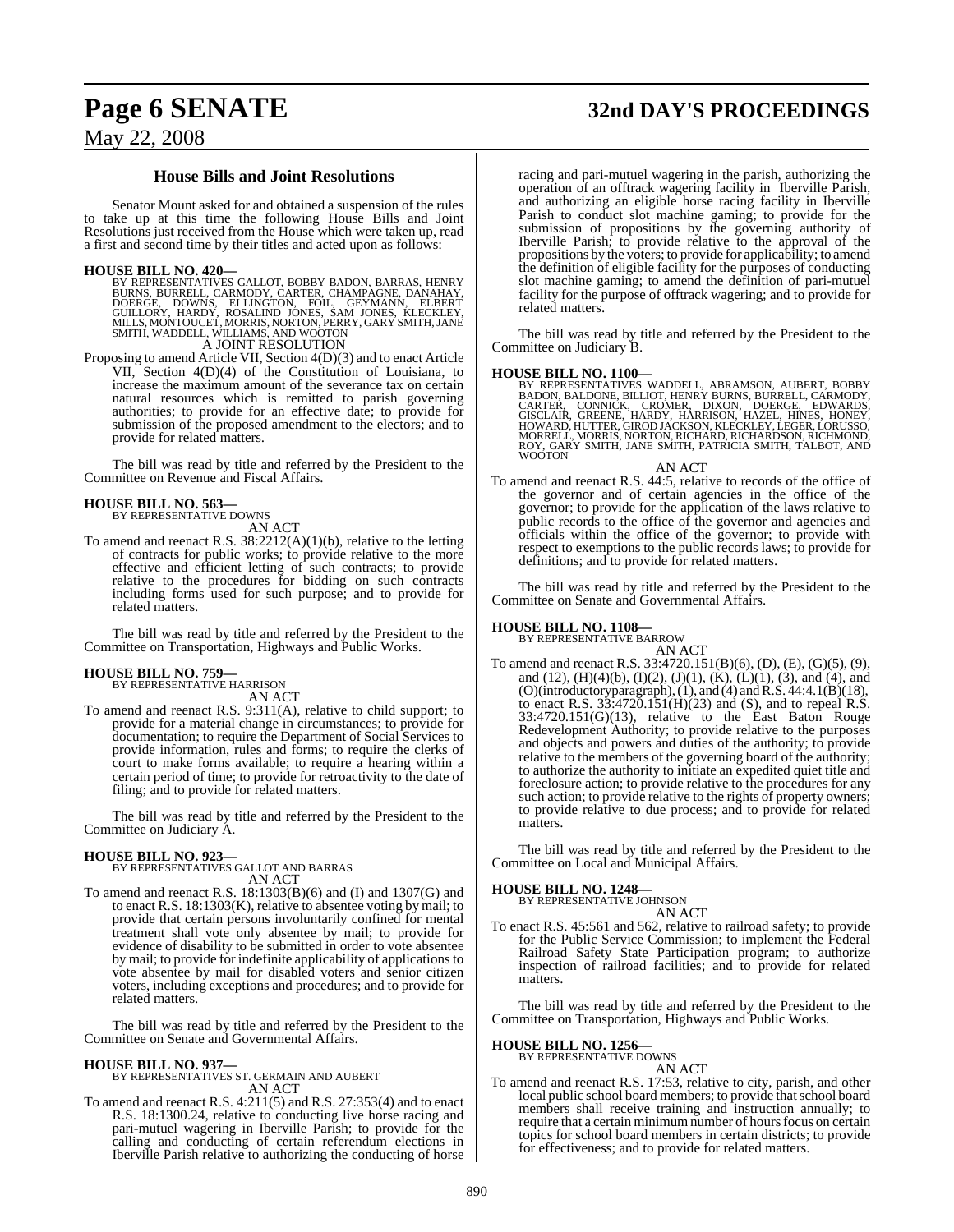# **32nd DAY'S PROCEEDINGS Page 7 SENATE**

# May 22, 2008

The bill was read by title and referred by the President to the Committee on Education.

#### **HOUSE BILL NO. 1328—**

BY REPRESENTATIVES MILLS, BOBBY BADON, GISCLAIR, AND **HARRISON** AN ACT

To amend and reenact R.S. 30:83(F)(6), 84(A)(1) and (2), and 86(A) and to enact R.S.  $30:83(1)$ , relative to the Oilfield Site Restoration Law; to provide for the duties and powers of the Oilfield Site Restoration Commission and the secretary of the Department of Natural Resources; and to provide for related matters.

The bill was read by title and referred by the President to the Committee on Natural Resources.

## **HOUSE BILL NO. 1367— (Substitute for HouseBill No. 451 by**

**Representative Hardy)** BY REPRESENTATIVES HARDY AND GISCLAIR

AN ACT

To enact R.S. 32:77.1, relative to passing in school zones; to prohibit passing in school zones; to provide for penalties for operators of motor vehicles who pass other motor vehicles in school zones; and to provide for related matters.

The bill was read by title and referred by the President to the Committee on Transportation, Highways and Public Works.

#### **HOUSE BILL NO. 1369— (Substitute for House Bill No. 948 by Representative St. Germain)**

BY REPRESENTATIVES ST. GERMAIN, BALDONE, BARROW, BILLIOT,<br>HENRY BURNS, BURRELL, CHAMPAGNE, DIXON, DOERGE,<br>GISCLAIR, HARRISON, LABRUZZO, LEBAS, LEGER, MORRIS,<br>PETERSON, JANE SMITH, TRAHAN, AND WOOTON AN ACT

To enactR.S. 22:1405(D)(11),R.S. 36:408(D)(6) and 409(C)(7), and R.S. 40:1594, 1594.1, and 1594.2, relative to property insurance; to create the Louisiana Addendum Board within the office of the state fire marshal, code enforcement and building safety, of the Department of Public Safety and Corrections; to charge the board with the responsibility of creating and maintaining the Louisiana Addendum to the Insurance Services Office (ISO) Fire Suppression Rating Schedule; to provide for the responsibilities of the office with regard to the addendum; to require the Property Insurance Association of Louisiana to apply the Louisiana Addendum in assigning a public fire protection classification or grading for a public fire protection area; and to provide for related matters.

The bill was read by title and referred by the President to the Committee on Insurance.

## **Senate Bills and Joint Resolutions on Second Reading Reported by Committees**

The following Senate Bills and Joint Resolutions reported by Committees were taken up and acted upon as follows:

# **SENATE BILL NO. 438—** BY SENATOR JACKSON

#### AN ACT

To enact R.S. 24:672 and to repeal R.S. 36:4(B)(8), relative to the Children's Cabinet; to provide with respect to the authority of the Children's Cabinet; and to provide for related matters.

Reported by substitute by the Committee on Senate and Governmental Affairs. The bill was read by title; the committee substitute bill was read.

## **SENATE BILL NO. —(Substitute of Senate Bill No. 438 by Senator Jackson)** BY SENATOR JACKSON

AN ACT

To amend and reenact R.S. 46:2601(A)(1), 2603(A)(3) through (6), 2605(A) and (B)(3), (5), (28), and (39) and (E), and 2607, to enact R.S. 46:2602(B)(13), and to repeal R.S. 46:2602(D), (E), and (F), 2603(A) (7) through (13), 2605(B)(22), and 2605.1 through 2605.3, relative to the Children's Cabinet; to provide with respect to the powers and duties of the cabinet; to provide with respect to the advisory board; to extend the sunset date for the Cabinet; to repeal the Children's Cabinet Research Council and the Louisiana Juvenile Justice Planning and Coordinating Board; and to provide for related matters.

Be it enacted by the Legislature of Louisiana:

Section 1. R.S. 46:2601(A)(1), 2603(A)(3) through (6), 2605(A) and (B)(3), (5), (28) and (39) and (E), and 2607 are hereby amended and reenacted and  $R.S. 46:2602(B)(13)$  is hereby enacted to read as follows:

§2601. Legislative findings and intent

A.(1) The legislature finds that programs and services to children and their families<del>, including juvenile justice services,</del> are provided by a myriad of state departments, offices, and agencies, as well as many entities at the local level. Funding for such programs is provided from numerous sources, federal, state, and local. There is a serious need to coordinate and focus programs and funding to achieve the most effective and efficient use of monetary, human, and organizational resources.

\* \* \* §2602. Children's Cabinet; creation; purpose

\* \* \* B. The cabinet shall be composed of the following members:

\* \* \* **(13) The secretary of the Department of Economic Development.**

\* \* \* §2603. Children's Cabinet; powers and duties

A. In order to carry out the purposes of this Chapter and the purposes for which it is created, the Children's Cabinet shall:

\* \* \* (3) Develop and recommend a plan by December 31, 2003, for reforming the way in which services, including juvenile justice services, are delivered to children and families. The plan shall be submitted to the Juvenile Justice Reform Act Implementation<br>Commission and to such other legislative committees as the Commission and to such other legislative implementation commission may direct and may recommend, at a minimum, the following features for consideration by the commission and legislature

(a) A system of centralized intake that would allow individuals, as well as public and private service providers, to access common intake forms via the internet and that would initiate eligibility, screening, and case planning processes through local provider networks.

(b) A coordinated system of specially trained and certified case managers who shall, either as teams or as individuals in consultation with other case managers, accept or reject applications for assistance based on clearly defined eligibility standards. The case manager or case management teammay develop case management plansthat will specify all of the services recommended for the child or family, or both, and how such services may be accessed. The acceptance notice and case management plan should be forwarded to the central intake system, which, in turn, will contact the child and family.

(c) A plan to allow the applicant, upon approval and communication of the plan by the coordinated system of case managers, to use the plan as a voucher for accessing all of the services indicated in the plan in accordance with the plan's terms and conditions.

(d) A plan to provide for the establishment of a system for funding those community-based services meeting the guidelines established by the cabinet. The plan should provide for initial start-up funds for the community-based programs, for local matching requirements, for monitoring and evaluation, and for accessing funding to pay for the vouchers associated with each case management plan. The plan should also investigate the feasibility of providing community-based services through a regional mobile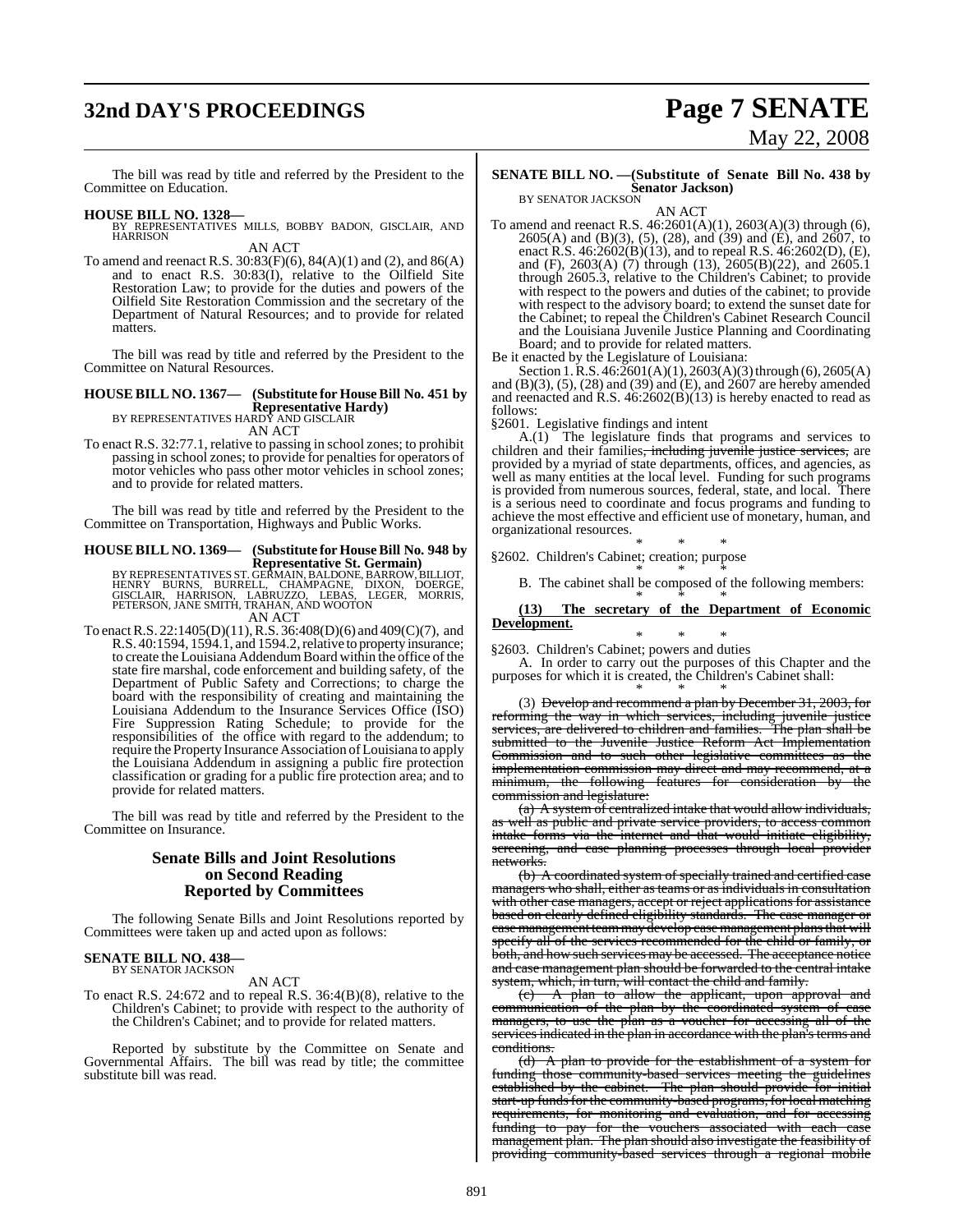delivery system providing intake, health, assessment, early identification, informational, and other services.

(e) A plan to provide for the identification and pooling of funds from as many sources as possible, with the exception of federal grant funds that have guidelines disallowing the pooling of certain funds, such as the funding of the Louisiana Commission on Law Enforcement and the Office of Juvenile Justice and Delinquency Prevention Board, and for the use of such funds for any or all purposes lawfully authorized to be used for such purposes.

(f) A plan to require contracts with service providers to include a monitoring and evaluation component based on outcomes and performance and based on the quality of the evaluation and not simply the "lowest bidder" rationale.

 $(g)$  A plan to allow for the full reimbursement of the cost of authorized services delivered by private providers having agreements with the state.

(h) A plan to ensure that the new system of funding benefits from the maximum draw of matching federal funds.

(i) A plan to provide for ways to hold parents accountable for assisting their children in obtaining needed treatment.

(4) Propose ways to the legislature to address in a planned manner financial issues affecting foster care including but not limited to the following:

(a) Inadequate payments to residential and private foster care providers.

(b) Below average foster care board payments.

(c) Reduction in funding suitable staff for the office of community services.

(d) Lack of psychiatric hospital beds for foster children.

(e) Lack of funding of after-care and transitional services for foster care children.

(5) Provide for and implement the coordination of service delivery by all state agencies and programs having responsibility for services to children and their families, including juvenile justice services, resolve conflicts among programs and agencies, and develop and implement structures and procedures necessary to accomplish such coordination, which shall include but not be limited to:

 $(a)$  Ensuring a regional interagency service coordination processes to address individual child and family needs when those needs cross agency lines and coordination is required.

(b) Ensuring the state interagency service coordination team has requested funds to address individual child and family needs which are beyond regional resources.

 $(6)$  Develop instruments to ensure that individual programs and the delivery of services by coordinated programs are monitored and evaluated on the basis of appropriate scientific standards.<br>(7) Undertake studies and develop propo

Undertake studies and develop proposals and recommendations to redirect programs for children and their families from crisis intervention and residential programs toward early intervention and prevention and family preservation when such redirection will be more efficient and effective in terms of human costs and monetary costs.

(8) Ensure that agencies that provide services for children, youth, and their families develop individual transition plans for reintegration into the community and implement to the s<del>sible.</del>

(9) Adopt and implement provisions for a children's budget, as more specifically provided in R.S. 46:2604.

(10) Require and receive such reports from state agencies and programs having responsibility for children and their families as shall be necessary to carry out its purposes and functions.

(11)**(4)** Submit an annual report to the governor, Senate Committee on Health and Welfare, the House Committee on Health and Welfare, and any other legislative committee that requests a copy of the annual report, by January thirty-first summarizing the accomplishments of the past year, providing an evaluation of individual programs and the delivery of services, and indicating specific goals and budget priorities for the next fiscal year.

(12)**(5)** Adopt and promulgate rules and regulations and formulate all necessary policies, procedures, and rules of administration and operation necessary to carry out the purposes of this Chapter, all subject to the Administrative Procedure Act. Legislative oversight of the cabinet, pursuant to the Administrative Procedure Act, shall be the responsibility of the Senate Committee on

Health and Welfare and the House Committee on Health and Welfare.

(13)**(6)** Do all the things reasonably necessary to accomplish the purposes for which the cabinet is created.

\* \* \* §2605. Children's Cabinet Advisory Board

A. The Children's Cabinet Advisory Board, hereinafter referred to as the "advisory board", is hereby created. The purpose of the advisory board shall be to provide information and recommendations from the perspective of advocacy groups, service providers, and parents. **Primary responsibilities of the Children's Cabinet Advisory Board are:**

**(1) To ensure information sharing between governmental and non-governmental entities serving Louisiana's children.**

**(2) To make recommendations to the Children's Cabinet, through the executive director, as requested by the Cabinet.**

**(3) To make recommendations to the Children's Cabinet, through the executive director, as necessary as determined by the Advisory Board.**

**(4) To make recommendations to the Children's Cabinet, through the executive director, as the to budget priorities for the coming year by August 31.**

**(5) To make recommendations to the Children's Cabinet, through the executive director, as to specific budget items to be supported in the Children's Budget by November 30.**

**(6) To make an annual report to the legislature, Senate Committee on Health and Welfare, the House Committee on Health and Welfare, Select Committee on Women and Children and any other legislative committee requesting a copy of the annual report, by January 31 summarizing the well-being of Louisiana's children, the accomplishments of the past year, and specific goals and priorities for the next fiscal year.**

B. The advisory board shall be composed of the following members:

\* \* \* (3) A representative from the Louisiana Council on Child Abuse **Prevent Child Abuse Louisiana**.

\* \* \* (5) A representative from Child Net **Early Steps**.

\* \* \* (28) A member **representative** of the National Association of Social Workers.

\* \* \* (39) A representative of the Institute for **of** Infant and Early Childhood Mental Health at Tulane University.

\* \* \* E. The advisory board shall elect as officers a chair, vice chair, and secretary from the membership; and shall meet as needed; and may meet at times other than when the full cabinet is meeting. **The advisory board shall create its own by-laws that shall define quorum as at least one-third of those who have been appointed to the advisory board.**

§2607. Termination

The existence of the Children's Cabinetshall terminate, all legal authority therefor shall cease, and this Chapter shall be repealed on August 15, 2008 **2014**.

\* \* \*

Section 2. R.S. 46:2602(D), (E), and (F), 2603(A) (7) through (13), 2605(B)(22), and 2605.1 through 2605.3 are hereby repealed.

On motion of Senator Kostelka, the committee substitute bill was adopted and becomes Senate Bill No. 812 by Senator Jackson, substitute for Senate Bill No. 438 by Senator Jackson.

#### **SENATE BILL NO. 812— (Substitute of Senate Bill No. 438 by Senator Jackson)** BY SENATOR JACKSON

AN ACT

To amend and reenact R.S. 46:2601(A)(1), 2603(A)(3) through (6), 2605(A) and (B)(3), (5), (28), and (39) and (E), and 2607, to enact R.S. 46:2602(B)(13), and to repeal R.S. 46:2602(D), (E), and (F), 2603(A) (7) through (13), 2605(B)(22), and 2605.1 through 2605.3, relative to the Children's Cabinet; to provide with respect to the powers and duties of the cabinet; to provide with respect to the advisory board; to extend the sunset date for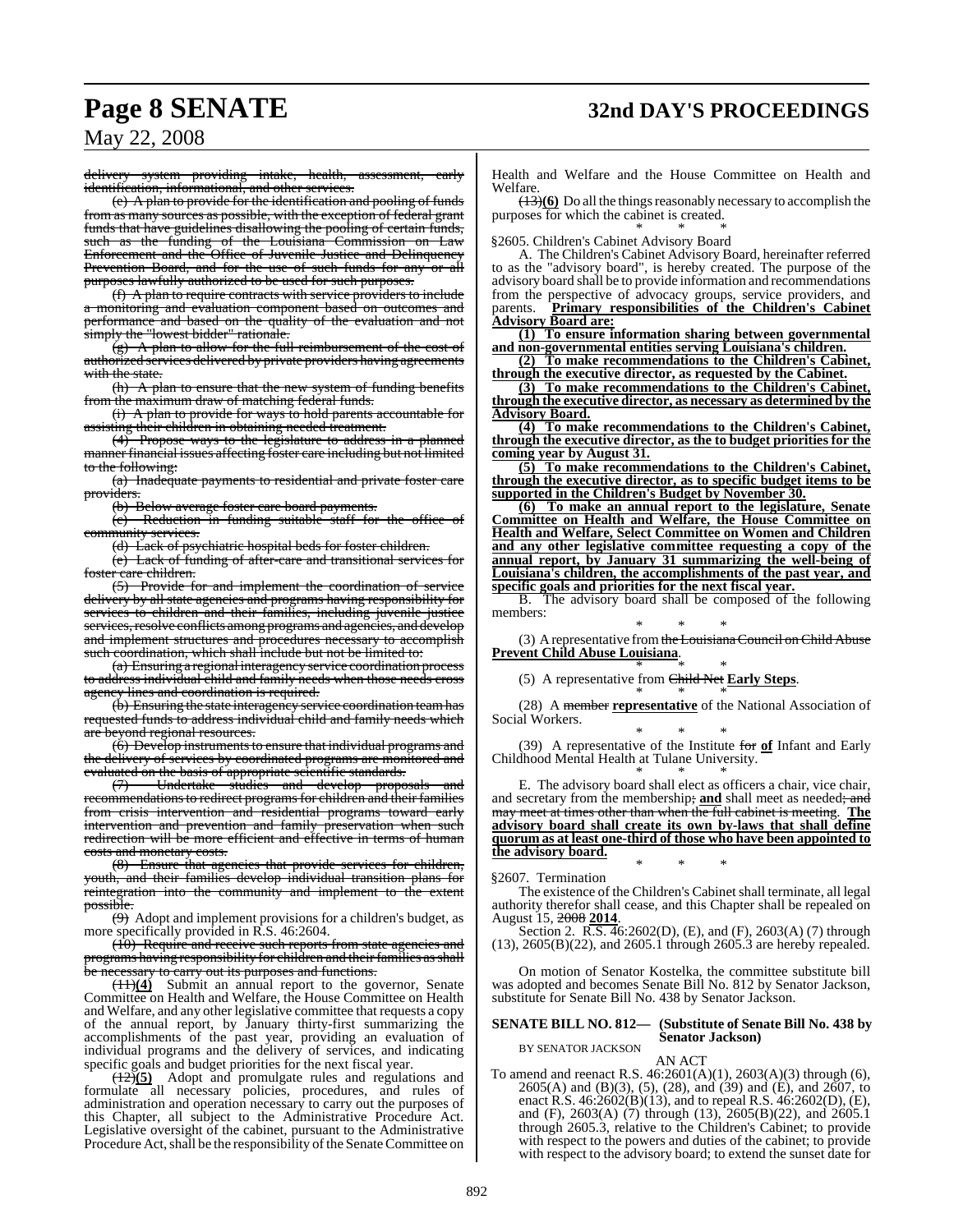# **32nd DAY'S PROCEEDINGS Page 9 SENATE**

# May 22, 2008

the Cabinet; to repeal the Children's Cabinet Research Council and the Louisiana Juvenile Justice Planning and Coordinating Board; and to provide for related matters.

The bill was read by title; lies over under the rules.

# **SENATE BILL NO. 587—** BY SENATOR BROOME

AN ACT

To enact R.S. 6:1086(D) and (E) and to amend and reenact R.S. 9:3572.11(B)(6), relative to residential mortgage brokers and lenders; relative to loan brokerage statements; to provide with respect to licensure requirement; to provide with respect to disclosure of foreclosure procedures; and to provide for related matters.

Reported by substitute by the Committee on Commerce, Consumer Protection, and International Affairs. The bill was read by title; the committee substitute bill was read.

## **SENATE BILL NO. —(Substitute of Senate Bill No. 587 by Senator Broome)** BY SENATOR BROOME

AN ACT

To amend and reenact R.S. 6:1081, 1082, 1084, 1086(A), 1088(C)(1)(introductory paragraph), (D), (E)(1) and (3), and  $(F)(1)$ ,  $1089(A)$ ,  $1090(B)(1)$ ,  $1091(A)$ ,  $(B)(1)$  and  $(C)$ , and 1092(A)(introductory paragraph), and to enact R.S. 6:1083(13) and (14), relative to residential mortgages; to provide for licensure and certification of residential mortgage servicers; to provide for purposes; to provide for prohibitions; to provide for requirements; to provide for application and issuance of licenses; to provide for changes; to provide for recordkeeping; to provide for suspension and revocation of licenses; to provide for an effective date; and to provide for related matters.

Be it enacted by the Legislature of Louisiana:

Section 1. R.S. 6:1081, 1082, 1084, 1086(A),  $1088(C)(1)$ (introductory paragraph), (D), (E)(1) and (3), and (F)(1),  $1089(A)$ ,  $1090(B)(1)$ ,  $1091(A)$ ,  $(B)(1)$  and  $(C)$ , and 1092(A)(introductory paragraph) are hereby amended and reenacted and R.S. 6:1083(13) and (14) are hereby enacted to read as follows:

#### CHAPTER 14. RESIDENTIAL MORTGAGE BROKERS AND**,** LENDERS **AND SERVICERS** PART I. GENERAL PROVISIONS

§1081. Short title

This Chapter shall be known and may be cited as the "Residential Mortgage Lending **and Servicing** Act". §1082. Purpose

The Legislature of Louisiana does hereby declare that it is in the best interest of the citizens of the state to protect consumers in the most important financial investment most will make, the purchase of a home, by requiring the licensing and certification of residential mortgage lenders **and servicers**. The purpose of this Chapter is to promote the safety and welfare of the people of the state by providing for regulatory oversight and by establishing educational requirements in a professional field in which unqualified individuals may injure or mislead the public.

§1083. Definitions

As used in this Chapter:

\* \* \* **(13) "Residential mortgage servicer" or "servicer" means a person who engages in the activity of servicing a residential mortgage as defined in this Section.**

**(14) "Service," "servicing" or "servicing a residential mortgage loan" means through any medium or mode of communication the collection or remittance of, or the right or obligation to collect or remit for a lender, mortgagee, note owner, noteholder, or for a person's own account, payments, interest, principal, and escrow items such as insurance and taxes for property subject to a residential mortgage loan.** §1084. Prohibition

No person, directly or indirectly, shall engage in a residential mortgage lending **or servicing** activity in this state without complying with the provisions of this Chapter or the rules or regulations promulgated pursuant to this Chapter.

\* \* \* §1086. Licensure requirement

A.**(1)** Beginning January 1, 2000, no person shall engage in any residential mortgage lending activity in this state unless such person has first obtained a license in accordance with the provisions of this Chapter. Any person engaged in residential mortgage lending activities in this state on January 1, 1999, may continue to be so engaged and shall by March 1, 2000, have applied for a license and by July 1, 2000, have obtained a license.

**(2) Beginning January 1, 2009, no person shall engage in any residential mortgage servicing activity in this state unless such person has first obtained a license in accordance with the provisions of this Chapter. Any person engaged in residential mortgage servicing activitiesin thisstate on January 1, 2008, may continue to be so engaged and shall by March 1, 2009, have applied for a license and by July 1, 2009, have obtained a license.** \* \* \*

§1088. Application for licensure; issuance of licenses; application and renewal fees

\* \* \* C.(1) Each applicant for licensing as a mortgage lender or a**,** mortgage broker, **servicer,** or both **all three**, shall, at the time of application for licensure or any renewal of a license, provide evidence of financial responsibility and solvency in one of the following forms:

\* \* \* D. If the applicant has multiple office locations, all such locations may be covered by a single license by including in the license application the address of each office operated by the applicant and the name and license number of the individual licensees engaging in residential mortgage lending **or servicing** activities at that location. A copy of the applicant's license certificate shall be prominently displayed at each office at which it does business.

E. The application shall be accompanied by the following nonrefundable fees as determined by and payable to the commissioner:

(1) In the case of an application for a license to act as a mortgage lender, a mortgage broker, **a mortgage servicer,** or both **all three**, a license fee in an amount not to exceed four hundred dollars.

\* \* \* (3) An annual license renewal fee for each person licensed as a mortgage broker or**,** mortgage lender**, or mortgage servicer** in an amount not to exceed three hundred dollars. An annual license renewal application received by the commissioner postmarked after December first shall be accompanied by a late filing fee of two hundred dollars, in addition to the annual license renewal fee.

\* \* \* F.(1) Each person licensed as a mortgage broker or**,** mortgage lender**, or mortgage servicer** shall file an annual license renewal application on or before November first of each year on a form prescribed by the commissioner.

\* \* \* §1089. Name or location changes and closures; fees

A.(1) No residential mortgage lender**, servicer,** or originator shall conduct the residential mortgage lending activities provided for in this Chapter under any name other than the one stated on its license or annual registration statement.

(2) A residential mortgage lender **or servicer** shall notify the commissioner of a change in the location or name of the business or the addition of offices in writing prior to the change. A notice of change of location or name or addition of offices shall be accompanied by a filing fee of one hundred dollars.

(3) A residential mortgage lender **or servicer** shall notify the commissioner of the closing of any office in writing and within thirty days of such closure.

\* \* \* §1090. Restrictions

\* \* \* B.(1) No person shall acquire or control a license to make or**,** broker**, or service** residential mortgage loansthrough the acquisition or control of fifty-one percent or more of the ownership interest in a licensee without first having obtained written approval from the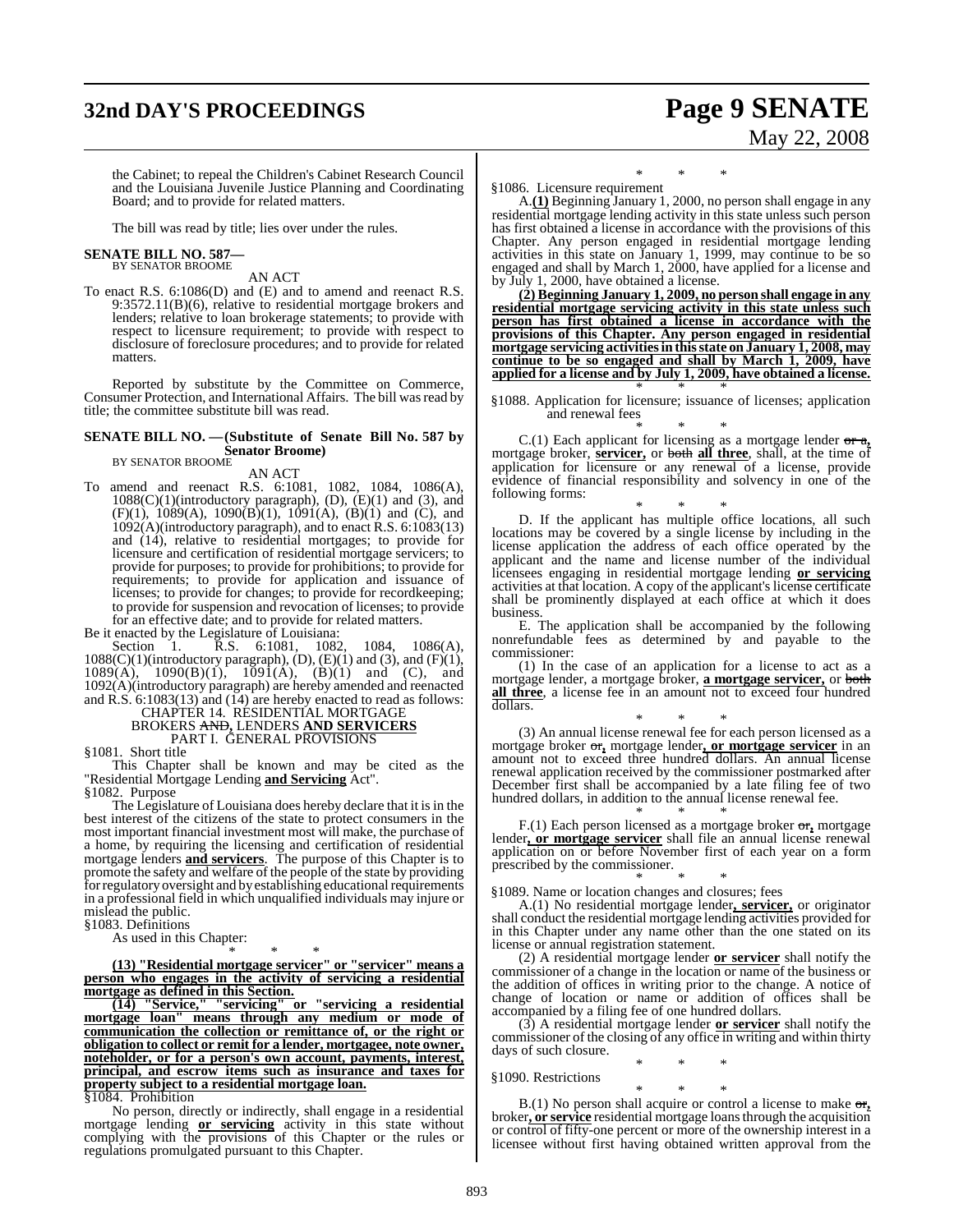# **Page 10 SENATE 32nd DAY'S PROCEEDINGS**

## May 22, 2008

commissioner, pursuant to an application for a change of control in ownership of the licensee, filed in the manner and on a form prescribed by the commissioner and accompanied by a fee of three hundred dollars. Any person who acquires controlling interest in a licensee without first having filed an application for change of control with the commissioner shall be deemed to be operating without proper authority under this Chapter and is subject to the penalties of  $R.S. 6:1092(C)$ .

\* \* \* §1091. Recordkeeping and retention; examinations; investigation of complaints

A. Each residential mortgage lender **or servicer** required to be licensed under this Chapter shall maintain in its offices such books, records, and accounts of its residential mortgage lending **and servicing** activities as the commissioner may reasonably require in order to determine whether such residential mortgage lender **or servicer** is complying with the provisions of this Chapter and the rules and regulations promulgated under the provisions of this Chapter. Required records may be maintained in any electronic format consistent with the residential mortgage lender's **or servicer's** ordinary business practices unless the licensee receives specific written instructions from the commissioner to the contrary. Such books, records, and accounts shall be maintained separate and apart from any other business in which the mortgage lender or**,** mortgage broker**, or mortgage servicer** is involved and shall be kept at the location in the state at which the residential mortgage lending **or servicing** activity occurred or at the residential mortgage lender's **or servicer's** principal office unless otherwise permitted in writing  $\overline{by}$ the commissioner. Records must be made available for review or examination at a nonresidential location approved by the commissioner.

B.(1) The commissioner may examine the books, records, and accounts of any licensed residential mortgage lender **or servicer** and of any formerly licensed residential mortgage lender **or servicer** which is engaged in the collection or enforcement of mortgage loans or brokerage agreements. If the records are located outside of the state, the residential mortgage lender **or servicer** shall make them available to the commissioner at a location within this state convenient to the commissioner or pay the reasonable and necessary expenses for the commissioner or his representative to examine them at the place where they are maintained. The commissioner may designate representatives, including comparable officials of the state in which the records are located, to inspect the records on his behalf. \* \* \*

C.(1) If the commissioner receives a written complaint pertaining to the residential mortgage **lending or servicing** activities of a person exempt from the provisions of this Part or this Chapter, or exempt from licensure pursuant to the provisions of R.S. 6:1087, the commissioner may refer the complaint to the exempted entity for comment or response. If the complaint is not thereby resolved, the commissioner may refer such complaints to the appropriate federal or state regulatory, licensing, supervisory, or auditing agency or body.

(2) If the commissioner receives a written complaint pertaining to residential mortgage **lending or servicing** activities of any other exempt person not provided for in Paragraph (1) of this Subsection or if the federal or state regulatory, licensing, supervisory, or auditing agency or body to which the complaint has been referred fails to respond to the complaint within a reasonable period of time, the commissioner may require the residential mortgage lender **or servicer** to respond in writing to the complaint, may conduct such examinations as he deems necessary in response to such complaint, and may assess such persons an examination fee as provided in this Section.

§1092. Suspension and revocation of licensure; revocation of exemption; disposition of funds; commissioner's interpretations

A. After notice and an opportunity to be heard as provided in the Administrative Procedure Act, the commissioner may suspend or revoke the license of any residential mortgage lender **or servicer** and, as applicable, of any originator who: \* \* \*

Section 2. This Act shall become effective on January 1, 2009.

On motion of Senator Duplessis, the committee substitute bill was adopted and becomes Senate Bill No. 813 by Senator Broome, substitute for Senate Bill No. 587 by Senator Broome.

#### **SENATE BILL NO. 813— (Substitute of Senate Bill No. 587 by Senator Broome)** BY SENATOR BROOME

AN ACT

To amend and reenact R.S. 6:1081, 1082, 1084, 1086(A),  $1088(C)(1)$ (introductory paragraph), (D),  $(E)(1)$  and (3), and  $(F)(1)$ , 1089(A), 1090(B)(1), 1091(A), (B)(1) and (C), and 1092(A)(introductory paragraph), and to enact R.S. 6:1083(13) and (14), relative to residential mortgages; to provide for licensure and certification of residential mortgage servicers; to provide for purposes; to provide for prohibitions; to provide for requirements; to provide for application and issuance of licenses; to provide for changes; to provide for recordkeeping; to provide for suspension and revocation of licenses; to provide for an effective date; and to provide for related matters.

The bill was read by title; lies over under the rules.

#### **SENATE BILL NO. 729—** BY SENATOR DORSEY

AN ACT To amend and reenact R.S. 27:93(A)(11), relative to gaming; to authorize the governing authority of East Baton Rouge Parish to levy a fee not to exceed six percent of the monthly net gaming proceeds from each riverboat located within its jurisdiction; and to provide for related matters.

Reported favorably by the Committee on Judiciary B. On motion of Senator Martiny, the bill was read by title, ordered engrossed, and passed to a third reading.

#### **SENATE BILL NO. 742—** BY SENATOR CHEEK

AN ACT To enact R.S.  $33:1981(C)(4)$  and  $2201(C)(3)$ , relative to survivor benefits for firefighters and law enforcement officers; to provide relative to financial security of surviving children of such persons; to provide for the designation of trustees for the children of such persons in certain circumstances; to provide for an effective date; and to provide for related matters.

Reported favorably by the Committee on Judiciary B. On motion of Senator Martiny, the bill was read by title, ordered engrossed, and passed to a third reading.

### **House Bills and Joint Resolutions on Second Reading Reported by Committees**

The following House Bills and Joint Resolutions reported by Committees were taken up and acted upon as follows:

#### **HOUSE BILL NO. 91—**

BY REPRESENTATIVE ARNOLD AN ACT

To amend and reenact R.S. 6:2(16) and 4 and to enact R.S. 6:2(17), relative to financial institution employment references; to provide that trust companies may release certain information to other financial institutions; and to provide for related matters.

Reported favorably by the Committee on Commerce, Consumer Protection, and International Affairs. Under the provisions of Joint Rule No. 3 of the Rules of the Senate, the bill was read by title and referred to the Legislative Bureau.

#### **HOUSE BILL NO. 140—**

BY REPRESENTATIVES KLECKLEY AND MONICA AN ACT

To amend and reenact R.S.  $22:680(1)(a)(iv)$  and (4), relative to uninsured motorist coverage; to delete reference to repealed statute; and to provide for related matters.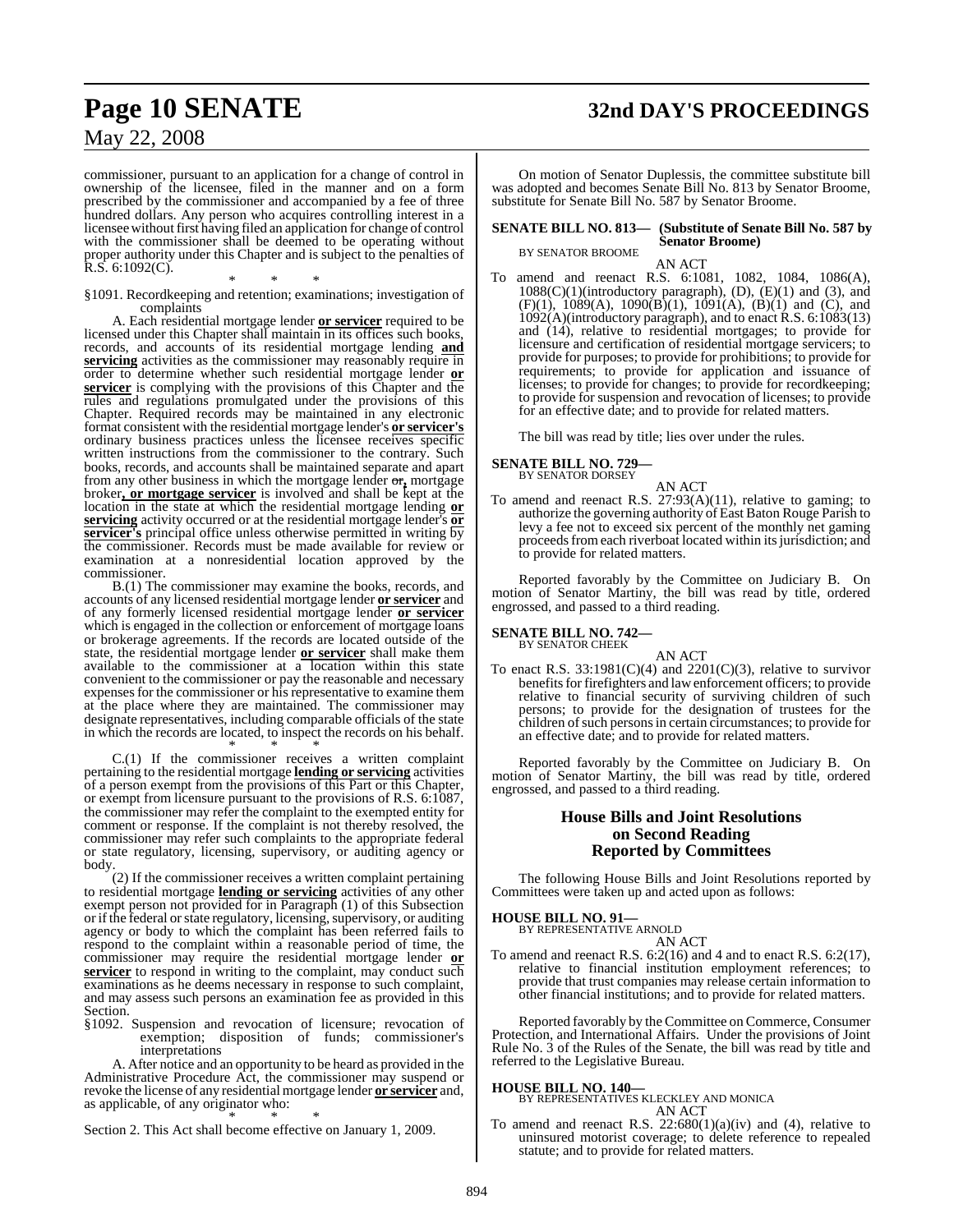# **32nd DAY'S PROCEEDINGS Page 11 SENATE**

# May 22, 2008

Reported favorably by the Committee on Insurance. Under the provisions of Joint Rule No. 3 of the Rules of the Senate, the bill was read by title and referred to the Legislative Bureau.

**HOUSE BILL NO. 141—** BY REPRESENTATIVES KLECKLEY AND MONICA AN ACT

To amend and reenact R.S. 22:667.1(A), relative to residential property insurance policies; to correct statutory reference to homeowner's insurance; and to provide for related matters.

Reported favorably by the Committee on Insurance. Under the provisions of Joint Rule No. 3 of the Rules of the Senate, the bill was read by title and referred to the Legislative Bureau.

# **HOUSE BILL NO. 155—** BY REPRESENTATIVE KATZ

AN ACT

To amend and reenact R.S. 40:2116(B)(1) and (C), relative to the facility need review process; to provide for facility need review approval for nursing facilities; to change reference to community and group home beds for the mentally retarded to community and group home beds for the developmentally disabled; and to provide for related matters.

Reported favorably by the Committee on Health and Welfare. Under the provisions of Joint Rule No. 3 of the Rules of the Senate, the bill was read by title and referred to the Legislative Bureau.

#### **HOUSE BILL NO. 156—** BY REPRESENTATIVE ARNOLD

AN ACT

To enact R.S. 37:3395.1, relative to the Louisiana Real Estate Appraisers Board; to create the Peer Review Committee within the Louisiana Real Estate Appraisers Board; to provide for powers and duties of the committee; to provide for reimbursement of expenses and mileage; to provide for exclusion from liability or damages; and to provide for related matters.

Reported favorably by the Committee on Commerce, Consumer Protection, and International Affairs. Under the provisions of Joint Rule No. 3 of the Rules of the Senate, the bill was read by title and referred to the Legislative Bureau.

# **HOUSE BILL NO. 180—** BY REPRESENTATIVE GALLOT

AN ACT

To enact R.S. 49:191(3)(m), relative to the termination and recreation of statutory entities; to provide relative to the termination of the Department of Veterans Affairs and statutory entities made a part of the department; and to provide for related matters.

Reported favorably by the Committee on Senate and Governmental Affairs. Under the provisions of Joint Rule No. 3 of the Rules of the Senate, the bill was read by title and referred to the Legislative Bureau.

# **HOUSE BILL NO. 192—** BY REPRESENTATIVE ARNOLD

AN ACT

To amend and reenact R.S.  $37:1437(C)(2)(a)$  and (c),  $(5)(b)$ , and (6)(a), relative to licensing by the Louisiana Real Estate Commission; to provide for changes to the initial licensing requirements of a real estate broker; to provide for changes to post-license educational requirements of real estate brokers and salespersons; to remove free courses offered by the commission; and to provide for related matters.

Reported with amendments by the Committee on Commerce, Consumer Protection, and International Affairs.

#### **SENATE COMMITTEE AMENDMENTS**

Amendments proposed by Senate Committee on Commerce, Consumer Protection and International Affairsto Reengrossed House Bill No. 192 by Representative Arnold

#### AMENDMENT NO. 1

On page 3, delete lines 12 and 13

On motion of Senator Duplessis, the committee amendment was adopted. Under the provisions of Joint Rule No. 3 of the Rules of the Senate, the amended bill was read by title and referred to the Legislative Bureau.

#### **HOUSE BILL NO. 194—** BY REPRESENTATIVE KATZ

AN ACT

To enact R.S. 40:2116.36(E), relative to home health care providers; to provide for the denial, revocation, or nonrenewal of a home health agency license; and to provide for related matters.

Reported favorably by the Committee on Health and Welfare. Under the provisions of Joint Rule No. 3 of the Rules of the Senate, the bill was read by title and referred to the Legislative Bureau.

# **HOUSE BILL NO. 196—** BY REPRESENTATIVE KATZ

AN ACT

To enact R.S. 49:191(4) and to repeal R.S. 49:191(2)(c), relative to the Department of Health and Hospitals, including provisionsto provide for the re-creation of the Department of Health and Hospitals and the statutory entities made a part of the department by law; to provide for the effective termination date for all statutory authority for the existence of such statutory entities; and to provide for related matters.

Reported favorably by the Committee on Health and Welfare. Under the provisions of Joint Rule No. 3 of the Rules of the Senate, the bill was read by title and referred to the Legislative Bureau.

# **HOUSE BILL NO. 219—** BY REPRESENTATIVE ARNOLD

AN ACT

To repeal R.S. 13:3737, relative to the quality review privilege of accountants.

Reported favorably by the Committee on Commerce, Consumer Protection, and International Affairs. Under the provisions of Joint Rule No. 3 of the Rules of the Senate, the bill was read by title and referred to the Legislative Bureau.

#### **HOUSE BILL NO. 222—**

BY REPRESENTATIVE KLECKLEY AN ACT

To enact R.S. 22:1078(B)(26) and 1907.1, relative to property residual value insurance policies; to require filing with and approval of such policies or forms by the commissioner of insurance; to provide for fees; and to provide for related matters.

Reported with amendments by the Committee on Insurance.

#### **SENATE COMMITTEE AMENDMENTS**

Amendments proposed by Senate Committee on Insurance to Engrossed House Bill No. 222 by Representative Kleckley

#### AMENDMENT NO. 1

On page 1, line 3, after "filing" delete the remainder of the line and insert in lieu thereof "of such policies or forms with the"

#### AMENDMENT NO. 2

On page 1, line 19, delete "and approved by"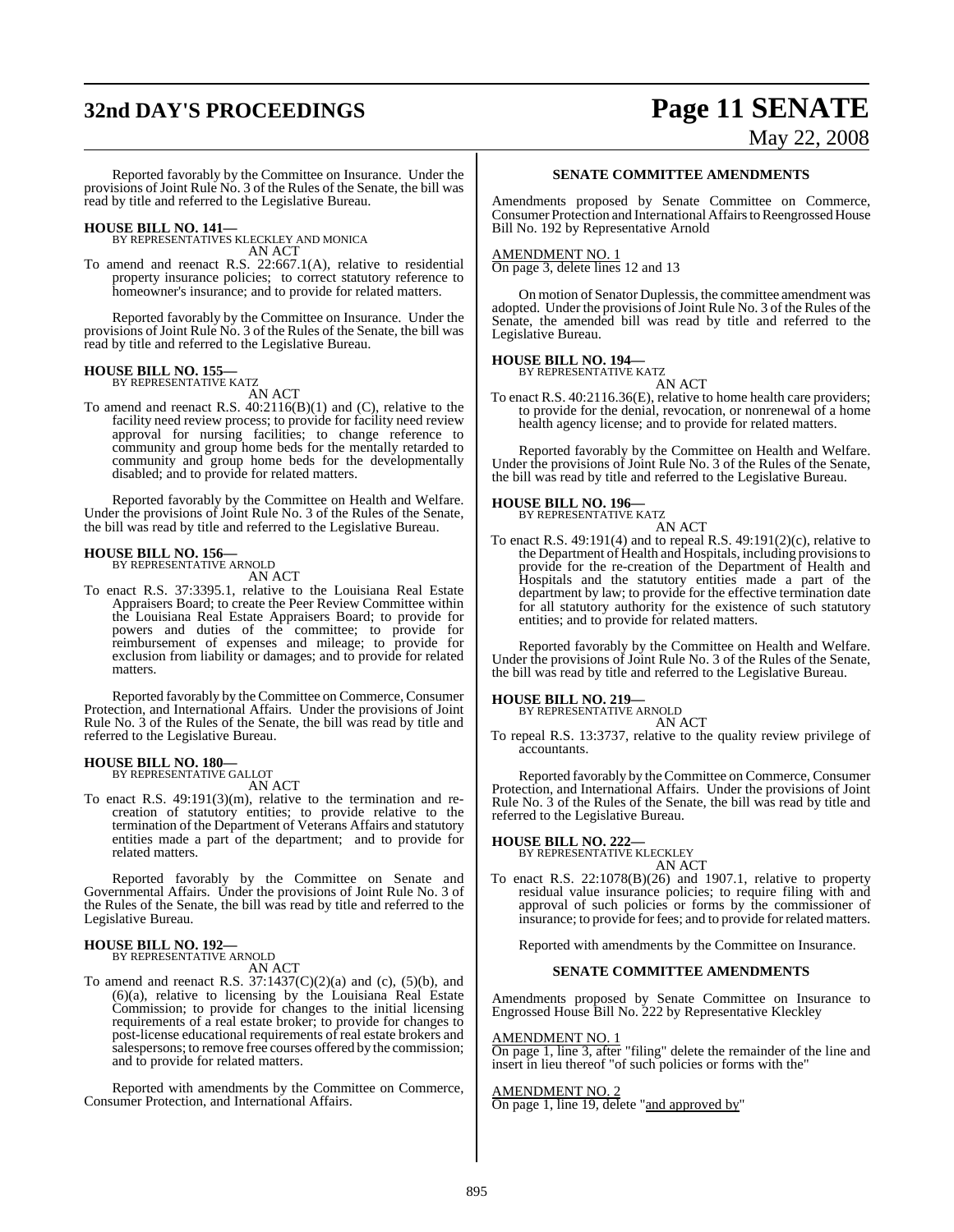# **Page 12 SENATE 32nd DAY'S PROCEEDINGS**

## May 22, 2008

On motion of Senator Cravins, the committee amendment was adopted. Under the provisions of Joint Rule No. 3 of the Rules of the Senate, the amended bill was read by title and referred to the Legislative Bureau.

**HOUSE BILL NO. 223—** BY REPRESENTATIVES KLECKLEY AND MONICA

- AN ACT
- To amend and reenact R.S. 22:1479, relative to insurers and other entities regulated by the commissioner of insurance; to require life or health and accident insurers, health maintenance organizations, managing general agents, and third-party administrators to maintain written catastrophe response plans; and to provide for related matters.

Reported favorably by the Committee on Insurance. Under the provisions of Joint Rule No. 3 of the Rules of the Senate, the bill was read by title and referred to the Legislative Bureau.

#### **HOUSE BILL NO. 237—**

BY REPRESENTATIVE KLECKLEY AN ACT

To enact R.S. 22:1078(B)(26) and 1807.1, relative to vehicle mechanical breakdown insurance and fees of the Department of Insurance; to provide for commissioner of insurance review and approval of forms; to provide for fees for the review of vehicle mechanical breakdown policies; and to provide for related matters.

Reported with amendments by the Committee on Insurance.

#### **SENATE COMMITTEE AMENDMENTS**

Amendments proposed by Senate Committee on Insurance to Engrossed House Bill No. 237 by Representative Kleckley

#### AMENDMENT NO. 1

On page 1, line 4, delete "and approval"

#### AMENDMENT NO. 2

On page 2, line 1, delete "and approved by"

On motion of Senator Cravins, the committee amendment was adopted. Under the provisions of Joint Rule No. 3 of the Rules of the Senate, the amended bill was read by title and referred to the Legislative Bureau.

#### **HOUSE BILL NO. 320—**

BY REPRESENTATIVE ARNOLD AN ACT

To amend and reenact R.S. 56:1948.6(C), relative to the Louisiana Byways Program; to provide relative to the official logo; and to provide for related matters.

Reported favorably by the Committee on Commerce, Consumer Protection, and International Affairs. Under the provisions of Joint Rule No. 3 of the Rules of the Senate, the bill was read by title and referred to the Legislative Bureau.

## **HOUSE BILL NO. 340—**

BY REPRESENTATIVE MORRELL AN ACT

To amend and reenact R.S. 42:1124.2(A), relative to financial disclosure; to require certain public employees in the Department of Public Safety and Corrections to file financial disclosure reports; to provide for penalties; and to provide for related matters.

Reported favorably by the Committee on Senate and Governmental Affairs. Under the provisions of Joint Rule No. 3 of the Rules of the Senate, the bill was read by title and referred to the Legislative Bureau.

#### **HOUSE BILL NO. 363—**

BY REPRESENTATIVE LEBAS AN ACT

To amend and reenact R.S. 37:1479(A) and (B), relative to the licensing of home inspectors; to provide for the expiration of licenses; to provide for the renewal of licenses; and to provide for related matters.

Reported favorably by the Committee on Commerce, Consumer Protection, and International Affairs. Under the provisions of Joint Rule No. 3 of the Rules of the Senate, the bill was read by title and referred to the Legislative Bureau.

HOUSE BILL NO. 370—<br>
BY REPRESENTATIVES HENRY, AUSTIN BADON, BOBBY BADON, BARRAS, BARROW, BURFORD, HENRY BURNS, TIM BURNS, CARMODY, CARTER, CAZAYOUX, CHAMPAGNE, CHANEY, CONNICK, CORTEZ, CROMER, DANMHAY, EDWARD, ELLINGTON,

To enact R.S. 40:1299.36, relative to human cloning; to prohibit the expenditure of public funding forthe purpose of human cloning; to provide for exceptions; to provide for an effective date; and to provide for related matters.

Reported with amendments by the Committee on Health and Welfare.

#### **SENATE COMMITTEE AMENDMENTS**

Amendments proposed by Senate Committee on Health and Welfare to Reengrossed House Bill No. 370 by Representative Henry

#### AMENDMENT NO. 1

On page 2, line 2 after "of" and before "federal" insert "state, private  $\overline{\text{or}}$ 

On motion of Senator Mount, the committee amendment was adopted. Under the provisions of Joint Rule No. 3 of the Rules of the Senate, the amended bill was read by title and referred to the Legislative Bureau.

# **HOUSE BILL NO. 503—** BY REPRESENTATIVE GALLOT

AN ACT

To amend and reenact R.S. 25:2(A) and R.S. 51:1256(B)(2)(introductory paragraph), (3)(introductory paragraph), and (4),  $(E)$ ,  $(F)$ , and  $(G)$ , 1257 $(E)$ ,  $1284(A)$ (introductory paragraph) and (B), and  $1318(C)$  and (I), relative to certain boards and commissions; to change the appointing authority for certain boards and commissions; to provide for terms of service; to provide for appointment of chairmen; to provide for implementation; and to provide for related matters.

Reported with amendments by the Committee on Senate and Governmental Affairs.

#### **SENATE COMMITTEE AMENDMENTS**

Amendments proposed by Senate Committee on Senate and Governmental Affairs to Engrossed House Bill No. 503 by Representative Gallot

#### AMENDMENT NO. 1

On page 4, between lines 10 and 11, insert the following:

"Section 3. Any member of the Louisiana Tourism Development Commission appointed by the governor on or before May 21, 2008, shall be allowed to continue to serve as a member of the commission."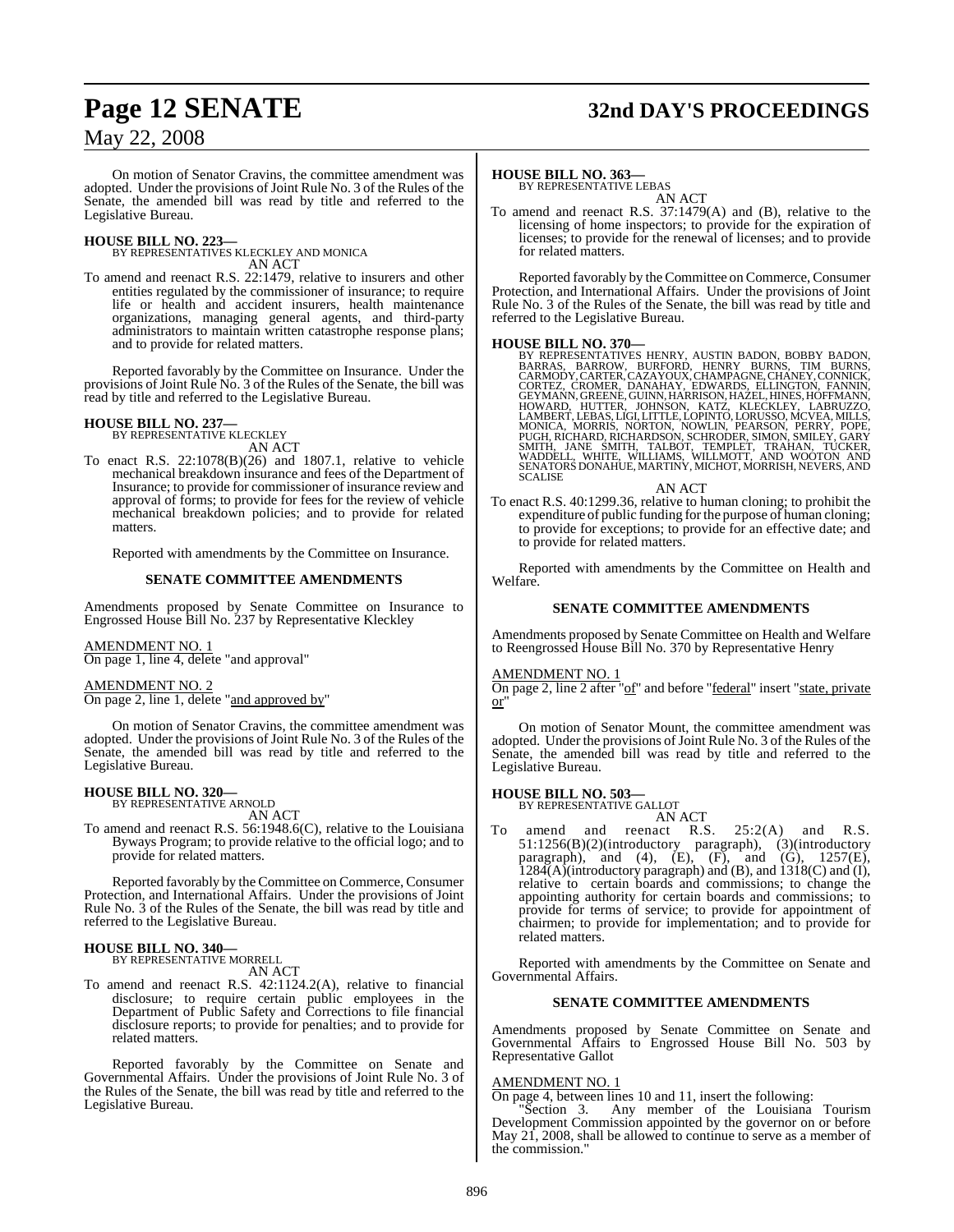# **32nd DAY'S PROCEEDINGS Page 13 SENATE**

# May 22, 2008

#### AMENDMENT NO. 2

On page 4, line 11, change "Section 3." to "Section 4."

AMENDMENT NO. 3

On page 4, line 20, change "Section 4.(A)" to "Section 5.(A)"

#### AMENDMENT NO. 4

On page 4, line 22, change "Section 3" to "Section 4"

On motion of Senator Kostelka, the committee amendment was adopted. Under the provisions of Joint Rule No. 3 of the Rules of the Senate, the amended bill was read by title and referred to the Legislative Bureau.

# **HOUSE BILL NO. 508—** BY REPRESENTATIVE ARNOLD

AN ACT To amend and reenact R.S. 37:77(H), 83(A), (B), and (C), and 86(C) and to enact R.S. 37:73(18), relative to the Louisiana Accountancy Act; to provide for a definition; to provide for changes to the acceptance of peer reviews by the board; to provide that peer reviews are privileged; to provide for changes to unlawful acts by certified public accountants; and to provide

Reported favorably by the Committee on Commerce, Consumer Protection, and International Affairs. Under the provisions of Joint Rule No. 3 of the Rules of the Senate, the bill was read by title and referred to the Legislative Bureau.

# **HOUSE BILL NO. 606—** BY REPRESENTATIVE LOPINTO

for related matters.

AN ACT

To amend and reenact R.S. 22:1404(E) and (F) and to enact R.S. 22:1404(G), relative to automobile insurance rate reductions; to provide with respect to a rate reduction for automobiles that have technology that aids in the recovery of stolen vehicles; and to provide for related matters.

Reported favorably by the Committee on Insurance. Under the provisions of Joint Rule No. 3 of the Rules of the Senate, the bill was read by title and referred to the Legislative Bureau.

#### **HOUSE BILL NO. 635—** BY REPRESENTATIVE GREENE

AN ACT

To amend and reenact R.S. 42:1124.2(A), relative to financial disclosure; to require certain persons to file financial disclosure reports; to provide for penalties; and to provide for related matters.

Reported favorably by the Committee on Senate and Governmental Affairs. Under the provisions of Joint Rule No. 3 of the Rules of the Senate, the bill was read by title and referred to the Legislative Bureau.

**HOUSE BILL NO. 670—** BY REPRESENTATIVES WILLIAMS, BARROW, DOERGE, HINES, SIMON, AND WILLMOTT

AN ACT

To amend and reenact R.S. 46:1301(A)(introductory paragraph) and (1) and (B), relative to autism services provided by the Department of Health and Hospitals; to transfer the center of excellence for autism to the office of citizens with developmental disabilities; to rename the center; to provide for formal agreements with the center; to establish the location of the center and any facilities; and to provide for related matters.

Reported favorably by the Committee on Health and Welfare. Under the provisions of Joint Rule No. 3 of the Rules of the Senate, the bill was read by title and referred to the Legislative Bureau.

**HOUSE BILL NO. 678—** BY REPRESENTATIVES GREENE, ABRAMSON, FOIL, ROSALIND JONES, AND LEGER AN ACT

To amend and reenact R.S. 42:1125(B) and (C), relative to gubernatorial transition and inauguration; to provide for reporting of contributions and expenditures; to provide relative to applicability and effectiveness; and to provide for related matters.

Reported favorably by the Committee on Senate and Governmental Affairs. Under the provisions of Joint Rule No. 3 of the Rules of the Senate, the bill was read by title and referred to the Legislative Bureau.

# **HOUSE BILL NO. 728—** BY REPRESENTATIVE SIMON

AN ACT To amend and reenact R.S. 37:146(B), (C), and (D) and to enact R.S. 37:146.1,relative to qualifications for examination of architects; to provide for additional qualifications for examinations for applicants; to provide for the ability for the board to adopt rules; to provide for licensing for architects; and to provide for related matters.

Reported favorably by the Committee on Commerce, Consumer Protection, and International Affairs. Under the provisions of Joint Rule No. 3 of the Rules of the Senate, the bill was read by title and referred to the Legislative Bureau.

**HOUSE BILL NO. 790—** BY REPRESENTATIVES FOIL, GREENE, AND RICHARDSON AN ACT

To repeal R.S. 18:402(F)(5), relative to election dates; to eliminate the July election date for bond, tax, and other proposition elections; and to provide for related matters.

Reported favorably by the Committee on Senate and Governmental Affairs. Under the provisions of Joint Rule No. 3 of the Rules of the Senate, the bill was read by title and referred to the Legislative Bureau.

#### **HOUSE BILL NO. 842—**

BY REPRESENTATIVES GALLOT AND TUCKER AN ACT

To amend and reenact R.S. 18:1495.7(A), R.S. 42:1124(A)(1),  $(C)(8)$ , and  $(D)(2)$ , 1124.2(A) and  $(C)(5)(b)$ , (c), and (d) and (8),  $1124.3(A)$ , and  $1124.4(D)(1)(a)$ , and Section 6 of Act No. 1 of the 2008 First Extraordinary Session of the Legislature and to enact R.S. 42:1124.3(D)(3) and Section 7 of Act No. 1 of the 2008 First Extraordinary Session of the Legislature, relative to financial disclosure; to provide relative to certain disclosures by certain public servants; to provide relative to certain disclosures by candidates for certain offices; to provide relative to deadlines for filing certain such disclosures; to provide relative to the content of such disclosures; to provide for certain actions by the Board of Ethics relative to such disclosures; to provide for definitions; to provide for penalties; to provide for effectiveness; and to provide for related matters.

Reported favorably by the Committee on Senate and Governmental Affairs. Under the provisions of Joint Rule No. 3 of the Rules of the Senate, the bill was read by title and referred to the Legislative Bureau.

#### **HOUSE BILL NO. 854—**

BY REPRESENTATIVE LAMBERT AN ACT

To amend and reenact R.S. 13:312(1)(b) and 312.1(A), relative to court of appeal judges; to divide the first district of the Court of Appeal for the First Circuit into geographical election sections for the purposes of qualification and election; to provide relative to the term of office for such judges; to provide for effective dates; and to provide for related matters.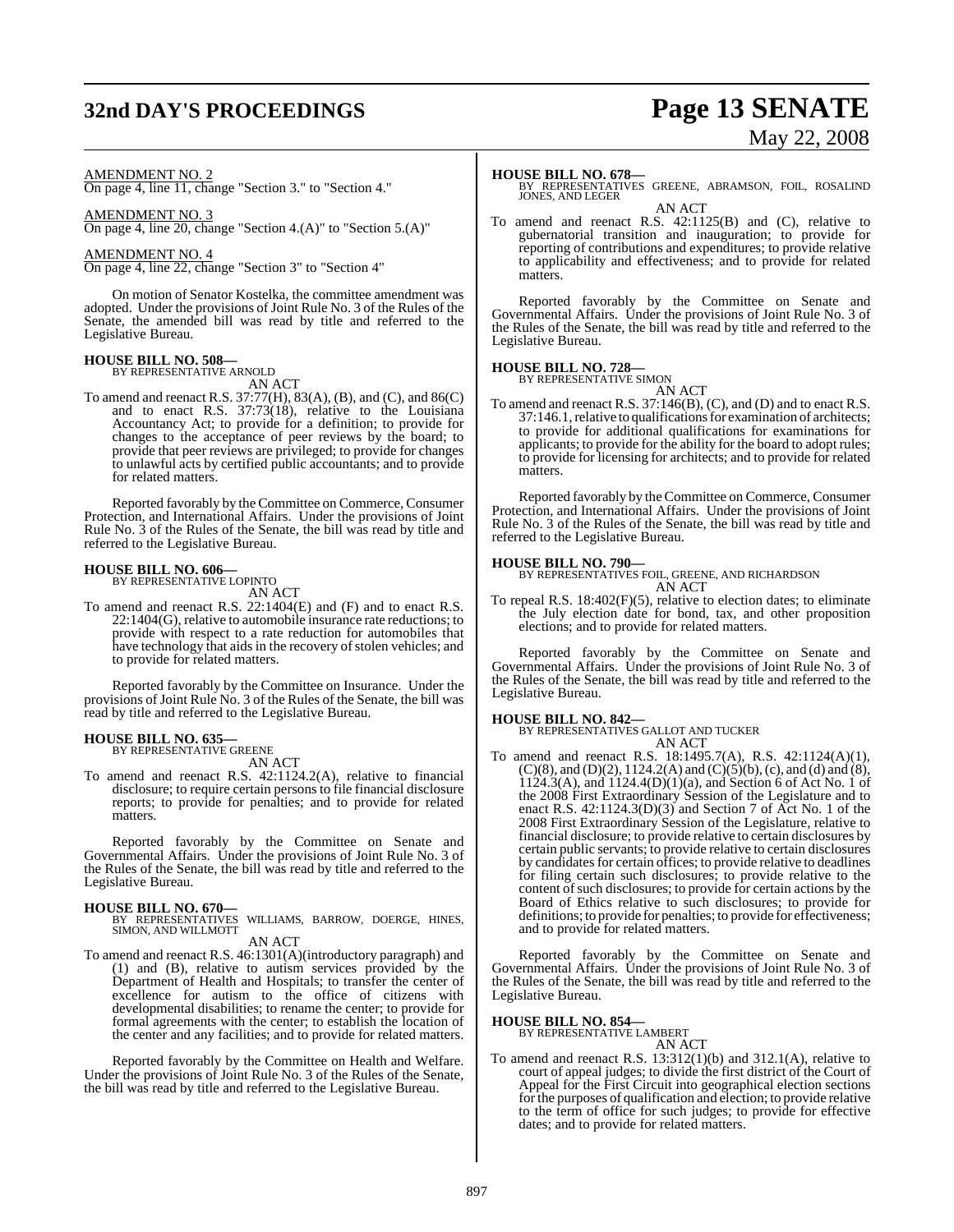# **Page 14 SENATE 32nd DAY'S PROCEEDINGS**

May 22, 2008

Reported favorably by the Committee on Senate and Governmental Affairs. Under the provisions of Joint Rule No. 3 of the Rules of the Senate, the bill was read by title and referred to the Legislative Bureau.

#### **HOUSE BILL NO. 858—** BY REPRESENTATIVE KATZ

## AN ACT

To amend and reenact R.S. 37:2503(C) and (D) and 2504(D) and (E), relative to the Board of Examiners of Nursing Facility Administrators; to provide meeting attendance requirements; to provide for the creation of vacancies; to establish what constitutes a quorum; to authorize the board to maintain the Direct Service Worker Registry; to authorize the board to determine and document direct service worker registration status; and to provide for related matters.

Reported favorably by the Committee on Health and Welfare. Under the provisions of Joint Rule No. 3 of the Rules of the Senate, the bill was read by title and referred to the Legislative Bureau.

#### **HOUSE BILL NO. 861—**

BY REPRESENTATIVES HINES, ABRAMSON, BARROW, BURFORD,<br>DOERGE, HILL, KATZ, LABRUZZO, LEBAS, MILLS, NOWLIN, POPE,<br>SIMON, AND WILLMOTT

AN ACT

To enact Chapter 62 of Title 46 of the Louisiana Revised Statutes of 1950, to be comprised of R.S. 46:2881 and 2882, relative to the Umbilical Cord Blood Banking Program; to provide for a short title; to establish the program within the Department of Health and Hospitals; to provide for the duties of the department; to provide for funding; and to provide for related matters.

Reported favorably by the Committee on Health and Welfare. Under the provisions of Joint Rule No. 3 of the Rules of the Senate, the bill was read by title and referred to the Legislative Bureau.

#### **HOUSE BILL NO. 911—**

BY REPRESENTATIVES GALLOT, ARNOLD, BOBBY BADON,<br>BALDONE, BILLIOT, BURRELL, DIXON, DOWNS, GISCLAIR, HARDY,<br>HINES,HUTTER,LEGER,NORTON,RICHARD,ST.GERMAIN,TUCKER,<br>AND WOOTON

#### AN ACT

To amend and reenact R.S. 42:1123(13), relative to the acceptance of certain things of economic value; to provide relative to the acceptance of complimentary admission to certain events by public servants; and to provide for related matters.

Reported favorably by the Committee on Senate and Governmental Affairs. Under the provisions of Joint Rule No. 3 of the Rules of the Senate, the bill was read by title and referred to the Legislative Bureau.

**HOUSE BILL NO. 930—**<br>BY REPRESENTATIVES MILLS, ABRAMSON, ARMES, ARNOLD,<br>AUBENT, AUSTIN BADON, BALDONE, BARRAS, BILLIOT, BURFORD,<br>HENRY BURNS, BURRELL, CHAMPAGNE, CORTEZ, DANAHAY,<br>DOERGE, ELLINGTON, GALLOT, GISCLAIR, MICKE

#### AN ACT

To amend and reenact R.S. 36:258(G) through (L), to enact Chapter 20 of Title 28 of the Louisiana Revised Statutes of 1950, to be comprised of R.S. 28:901 through 906, and Chapter 21 of Title 28 of the Louisiana Revised Statutes of 1950, to be comprised of R.S. 28:911 through 920, and to repeal R.S. 28:382.2 and R.S. 46:2661 through 2666, relative to human services districts; to provide relative to the Capital Area Human Services District, including the powers, duties, and functions of the district, its governing board and nomination procedures, reporting duties, and the transfer of powers, duties, functions, and employees from the Department of Health and Hospitals to the district; to provide for the reversion of the functions of human services districts to the Department of Health and Hospitals in the event of the termination of a contract; to create statewide human

services delivery systems; to establish the jurisdiction of human services districts; to create governing boards and provide for the appointment of board members, their terms, and compensation; to establish requirements for existing and newly created boards; to provide for the powers, duties, and functions of the districts; to provide for the transfer of certain powers, duties, and functions from the Department of Health and Hospitals to the districts; to provide for transfer of employees; to provide relative to the membership, responsibilities, and duties of the Human Services Interagency Council; to establish the duties and responsibilities of the Department of Health and Hospitals; to provide for the event of a conflict with other laws; and to provide for related matters.

Reported favorably by the Committee on Health and Welfare. Under the provisions of Joint Rule No. 3 of the Rules of the Senate, the bill was read by title and referred to the Legislative Bureau.

# **HOUSE BILL NO. 960—** BY REPRESENTATIVE GALLOT

- AN ACT
- To amend and reenact R.S. 18:1309.2, relative to a program for early voting; to authorize the secretary of state to develop and implement a program for the conduct of early voting in additional locations; to require the secretary of state, clerks of court, and the registrars of voters to work together to develop and implement the program; to require the approval of the program by the House and Senate governmental affairs committees prior to implementation; to require the secretary of state to provide a report regarding the program to the House and Senate governmental affairs committees; and to provide for related matters.

Reported favorably by the Committee on Senate and Governmental Affairs. Under the provisions of Joint Rule No. 3 of the Rules of the Senate, the bill was read by title and referred to the Legislative Bureau.

# **HOUSE BILL NO. 1002—** BY REPRESENTATIVE GALLOT

AN ACT To amend and reenact R.S.  $42:1113(D)(1)(a)(iii)$  and (iv) and (c), (2), (3), and (4) and 1114.3(A)(1) and (2), to enact R.S.  $42:1113(D)(5)$ , and to repeal R.S.  $42:1113(E)$ , relative to conflicts of interest; to provide relative to certain contracts involving certain public servants and certain affiliated persons and entities; to provide relative to restrictions of such contracts; to provide for disclosure relative to such contracts; to provide for enforcement and penalties; to provide relative to applicability; to provide exceptions; to provide for effectiveness; and to provide for related matters.

Reported favorably by the Committee on Senate and Governmental Affairs. Under the provisions of Joint Rule No. 3 of the Rules of the Senate, the bill was read by title and referred to the Legislative Bureau.

#### **HOUSE BILL NO. 1017—**

BY REPRESENTATIVE GALLOT

- AN ACT
- To amend and reenact R.S. 18:18(A)(8)(b), 51(C), 108(B), 110(B)(2)(b), 115(A)(3), 154(C), 171, 172, 193(E) and (F), 196(D), 425(B)(4), 443.2(7), 503, 532(B)(5), 532.1(B)(2)(b) and  $(D), 535(B), 563(C)(2), 564(A), 566.2(B)$  and  $(G), 571, 1259(A)$ and  $(B)(1)$ ,  $(2)$ (introductory paragraph), and  $(5)$ ,  $1275.14(B)$ , 1284(F)(1), 1299.1(A), 1306(B)(2), 1307(C), 1309(B), 1313(D), 1402(A)(introductory paragraph) and (B)(1)(introductory paragraph), and 1903, to enact R.S. 18:2(12), 552(A)(4),  $1300.7(\text{C})$ , (D), and (E), 1306(B)(3), 1309(J), and 1332(C), and to repeal  $R.S.$  18:532.1(G) and  $(H)$ , relative to the Louisiana Election Code; to provide relative to the powers and duties of the secretary of state; to provide relative to the duties of clerks of court; to provide relative to the duties of registrars of voters; to provide relative to the duties of the secretary of the Department of Public Safety and Corrections; to provide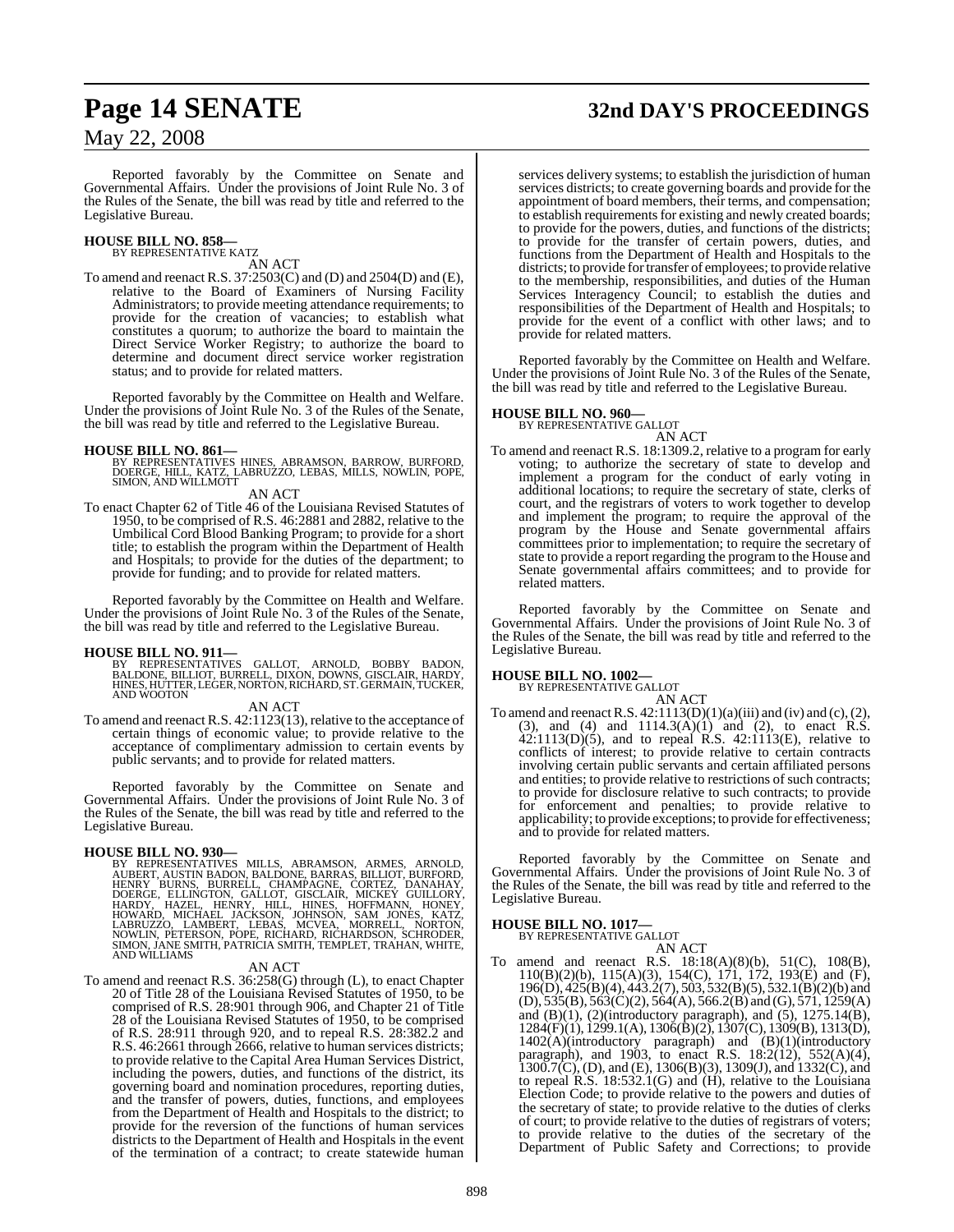# **32nd DAY'S PROCEEDINGS Page 15 SENATE**

definitions; to provide relative to filling a vacancy in the office of registrar of voters; to provide relative to transfer and cancellation of duplicate registrations; to provide relative to the effectiveness of certain changes in registration; to provide relative to disclosure of voter information; to provide relative to reporting of felony convictions; to provide relative to procedures for challenge and cancellation ofregistration; to provide relative to reporting of judgments of interdiction; to provide relative to the qualifications of commissioners; to provide relative to the submission of apportionment plans of the state central committees of certain recognized political parties; to provide relative to notice of withdrawal or disqualification of a candidate; to provide relative to notice of location of precincts and polling places; to provide relative to assistance in voting; to provide relative to procedures for voting; to provide relative to the counting and tabulation of provisional ballots for federal office; to provide relative to procedures for counting and tabulating votes; to provide relative to arrangement of the voting machine ballot; to provide relative to selection of nominees in congressional elections; to provide relative to requirements for statements of propositions or questions to be submitted to the voters; to provide relative to recall elections; to provide relative to election paraphernalia accompanying absentee by mail and early voting ballots; to provide relative to the validity of certain applications to vote absentee by mail by certain persons; to provide relative to information required to be posted at an early voting polling place; to provide relative to persons present during the counting and tabulation of absentee and early voting ballots; to provide relative to registration of persons approved for participation in the special program for handicapped voters; to provide relative to parties to an action objecting to candidacy; to provide relative to precincts; to provide for effectiveness; and to provide for related matters.

Reported favorably by the Committee on Senate and Governmental Affairs. Under the provisions of Joint Rule No. 3 of the Rules of the Senate, the bill was read by title and referred to the Legislative Bureau.

# **HOUSE BILL NO. 1051—** BY REPRESENTATIVE KATZ

AN ACT

To amend and reenact R.S. 40:2120.33(3), relative to adult brain injury facilities; to remove restrictions against related patients within the same adult brain injury facility; and to provide for related matters.

Reported favorably by the Committee on Health and Welfare. Under the provisions of Joint Rule No. 3 of the Rules of the Senate, the bill was read by title and referred to the Legislative Bureau.

**HOUSE BILL NO. 1058—** BY REPRESENTATIVES GALLOT, TUCKER, AND WADDELL AN ACT

To amend and reenact R.S. 6:103(B)(14), (E)(1)(e), and (I), R.S. 9:2798.5(A),R.S. 10:9-526(a)(2) as amended by Act No. 319 of the 2007 Regular Session of the Legislature, R.S.  $11:315(A)$ (introductory paragraph) and  $(B)$ (2)(introductory paragraph), 316(A)(introductory paragraph), 542.1(B), 1942.1(A), 2178(D), (E)(5), and  $(J)(1)$  and (2), and  $2260(A)(9)(b)(iv)$ , R.S. 13:961(B), (C), (D)(2), (E), and (I), R.S. 15:141, 142(F), 143(introductory paragraph), 147(B)(2), 148(A), 149, 160(E), 161(J), 162(C), 165(B)(1)(b), 170(D)(5)(introductory paragraph), 173(A), 181, 182, 185.3(D), 571.11(B), 572.8(G) and (H), and 574.9(A), R.S. 17:416(B)(2) and  $(3)(d)(iv)$ ,  $(C)(1)$  and  $(2)(a)(i)$ , and  $(E)$ , 525(A)(1) and  $(C)$ ,  $1518.1(1)(3)$  and  $(J)$ ,  $1990(B)(1)(c)$  and  $(d)$ , 3048.1(A)(1)(a)(iii)(dd)(I) and (V)(3)(a), 3394.1, 3394.2(6) and 3394.3(B)(introductory paragraph) and (1)(b), R.S. 23:101, 107(C) and (D),  $111(A)$ ,  $(B)$  $(3)$  $(e)$ , and  $(F)$ ,  $897(K)$  and  $(M)$ , 1191, 1195(A)(1) and (5)(a), (B)(introductory paragraph), (1)(a), (2)(b), and (3)(a), and (C)(5)(a) and (b)(vi),  $1196(\text{\AA})(2)(\text{\AA})(i)$ , (3)(b), and (5), 1209(A),(B), and (D), 1211, 1378(A)(6)(b),(B),  $(D)$ , and  $(F)(1)$  through (29) and  $(30)(a)(iii)$ , 1392(introductory paragraph),  $(5)$ , and  $(8)(a)$ , 1532.1 $(B)(1)(a)$ 

# May 22, 2008

and (b) and (2),  $(C)(1)(a)$  and (b), (2), and (3), and (E), 1541, 1552, 1553(A), (B)(3), (4), (5) and (10)(a) and (b), and (D)(4), and 1775(D)(2), R.S. 28:854(B)(1) and (C) and 894(A)(2) and  $(4)$ , (B)(1), and (C), R.S. 32:784(B), R.S. 38:330.8(B)(4), 334.3, and  $2212(C)(1)$ , R.S. 56:320(A)(3) and 327(D) and to repeal R.S. 14:50.1, 54, 85.1, and 91.14, relative to the Louisiana Revised Statutes of 1950; to provide for technical correctionsto certain Revised Statutes; to provide for the Louisiana State Law Institute to redesignate certain provisions of Title 40 of the Louisiana Revised Statutes of 1950; to remove certain unconstitutional provisions of Title 14 of the Louisiana Revised Statutes of 1950.

Reported favorably by the Committee on Senate and Governmental Affairs. Under the provisions of Joint Rule No. 3 of the Rules of the Senate, the bill was read by title and referred to the Legislative Bureau.

# **HOUSE BILL NO. 1062—** BY REPRESENTATIVE MILLS

AN ACT

To amend and reenact R.S. 40:1058.3(C), relative to methadone maintenance programs; to extend the moratoriumon methadone maintenance programs; to provide that the Department of Health and Hospitals may license a new or additional methadone maintenance programif a need is determined to exist; to provide for the promulgation of rules and regulations; to provide for a special effective date; and to provide for related matters.

Reported favorably by the Committee on Health and Welfare. Under the provisions of Joint Rule No. 3 of the Rules of the Senate, the bill was read by title and referred to the Legislative Bureau.

# **HOUSE BILL NO. 1113—** BY REPRESENTATIVE MONICA

AN ACT

To amend and reenact R.S. 22:1021, 1024, and 1027 and to repeal R.S. 22:1023, 1025, and 1026, relative to statutory deposits of insurers; to provide for the amount of the deposit; to provide for delivery of home state certifications; to eliminate surety bonds in lieu of deposits; to eliminate additional deposits of surety insurers; to eliminate conditions of additional deposits; and to provide for related matters.

Reported favorably by the Committee on Insurance. Under the provisions of Joint Rule No. 3 of the Rules of the Senate, the bill was read by title and referred to the Legislative Bureau.

# **HOUSE BILL NO. 1130— (Substitute for House Bill No. 1095**

**by Representative Robideaux)**<br>BY REPRESENTATIVES ROBIDEAUX AND CORTEZ<br>AN ACT

To amend and reenact R.S. 22:1474(B)(5) and (D)(3) and to enact R.S. 22:1474(D)(4), relative to life insurance, disability income, long-term care and annuity policies; to provide relative to exclusive use of certain records and information for individual life insurance, disability income, long-term care and annuity policies; to provide relative to ownership of life insurance, disability income, long-term care and annuity files; to provide relative to the right to retain files upon termination of affiliation between insurance company and producer; to provide relative to all written or electronic records gathered and maintained by the producer; to provide relative to exclusion of real-time policy data and updates maintained on the insurance company computer system or any data protected by the Gramm-Leach-Bliley Act or the security laws; and to provide for related matters.

Reported favorably by the Committee on Insurance. Under the provisions of Joint Rule No. 3 of the Rules of the Senate, the bill was read by title and referred to the Legislative Bureau.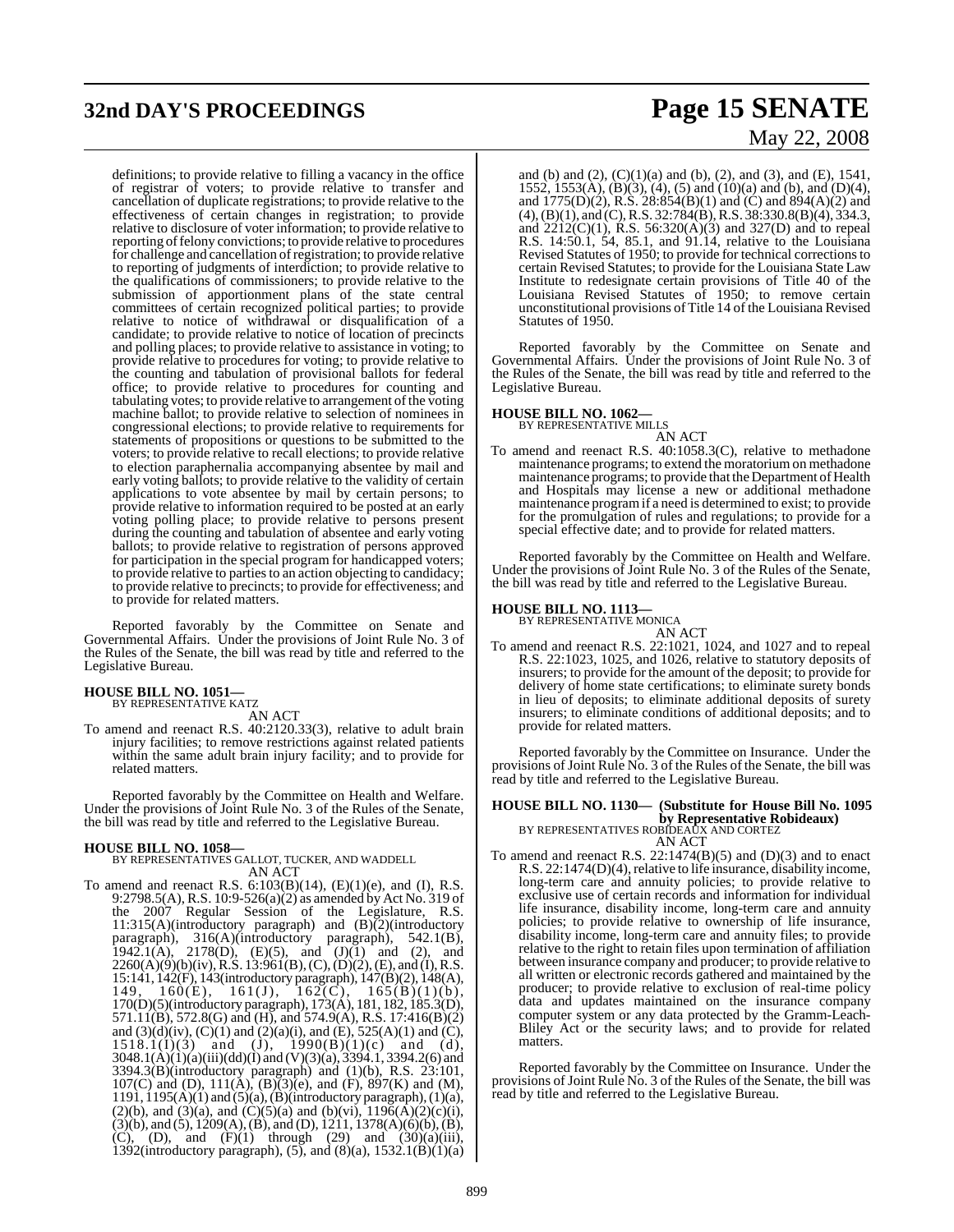#### **HOUSE BILL NO. 1332—** BY REPRESENTATIVE PETERSON

AN ACT

To enact R.S. 22:1135(I), relative to life insurance agent examinations; to require the commissioner of insurance to publish a report regarding life insurance agent examinations; to provide for the commissioner of insurance to publish a report regarding life insurance test forms administered; to provide for the commissioner of insurance to supply testing service providers with demographic information of an insurance producer applicant; and to provide for related matters.

Reported favorably by the Committee on Insurance. Under the provisions of Joint Rule No. 3 of the Rules of the Senate, the bill was read by title and referred to the Legislative Bureau.

## **HOUSE BILL NO. 1360— (Substitute for HouseBill No. 412 by Representative Mills)** BY REPRESENTATIVES MILLS AND ELLINGTON

AN ACT

To enact R.S. 22:170.2, relative to life insurance policies and annuities; to provide with respect to any such policy or annuity issued to fund a pre-need funeral contract; to provide for the relationship of a funeral establishment to such a policy or contract; and to provide for related matters.

Reported favorably by the Committee on Insurance. Under the provisions of Joint Rule No. 3 of the Rules of the Senate, the bill was read by title and referred to the Legislative Bureau.

## **HOUSE BILL NO. 1361— (Substitute for House Bill No. 1080 by Representative Patricia Smith)**<br>BY REPRESENTATIVE PATRICIA SMITH AN ACT

To amend and reenact R.S. 40:2120.42(1), relative to adult day health care providers; to change certain operational requirements; and to provide for related matters.

Reported favorably by the Committee on Health and Welfare. Under the provisions of Joint Rule No. 3 of the Rules of the Senate, the bill was read by title and referred to the Legislative Bureau.

## **Reconsideration**

On motion of Senator Kostelka, pursuant to the previous notice given, the vote by which the following bill failed to pass on Wednesday, May 21, 2008, was reconsidered.

**SENATE BILL NO. 64—** BY SENATORS KOSTELKA, DONAHUE AND WALSWORTH AN ACT

To amend and reenact R.S. 18:134(E), 541, and 542, relative to election day hours of operation; to shorten the time that polls are open on election day; to change the hours that each registrar of voter's office is required to be open on election day; and to provide for related matters.

On motion of Senator Kostelka, the bill was read by title and returned to the Calendar, subject to call.

#### **Bagneris Rule**

Senator Thompson moved to suspend the rules to temporarily pass over controversial Senate Bills and House Bills on Third Reading and Final Passage with the intention of taking them up later, in their regular order.

Without objection, so ordered.

# **Page 16 SENATE 32nd DAY'S PROCEEDINGS**

#### **Senate Bills and Joint Resolutions on Third Reading and Final Passage**

The following Senate Bills and Joint Resolutions on Third Reading and Final Passage were taken up and acted upon as follows:

#### **SENATE BILL NO. 196—**

BY SENATOR HEBERT AND REPRESENTATIVE CHAMPAGNE AN ACT

To enact R.S. 30:2159, relative to landfill sites; to provide for siting restrictions on certain landfills; to provide for certain terms, conditions and requirements; and to provide for related matters.

The bill was read by title. Senator Hebert moved the final passage of the bill.

## **ROLL CALL**

The roll was called with the following result:

#### YEAS

| Mr. President | Dupre         | Morrish         |
|---------------|---------------|-----------------|
| Adley         | Gautreaux B   | Mount           |
| Alario        | Hebert        | Murray          |
| Amedee        | Heitmeier     | <b>Nevers</b>   |
| <b>Broome</b> | Jackson       | Riser           |
| Cheek         | Kostelka      | Shaw            |
| Cravins       | LaFleur       | Smith           |
| Crowe         | Long          | <b>Thompson</b> |
| Donahue       | Martiny       | Walsworth       |
| Dorsey        | McPherson     |                 |
| Duplessis     | Michot        |                 |
| $Total - 31$  |               |                 |
|               | <b>NAYS</b>   |                 |
| Total - 0     |               |                 |
|               | <b>ABSENT</b> |                 |
| Cassidy       | Gray          | Shepherd        |
| Erdey         | Marionneaux   |                 |

The Chair declared the bill was passed and sent to the House. Senator Hebert moved to reconsider the vote by which the bill was passed and laid the motion on the table.

# **SENATE BILL NO. 749—** BY SENATOR CRAVINS

Gautreaux N Quinn

Total - 7

AN ACT To amend and reenact R.S. 15:902.3(A), 905(A), (B), (C), and (D), 921(C), 1097.1(A)(5), and 1106.1(A)(2)(i), R.S. 17:100.1(A)(1) and  $(C)$  and 419.2(A), R.S. 24:933(B)(8), R.S. 28:621(A), R.S. 36:401(C)(1)(b)(iii), 405(D)(3) and (6), 407(B), 408(H)(1) and (2)(b), (c), (d), and (f), R.S.  $39:1482(F)(1)$ , and R.S.  $\overline{46:2404(B)(3)(c)}$ , 2605(B)(19), 2605.3(A)(4), 2755(B)(3) and 2757(B) and to enact R.S. 15:902.4 and R.S. 46:2755(B)(4) and  $(C)(6)$ , relative to the Juvenile Justice Reform Act Implementation Commission; to provide for membership, powers, duties, and functions of the Juvenile Justice Reform Act Implementation Commission; to provide for the office of youth development; to provide for the closure of Jetson Youth Center-East Baton Rouge Parish Unit; and to provide for related matters.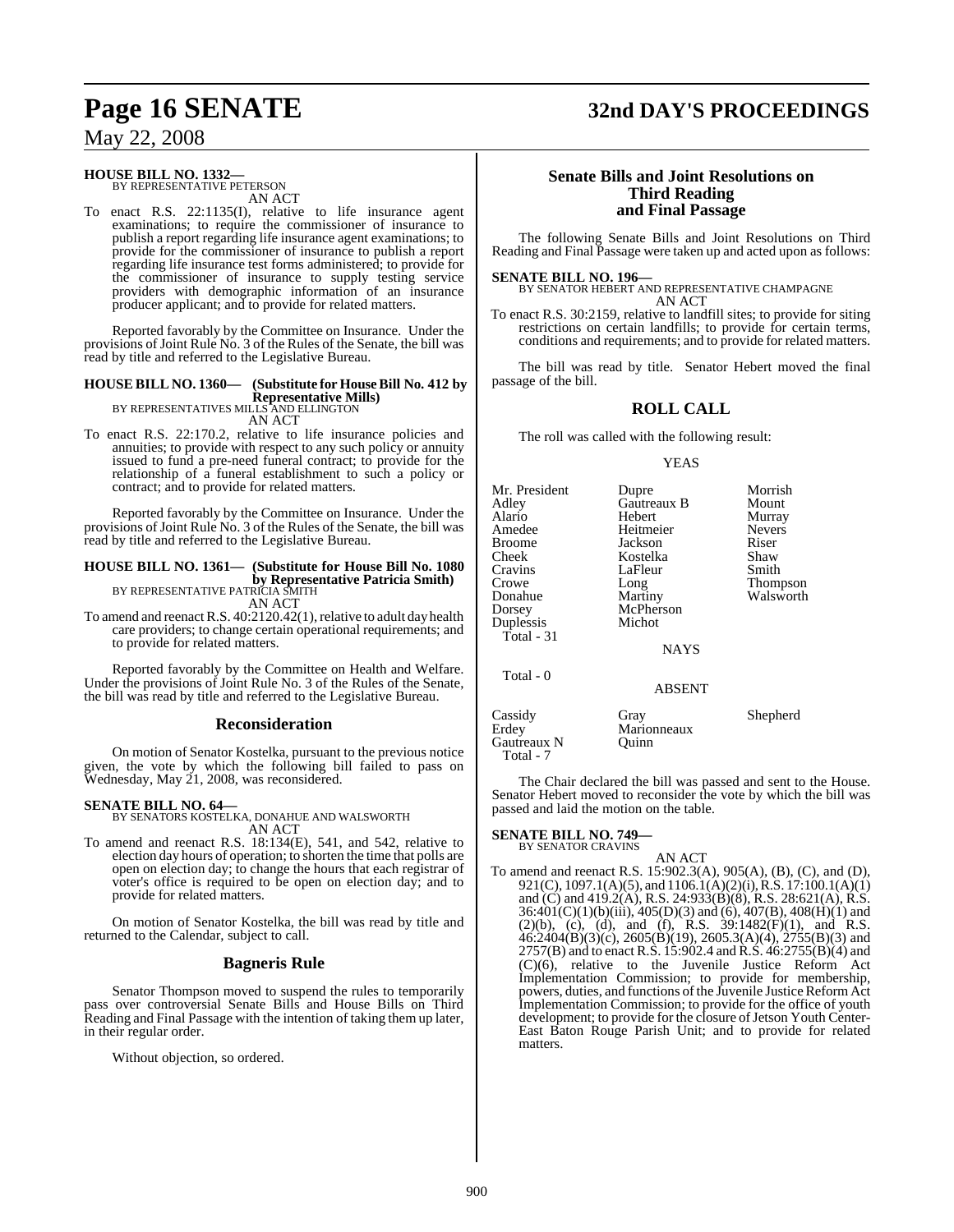# **32nd DAY'S PROCEEDINGS Page 17 SENATE**

# May 22, 2008

## **Floor Amendments Sent Up**

Senator Marionneaux sent up floor amendments which were read.

#### **SENATE FLOOR AMENDMENTS**

Amendments proposed by Senator Marionneaux on behalf of the Legislative Bureau to Engrossed Senate Bill No. 749 by Senator Cravins

#### AMENDMENT NO. 1

following "R.S.  $39:1482(F)(1)$ " insert  $\overline{On} \overline{page 1}$ ,  $\overline{line 5}$ , for "(introductory paragraph)"

#### AMENDMENT NO. 2

On page 5, line 10, before "custody" delete "**office of juvenile justice's**" and following "custody" insert "**of the office of juvenile justice**"

AMENDMENT NO.

On page 5, line 13, before "mission" delete "**office of juvenile justice's**" and following "mission" insert "**of the office of juvenile justice**"

AMENDMENT NO. 4

On page 11, line 8, following "R.S. 39:1482(F)(1)" insert "(introductory paragraph)"

On motion of Senator Marionneaux, the amendments were adopted.

## **Floor Amendments Sent Up**

Senator Cravins sent up floor amendments which were read.

#### **SENATE FLOOR AMENDMENTS**

Amendments proposed by Senator Cravins to Engrossed Senate Bill No. 749 by Senator Cravins

AMENDMENT NO. 1

On page 3, delete lines 8 through 10, and insert the following: "**(c) The plan shall permit the funds spent at Jetson Center for Youth-East Baton Rouge Parish Unit to be reallocated or transferred to each regional center in proportion to the youth reassigned from Jetson to such regional centers.**"

On motion of Senator Cravins, the amendments were adopted.

The bill was read by title. Senator Cravins moved the final passage of the amended bill.

## **ROLL CALL**

The roll was called with the following result:

#### YEAS

| Mr. President | Dupre       | Michot          |
|---------------|-------------|-----------------|
| Adley         | Gautreaux B | Morrish         |
| Alario        | Gautreaux N | Mount           |
| Amedee        | Hebert      | Murray          |
| <b>Broome</b> | Heitmeier   | <b>Nevers</b>   |
| Cheek         | Jackson     | Ouinn           |
| Cravins       | Kostelka    | Riser           |
| Crowe         | LaFleur     | Shaw            |
| Donahue       | Long        | Smith           |
| Dorsey        | Martiny     | <b>Thompson</b> |
| Duplessis     | McPherson   | Walsworth       |
| Total - 33    |             |                 |

**NAYS** 

| Total - 0                       | <b>ABSENT</b>       |          |
|---------------------------------|---------------------|----------|
| Cassidy<br>Erdey<br>$Total - 5$ | Gray<br>Marionneaux | Shepherd |

The Chair declared the amended bill was passed, ordered reengrossed, and sent to the House. Senator Cravins moved to reconsider the vote by which the bill was passed and laid the motion on the table.

#### **SENATE BILL NO. 811— (Substitute of Senate Bill No. 621 by Senator Cravins)**

BY SENATOR CRAVINS AN ACT

To enact Chapter 13-J of Title 33 of the Louisiana Revised Statutes of 1950, to be comprised of R.S. 33:4720.151 and 4720.161, relative to local redevelopment, to create certain parish redevelopment authorities; to create the North Lafayette and Downtown Redevelopment Authority to provide for the formation of a program or programs for the use of appropriate private and public resources to eliminate and prevent the development or spread of slum, blighted, and distressed areas; to allow the rehabilitation, clearance, and redevelopment of slum, blighted, and distressed areas; to provide for the expeditious conversion of blighted or underused property into habitable residential dwellings needed to address the influx of displaced persons due to the effects of hurricanes Katrina and Rita; to provide for the governing body of such authorities; to provide for the powers, duties, functions, and liabilities of redevelopment authorities; to authorize public bodiesto furnish funds, series, facilities, and property in aid of redevelopment projects; to authorize the authorities to initiate expedited quiet title and foreclosure actions; and to provide for related matters.

## **Floor Amendments Sent Up**

Senator Marionneaux sent up floor amendments which were read.

#### **SENATE FLOOR AMENDMENTS**

Amendments proposed by Senator Marionneaux on behalf of the Legislative Bureau to Engrossed Senate Bill No. 811 by Senator Cravins

AMENDMENT NO. 1 On page 2, line 21, following "**parishes**" and before "**hasincreased**" delete "**in particular**"

AMENDMENT NO. 2 On page 3, line 1, following "**of**" change "**such**" to "**the**"

AMENDMENT NO. 3 On page 3, line 15, following "**infrastructure**" and before "**and utility**" insert "**,**"

AMENDMENT NO. 4 On page 6, line 2, following "**serve**" delete the remainder of the line

AMENDMENT NO. 5 On page 6, line 3, before "**for a term**" delete "**appointing authority**"

AMENDMENT NO. 6 On page 7, line 17, following "**of**" and before "**property**" change "**real**" to "**immovable**"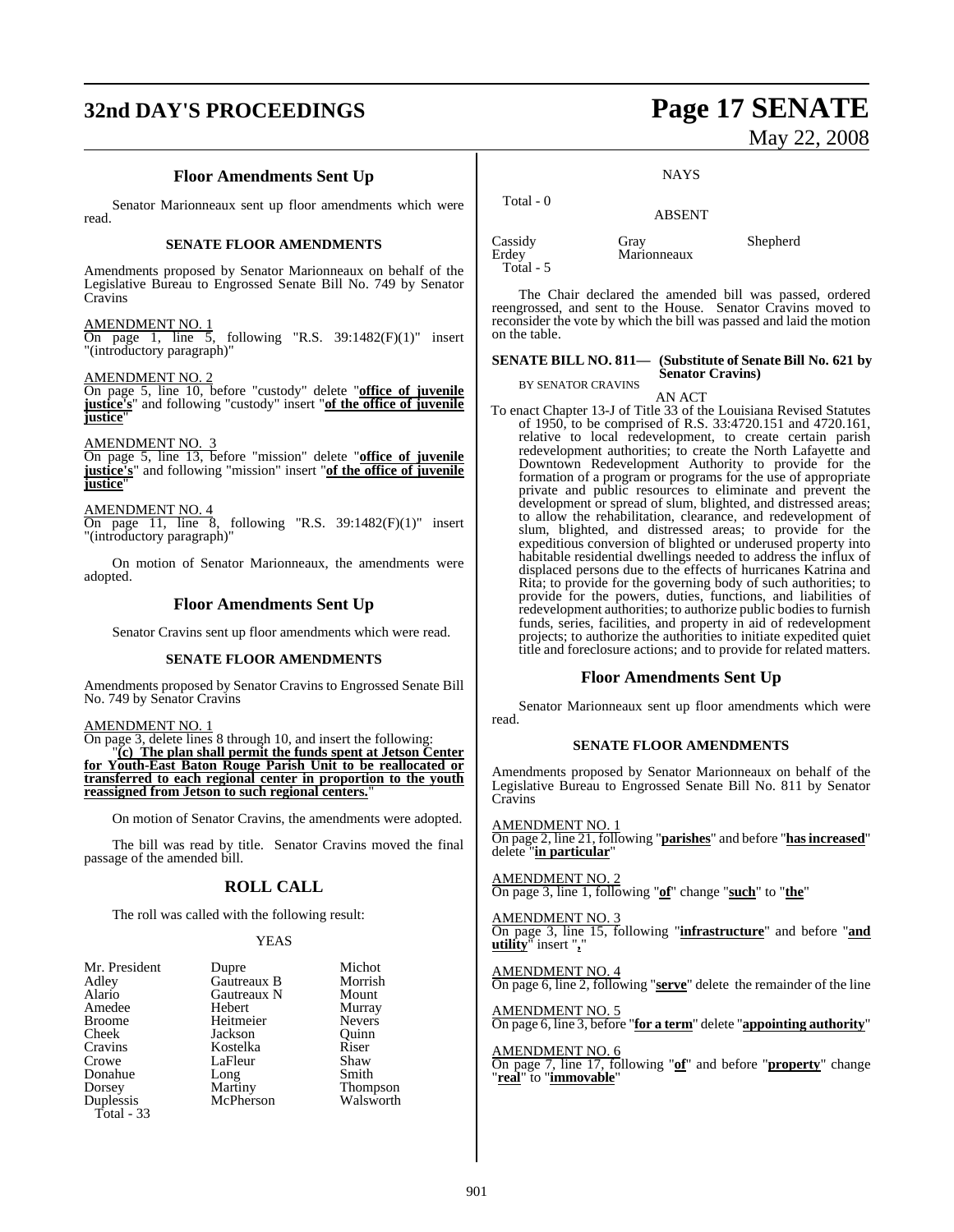# **Page 18 SENATE 32nd DAY'S PROCEEDINGS**

AMENDMENT NO. 7 On page 8, line 20, following "**property**" and before "**, or any**" change "**real, personal, mixed, tangible, or intangible**" to "**immovable, movable, corporeal, incorporeal, or any combination thereof**"

AMENDMENT NO. 8 On page 9, line 1, following "**including**" and before "**property**" change "**real**" to "**immovable**"

AMENDMENT NO. 9 On page 10, line 1, before "**private**" change "**and/or**" to "**or**"

AMENDMENT NO. 10 On page 12, line 17, at the end of the line delete "**the**"

AMENDMENT NO. 11 On page 12, line 18, before "**the purposes**" change "**carrying out of**" to "**implement**"

AMENDMENT NO. 12 On page 16, line 5, following "**Chapter 14 of**" delete "**Title**"

AMENDMENT NO. 13 On page 16, line 6, before "**of the Louisiana**" change "**39 of Subtitle III**" to "**Subtitle III of Title 39**"

AMENDMENT NO. 14 On page 16, line 7, following "**14-A of**" and before "**Title 39**" insert "**Subtitle III of**"

AMENDMENT NO. 15 On page 16, line 16, following "**13:5121**" and before "**)**," insert "**et seq.**"

AMENDMENT NO. 16 On page 17, line 17, following "**(2)**"and before "**purchases**" change "**Such**" to "**The**"

AMENDMENT NO. 17 On page 17, line 21, following "**authority.**" and before "**purchases**" change "**Such**" to "**The**"

AMENDMENT NO. 18 On page 18, line 1, following "**Louisiana**" and before "**the**" insert "**,**"

AMENDMENT NO. 19 On page 19, line 7, following "**transfer**" change "**real**" to "**immovable**"

AMENDMENT NO. 20 On page 19, line 13, following "**such**" and before "**property**" change "**real**" to "**immovable**"

AMENDMENT NO. 21 On page 19, line 15, following "**on such**" delete the remainder of the line and insert "**immovable property. Such immovable**"

AMENDMENT NO. 22 On page 19, line 23, following "**transfer the**" change "**real**" to "**immovable**"

AMENDMENT NO. 23 On page 20, line 25, following "**transfer**" and before "**property**" change "**real**" to "**immovable**"

AMENDMENT NO. 24 On page 21, line 6, following "**lease**" change "**real**" to "**immovable**"

AMENDMENT NO. 25 On page 21, line 11, following "**Any**" and before "**property**" change "**real**" to "**immovable**"

AMENDMENT NO. 26 On page 21, line 13, following "**Part**" and before "**property**" change "**Real**" to "**Immovable**"

AMENDMENT NO. 27 On page 25, line 25, before "change "**Real**" to "**Immovable**"

AMENDMENT NO. 28 On page 25, line 27, following "and" delete the remainder of the line and insert "**any other real right**"

AMENDMENT NO. 29 On page 25, line 28, following "**including**" and before "**liens**" delete "**terms for years and**"

AMENDMENT NO. 30 On page 26, line 9, following "**title to**" and before "**property**" change "**real**" to "**immovable**"

AMENDMENT NO. 31 On page 28, line 2, following "**Subsection**" delete "**,**"

AMENDMENT NO. 32 On page 28, line 27, following "**Paragraph**" and before "**of this**" change "**(4)**" to "**(2)**"

AMENDMENT NO. 33 On page 29, line 18, before "**under**" change "**hearing**" to "**action initiated**"

AMENDMENT NO. 34 On page 31, line 10, before "**of this**" change "**(5)**" to "**(6)**"

AMENDMENT NO. 35 On page 31, line 11, following "**Paragraph**" and before "**of this**" change "**(6)**" to "**(7)**"

AMENDMENT NO. 36 On page 32, line 8, following "**recorded**" and before "**or**" change "**easement or right of way**" to "**servitude**"

AMENDMENT NO. 37 On page 32, line 13, following "**for**" change "**visits to**" to "**posting on**"

AMENDMENT NO. 38 On page 32, line 18, following "**Subsection**" delete "**,**"

AMENDMENT NO. 39 On page 33, line 8, following "**Subsection**" delete "**,**"

AMENDMENT NO. 40 On page 33, line 10, following "**Paragraph**" and before "**of this**" change "**(12)**" to "**(11)**"

AMENDMENT NO. 41 On page 34, line 17, following "of the" and before "of the" change "**constitution of this state and the constitution**" to "**Constitution of Louisiana and the Constitution**"

AMENDMENT NO. 42 On page 34, line 18, following "**States**" insert "**of America**"

AMENDMENT NO. 43 On page 34, line 21, following "**Paragraph**" and before "**of this**" change "**(12)**" to "**(11)**"

AMENDMENT NO. 44 On page 35, line 1, following "**this**" and before "**. An**" change "**Paragraph**" to "**Subsection**"

AMENDMENT NO. 45 On page 35, line 3, following "**Paragraph**" and before "**of this**" change  $\frac{12}{12}$  to  $\frac{11}{11}$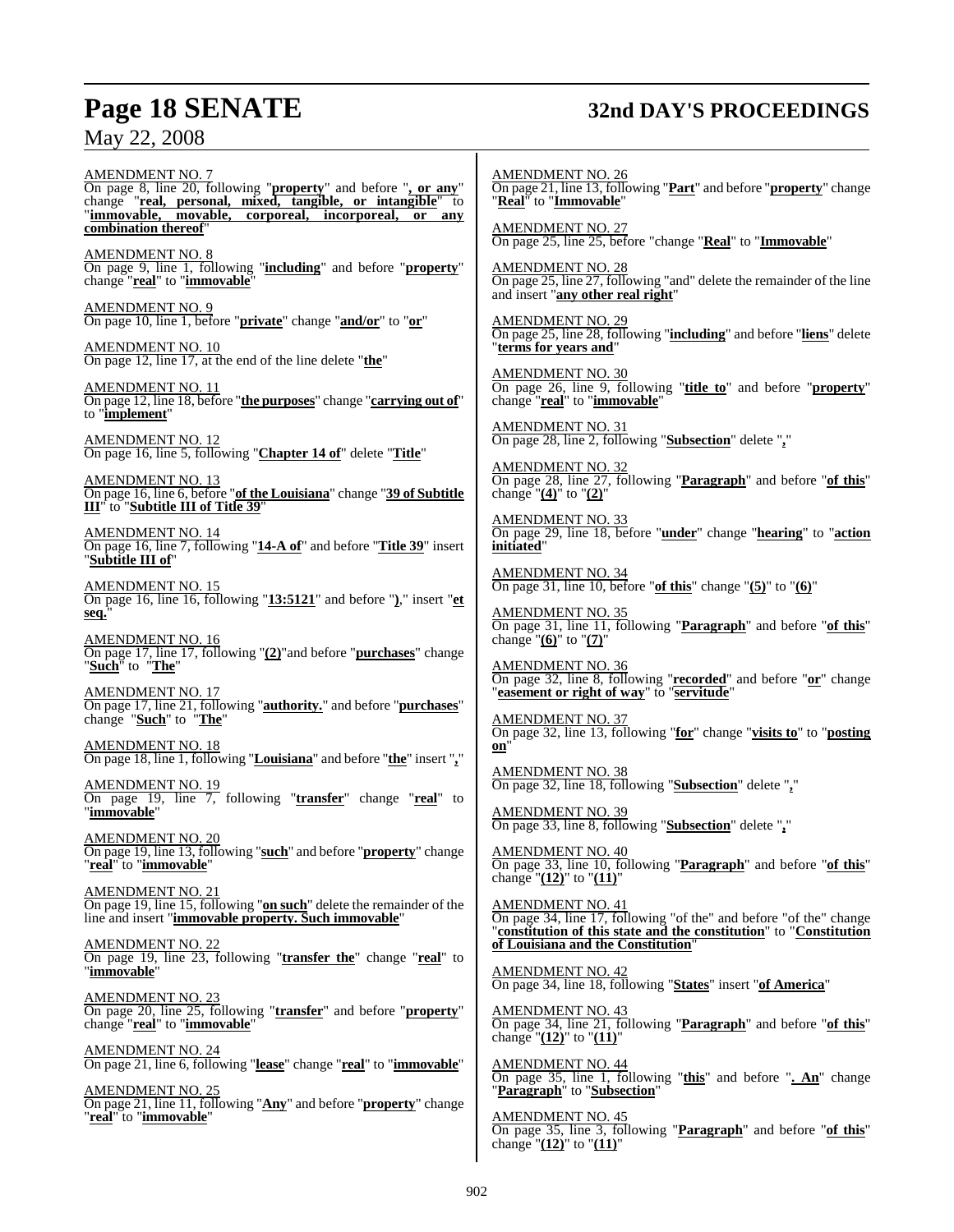# **32nd DAY'S PROCEEDINGS Page 19 SENATE**

# May 22, 2008

AMENDMENT NO. 46 On page 35, line 5, following "**Paragraph**" and before "**of this**" change "**(12)**" to "**(11)**" AMENDMENT NO. 47 On page 35, line 26, following "**United States**" and before "**.**" insert "**of America**" AMENDMENT NO. 48 On page 36, line 1, following "**United States**" and before "**but that**" insert "**of America**" AMENDMENT NO. 49 On page 36, line 3, following "**United States**" and before "**.**" insert "**of America**" AMENDMENT NO. 50 On page 36, line 8, following "**United States**" and before "**are**" insert "**of America**" AMENDMENT NO. 51 On page 40, line 13, following "**industry**" and before "**and**" insert "**,**" AMENDMENT NO. 52 On page 42, line 20, following "**of**" and before "**property**" change "**real**" to "**immovable,**" AMENDMENT NO. 53 On page 42, line 21, following "**or**" and before "**property**" change "**persona**l" to "**movable**" AMENDMENT NO. 54 On page 43, line 23, following "**property**" and before "**mixed**" change "**real, personal**" to "**immovable, movable**" AMENDMENT NO. 55 On page 44, line 4, following "**including**" and before "**property**" change "**real**" to "**immovable**" AMENDMENT NO. 56 On page 44, line 18, change "**conveyance**" to "**conveyances**" AMENDMENT NO. 57 On page 48, line 27, following "**of**" and before "**authority**" insert "**an**" AMENDMENT NO. 58 On page 50, line 6, following "**described**" and before "**or**" change "**above**" to "**in this Paragraph**" AMENDMENT NO. 59 On page 54, line 11, following "**transfer**" and before "**property**" change "**real**" to "**immovable**" AMENDMENT NO. 60 On page 54, line 17, following "**such**" and before "**property**" change "**real**" to "**immovable**" AMENDMENT NO. 61 On page 54, line 19, following "**such**" change "**real**" to "**immovable**" AMENDMENT NO. 62 On page 54, line 27, following "**the**" and before "**property**" change "**real**" to "**immovable**" AMENDMENT NO. 63 On page 55, line 1, change "**Real**" to "**Immovable**" AMENDMENT NO. 64 On page 55, line 8, change "**real**" to "**immovable**" AMENDMENT NO. 65 On page 55, line 25, change "**real**" to "**immovable**" AMENDMENT NO. 66 AMENDMENT NO. 67 AMENDMENT NO. 68 AMENDMENT NO. 69 AMENDMENT NO. 70 "**means**" to "**shall mean**" AMENDMENT NO. 71 "**means**" to "**shall mean**" AMENDMENT NO. 72 AMENDMENT NO. 73 "**means**" to "**shall mean**" AMENDMENT NO. 74 "**means**" to "**shall mean**" AMENDMENT NO. 75 "**real**" to "**immovable**" AMENDMENT NO. 76 AMENDMENT NO. 77 "**(1)**" to "**(4)**" AMENDMENT NO. 78 "**owner ship**" to "**ownership**" AMENDMENT NO. 79 AMENDMENT NO. 80 AMENDMENT NO. 81 AMENDMENT NO. 82 <u>AMENDMENT NO. 83</u> adopted. passage of the amended bill.

On page 55, line 28, change "**real**" to "**immovable**"

On page 56, line 9, change "**real**" to "**immovable**"

On page 56, line 14, change "**real**" to "**immovable**"

On page 56, line 16, change "**Real**" to "**Immovable**"

On page 58, line 25, following "**Bonds**" and before "**any**" change

On page 58, line 27, following "**City**" and before "**the**" change

On page 58, line 28, following "**government**"and before "**any**" change "**means**" to "**shall mean**"

On page 59, line 1, following "**body**" and before "**the**" change

On page 59, line 4, change "**Real**" to "**Immovable**" and change

On page 59, line 17, following "**to**" and before "**property**" change

On page 62, line 6, following "**Paragraph**" change "**(4)**" to "**(5)**"

On page 62, line 22, following "**Paragraph**" and before "**of**" change

On page 63, line 5, following "**any**" and before "**interest**" change

On page 63, line 27, following "**Subsection**" change "**K**" to "**R**"

On page 64, line 9, following "**take**" and before "**steps**" change "**reason able** " to "**reasonable**"

On page 65, line 28, change "**Subparagraph**" to "**Paragraph**"

On page 65, line 29, change "**Subparagraph**" to "**Paragraph**"

On page 66, line 2, change "**Subparagraph**" to "**Paragraph**"

On motion of Senator Marionneaux, the amendments were

The bill was read by title. Senator Cravins moved the final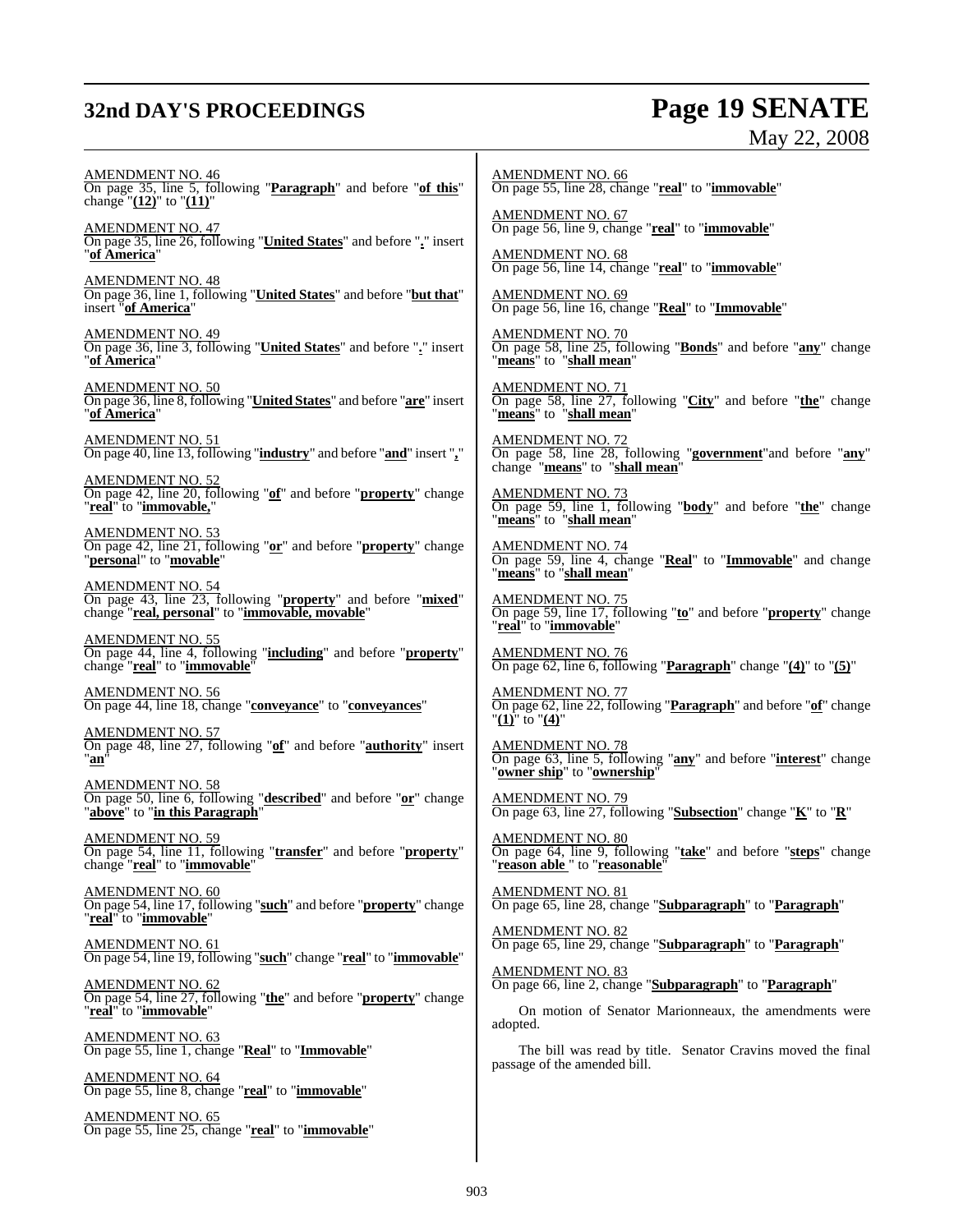## **ROLL CALL**

The roll was called with the following result:

#### YEAS

| Mr. President<br>Adley<br>Alario<br>Amedee<br><b>Broome</b><br>Cassidy<br>Cheek<br>Cravins<br>Crowe<br>Donahue<br>Dorsey<br>Duplessis<br>Total - $34$ | Dupre<br>Gautreaux B<br>Gautreaux N<br>Hebert<br>Heitmeier<br>Jackson<br>Kostelka<br>LaFleur<br>Long<br>Marionneaux<br>Martiny<br>McPherson<br><b>NAYS</b> | Michot<br>Morrish<br>Mount<br>Murray<br><b>Nevers</b><br>Riser<br>Shaw<br>Smith<br><b>Thompson</b><br>Walsworth |
|-------------------------------------------------------------------------------------------------------------------------------------------------------|------------------------------------------------------------------------------------------------------------------------------------------------------------|-----------------------------------------------------------------------------------------------------------------|
| Total - 0                                                                                                                                             | ABSENT                                                                                                                                                     |                                                                                                                 |

Erdey Ouinn Gray Shepherd Total - 4

The Chair declared the amended bill was passed, ordered reengrossed, and sent to the House. Senator Cravins moved to reconsider the vote by which the bill was passed and laid the motion on the table.

#### **Rules Suspended**

Senator Mount asked for and obtained a suspension of the rules for the purpose of advancing to the order of

#### **House Bills and Joint Resolutions on Third Reading and Final Passage**

The following House Bills and Joint Resolutions on Third Reading and Final Passage were taken up and acted upon as follows:

#### **HOUSE BILL NO. 50—**

BY REPRESENTATIVE ELLINGTON AN ACT

To enact R.S. 33:2711.24, relative to municipal sales and use taxes; to authorize the governing authority of the city of Winnsboro to levy and collect an additional sales and use tax; to provide for voter approval; to provide for the use of the proceeds of such tax; and to provide for related matters.

The bill was read by title. Senator Riser moved the final passage of the bill.

## **ROLL CALL**

The roll was called with the following result:

#### YEAS

| Mr. President | Dupre       | Michot        |
|---------------|-------------|---------------|
| Adley         | Gautreaux B | Morrish       |
| Alario        | Gautreaux N | Mount         |
| Amedee        | Hebert      | Murray        |
| Broome        | Heitmeier   | <b>Nevers</b> |
| Cassidy       | Jackson     | Riser         |
| Cheek         | Kostelka    | Shaw          |
| Cravins       | LaFleur     | Smith         |
| Crowe         | Long        | Thompson      |

**Page 20 SENATE 32nd DAY'S PROCEEDINGS**

| Donahue<br>Dorsey<br>Duplessis<br>Total - $34$ | Marionneaux<br>Martiny<br>McPherson<br><b>NAYS</b> | Walsworth |
|------------------------------------------------|----------------------------------------------------|-----------|
| Total - 0                                      | <b>ABSENT</b>                                      |           |
| Erdey<br>Gray<br>Total - 4                     | Quinn<br>Shepherd                                  |           |

The Chair declared the bill was passed and returned to the House. Senator Riser moved to reconsider the vote by which the bill was passed and laid the motion on the table.

# **HOUSE BILL NO. 51—** BY REPRESENTATIVE ELLINGTON

AN ACT

To enact R.S. 33:2740.18.3, relative to the city of Winnsboro; to authorize the governing authority of the city to levy and collect a hotel occupancy tax subject to voter approval; to provide for the use of such tax; and to provide for related matters.

The bill was read by title. Senator Riser moved the final passage of the bill.

#### **ROLL CALL**

The roll was called with the following result:

#### YEAS

| Mr. President<br>Adley<br>Alario<br>Amedee<br><b>Broome</b><br>Cassidy<br>Cheek<br>Cravins<br>Crowe<br>Donahue<br>Dorsey<br>Duplessis<br>Total - $34$ | Dupre<br>Gautreaux B<br>Gautreaux N<br>Hebert<br>Heitmeier<br>Jackson<br>Kostelka<br>LaFleur<br>Long<br>Marionneaux<br>Martiny<br>McPherson | Michot<br>Morrish<br>Mount<br>Murray<br><b>Nevers</b><br>Riser<br>Shaw<br>Smith<br>Thompson<br>Walsworth |
|-------------------------------------------------------------------------------------------------------------------------------------------------------|---------------------------------------------------------------------------------------------------------------------------------------------|----------------------------------------------------------------------------------------------------------|
|                                                                                                                                                       | <b>NAYS</b>                                                                                                                                 |                                                                                                          |
| Total - 0                                                                                                                                             | <b>ABSENT</b>                                                                                                                               |                                                                                                          |
| Erdey<br>Gray<br>Total - 4                                                                                                                            | Ouinn<br>Shepherd                                                                                                                           |                                                                                                          |

The Chair declared the bill was passed and sent to the House. Senator Riser moved to reconsider the vote by which the bill was passed and laid the motion on the table.

# **HOUSE BILL NO. 54—** BY REPRESENTATIVE MICKEY GUILLORY

AN ACT

To amend and reenact R.S. 40:539(C)(1), relative to local housing authorities; to provide relative to the executive director of a local housing authority; to require a local housing authority to enter into an employment contract with the executive director; to provide relative to the term of the contract; to provide relative to the compensation of the executive director and other terms of employment; and to provide for related matters.

The bill was read by title. Senator Cravins moved the final passage of the bill.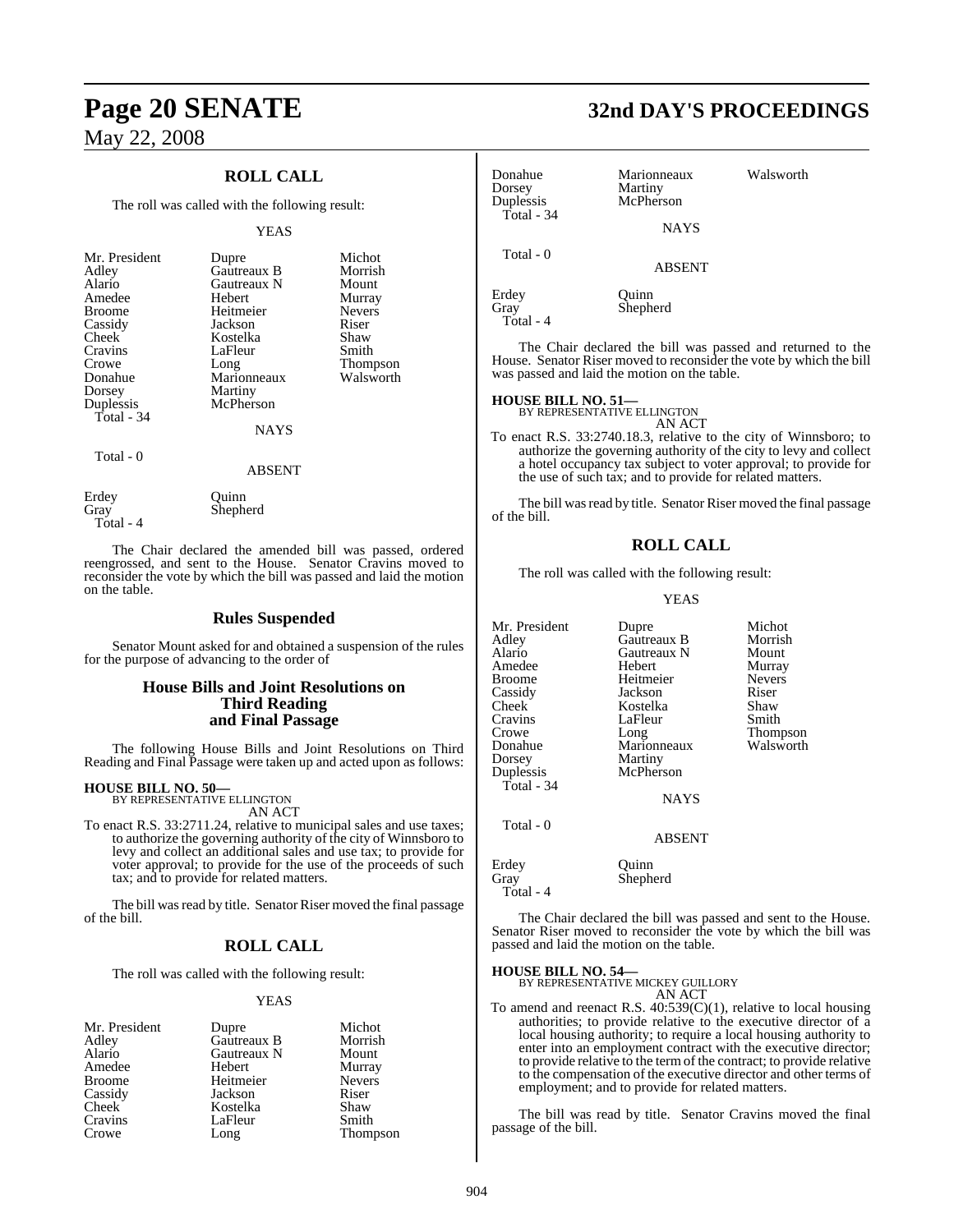# **32nd DAY'S PROCEEDINGS Page 21 SENATE**

## **ROLL CALL**

The roll was called with the following result:

#### YEAS

| Mr. President<br>Adley<br>Alario<br>Amedee<br><b>Broome</b><br>Cassidy<br>Cheek<br>Cravins<br>Crowe<br>Donahue<br>Dorsey<br>Duplessis | Dupre<br>Gautreaux B<br>Gautreaux N<br>Gray<br>Hebert<br>Heitmeier<br>Jackson<br>Kostelka<br>LaFleur<br>Long<br>Marionneaux<br>Martiny | McPherson<br>Michot<br>Morrish<br>Mount<br>Murray<br><b>Nevers</b><br>Riser<br>Shaw<br>Smith<br>Thompson<br>Walsworth |
|---------------------------------------------------------------------------------------------------------------------------------------|----------------------------------------------------------------------------------------------------------------------------------------|-----------------------------------------------------------------------------------------------------------------------|
| Total $-35$                                                                                                                           | <b>NAYS</b>                                                                                                                            |                                                                                                                       |
|                                                                                                                                       | <b>ABSENT</b>                                                                                                                          |                                                                                                                       |
| Total $-0$<br>Erdev                                                                                                                   | Ouınn                                                                                                                                  | Shepherd                                                                                                              |

Total - 3

The Chair declared the bill was passed and returned to the House. Senator Cravins moved to reconsider the vote by which the bill was passed and laid the motion on the table.

# **HOUSE BILL NO. 170—** BY REPRESENTATIVE TALBOT

AN ACT

To amend and reenact Section 3 of Act No. 222 of the 2005 Regular Session of the Legislature, as amended by Act No. 21 of the 2007 Regular Session of the Legislature, relative to the transfer of certain state property in Jefferson Parish; to extend the termination date of the Act; and to provide for related matters.

The bill was read by title. Senator Alario moved the final passage of the bill.

#### **ROLL CALL**

The roll was called with the following result:

#### YEAS

| Mr. President<br>Adley<br>Alario<br>Amedee<br><b>Broome</b><br>Cassidy<br>Cheek<br>Cravins<br>Crowe<br>Donahue<br>Dorsey<br>Duplessis<br>Total $-35$<br>Total - 0 | Dupre<br>Gautreaux B<br>Gautreaux N<br>Gray<br>Hebert<br>Heitmeier<br>Jackson<br>Kostelka<br>LaFleur<br>Long<br>Marionneaux<br>Martiny<br><b>NAYS</b><br><b>ABSENT</b> | McPherson<br>Michot<br>Morrish<br>Mount<br>Murray<br><b>Nevers</b><br>Riser<br>Shaw<br>Smith<br>Thompson<br>Walsworth |
|-------------------------------------------------------------------------------------------------------------------------------------------------------------------|------------------------------------------------------------------------------------------------------------------------------------------------------------------------|-----------------------------------------------------------------------------------------------------------------------|
| Erdey                                                                                                                                                             | Ouınn                                                                                                                                                                  | Shepherd                                                                                                              |
| Total - 3                                                                                                                                                         |                                                                                                                                                                        |                                                                                                                       |

The Chair declared the bill was passed and returned to the House. Senator Alario moved to reconsider the vote by which the bill was passed and laid the motion on the table.

# May 22, 2008

### **HOUSE BILL NO. 171—**

BY REPRESENTATIVE HUTTER AN ACT

To amend and reenact R.S. 56:421(D), relative to the Louisiana Oyster Task Force; to authorize reimbursement of expenses associated with serving on the task force; and to provide for related matters.

The bill was read by title. Senator Dupre moved the final passage of the bill.

#### **ROLL CALL**

The roll was called with the following result:

#### YEAS

| Mr. President      | Dupre         | McPherson     |
|--------------------|---------------|---------------|
| Adlev              | Gautreaux B   | Michot        |
| Alario             | Gautreaux N   | Morrish       |
| Amedee             | Gray          | Mount         |
| Broome             | Hebert        | Murray        |
| Cassidy            | Heitmeier     | <b>Nevers</b> |
| Cheek              | Jackson       | Riser         |
| Cravins            | Kostelka      | Shaw          |
| Crowe              | LaFleur       | Smith         |
| Donahue            | Long          | Thompson      |
| Dorsey             | Marionneaux   | Walsworth     |
| Duplessis          | Martiny       |               |
| Total - 35         |               |               |
|                    | <b>NAYS</b>   |               |
| Total - 0          |               |               |
|                    | <b>ABSENT</b> |               |
| Erdev<br>Total - 3 | Ouinn         | Shepherd      |

The Chair declared the bill was passed and returned to the House. Senator Dupre moved to reconsider the vote by which the bill was passed and laid the motion on the table.

# **HOUSE BILL NO. 184—** BY REPRESENTATIVE KATZ

AN ACT

To amend and reenact R.S. 17:170(D), relative to immunization of persons entering schools, kindergartens, colleges, proprietary or vocational schools, and day care centers for the first time; to provide for the electronic transmission of immunization compliance reports; to provide for the promulgation ofrules and regulations by the Department of Health and Hospitals; and to provide for related matters.

The bill was read by title. Senator Thompson moved the final passage of the bill.

#### **ROLL CALL**

The roll was called with the following result:

#### YEAS

| Mr. President | Gautreaux B         | Michot                |
|---------------|---------------------|-----------------------|
| Adley         | Gautreaux N         | Morrish               |
| Alario        | Gray                | Mount                 |
| Amedee        | Hebert              | Murray                |
| Broome        | Heitmeier           | <b>Nevers</b>         |
| Cheek         | Jackson             | Riser                 |
| Cravins       | Kostelka            | Shaw                  |
| Crowe         | LaFleur             | Smith                 |
| Donahue       |                     |                       |
| Dorsey        | Long<br>Marionneaux | Thompson<br>Walsworth |
|               |                     |                       |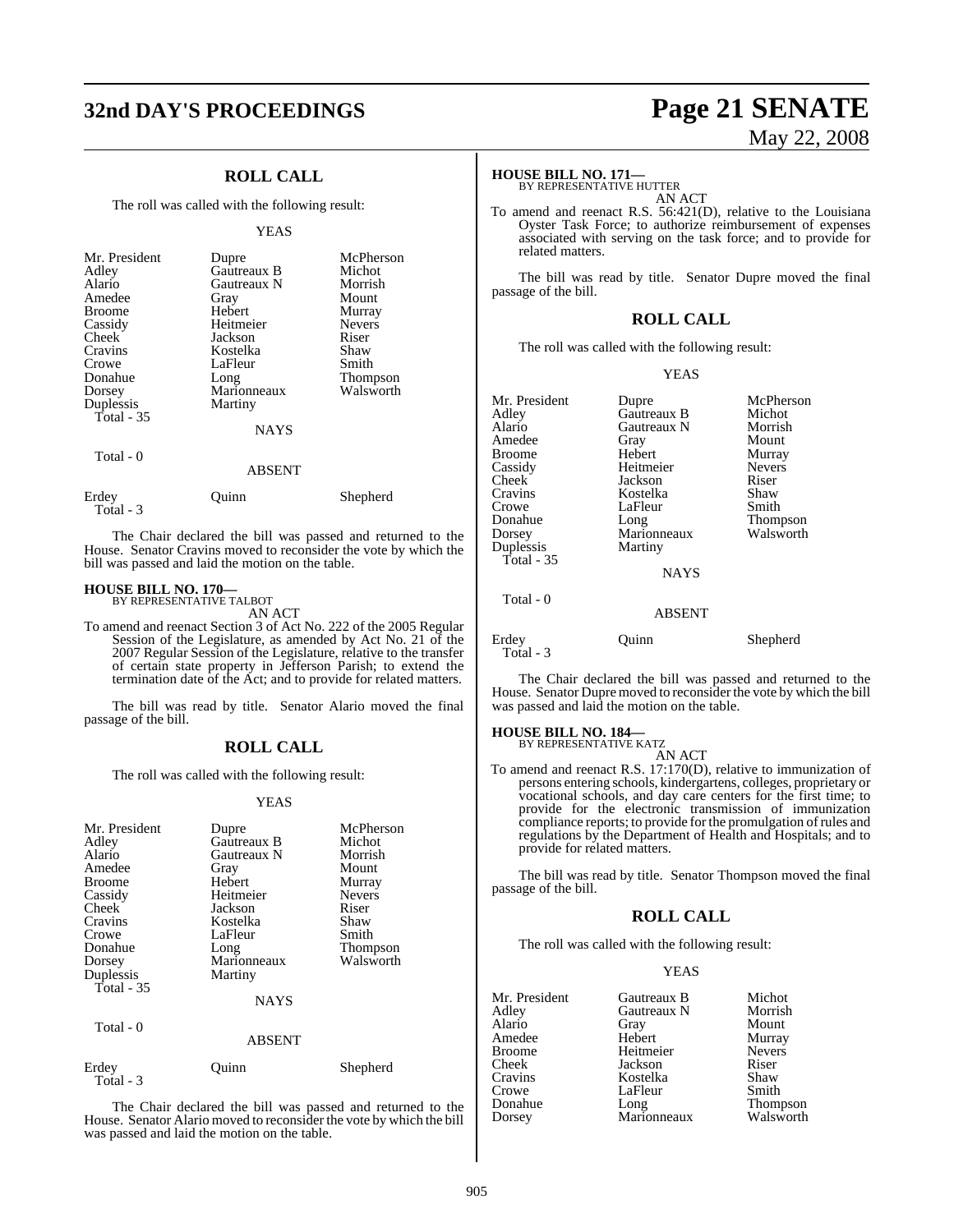| Duplessis  | Martiny     |
|------------|-------------|
| Dupre      | McPherson   |
| Total - 34 |             |
|            | <b>NAYS</b> |

#### Total - 0

ABSENT

Shepherd

Cassidy Quinn<br>Erdey Shephe Total - 4

The Chair declared the bill was passed and returned to the House. Senator Thompson moved to reconsider the vote by which the bill was passed and laid the motion on the table.

# **HOUSE BILL NO. 203—** BY REPRESENTATIVE ST. GERMAIN

AN ACT

To repeal R.S. 25:1225, relative to the Atchafalaya Trace Commission; to repeal the sunset of the Atchafalaya Trace Commission.

The bill was read by title. Senator B. Gautreaux moved the final passage of the bill.

## **ROLL CALL**

The roll was called with the following result:

#### YEAS

| Mr. President<br>Adley<br>Alario<br>Amedee<br><b>Broome</b><br>Cassidy<br>Cheek <sup>-</sup><br>Cravins<br>Crowe<br>Donahue<br>Dorsey<br>Duplessis<br>Total - $35$<br>Total - 0 | Dupre<br>Gautreaux B<br>Gautreaux N<br>Gray<br>Hebert<br>Heitmeier<br>Jackson<br>Kostelka<br>LaFleur<br>Long<br>Marionneaux<br>Martiny<br><b>NAYS</b><br><b>ABSENT</b> | McPherson<br>Michot<br>Morrish<br>Mount<br>Murray<br><b>Nevers</b><br>Riser<br>Shaw<br>Smith<br>Thompson<br>Walsworth |
|---------------------------------------------------------------------------------------------------------------------------------------------------------------------------------|------------------------------------------------------------------------------------------------------------------------------------------------------------------------|-----------------------------------------------------------------------------------------------------------------------|
|                                                                                                                                                                                 |                                                                                                                                                                        |                                                                                                                       |
| Erdey<br>Total - 3                                                                                                                                                              | Juinn                                                                                                                                                                  | Shepherd                                                                                                              |

The Chair declared the bill was passed and returned to the House. Senator B. Gautreaux moved to reconsider the vote by which the bill was passed and laid the motion on the table.

**HOUSE BILL NO. 227—**<br>BY REPRESENTATIVES ROBIDEAUX, ARNOLD, DOERGE,<br>MONTOUCET, PEARSON, AND POPE AND SENATORS CASSIDY, B.<br>GAUTREAUX, AND HEBERT

AN ACT

To amend and reenact R.S. 11:2258(C), relative to the Firefighters' Retirement System; to provide forsurvivor's benefits; to provide for continuation of benefits for a surviving spouse of a disability retiree; to provide for an effective date; and to provide for related matters.

The bill was read by title. Senator B. Gautreaux moved the final passage of the bill.

# **Page 22 SENATE 32nd DAY'S PROCEEDINGS**

## **ROLL CALL**

The roll was called with the following result:

#### YEAS

| Mr. President | Dupre         | McPherson     |
|---------------|---------------|---------------|
| Adlev         | Gautreaux B   | Michot        |
| Alario        | Gautreaux N   | Morrish       |
| Amedee        | Gray          | Mount         |
| Broome        | Hebert        | Murray        |
| Cassidy       | Heitmeier     | <b>Nevers</b> |
| Cheek         | Jackson       | Riser         |
| Cravins       | Kostelka      | Shaw          |
| Crowe         | LaFleur       | Smith         |
| Donahue       | Long          | Thompson      |
| Dorsey        | Marionneaux   | Walsworth     |
| Duplessis     | Martiny       |               |
| Total - 35    |               |               |
|               | <b>NAYS</b>   |               |
| Total - 0     |               |               |
|               | <b>ABSENT</b> |               |

Erdey Quinn Shepherd

Total - 3

The Chair declared the bill was passed and returned to the House. Senator B. Gautreaux moved to reconsider the vote by which the bill was passed and laid the motion on the table.

**HOUSE BILL NO. 228—**<br>BY REPRESENTATIVES ROBIDEAUX AND DOERGE AND SENATOR B.<br>GAUTREAUX AND REPRESENTATIVES ARNOLD, MONTOUCET,<br>PEARSON, AND POPE AND SENATOR HEBERT AN ACT

To amend and reenact R.S. 11:2260(A)(5) and (6), relative to the Firefighters' Retirement System; to provide with respect to the quorum and voting requirements of the board of trustees; to provide relative to the oath taken by trustees; to provide for an effective date; and to provide for related matters.

The bill was read by title. Senator B. Gautreaux moved the final passage of the bill.

## **ROLL CALL**

The roll was called with the following result:

#### YEAS

| Mr. President | Dupre         | McPherson     |
|---------------|---------------|---------------|
| Adlev         | Gautreaux B   | Michot        |
| Alario        | Gautreaux N   | Morrish       |
| Amedee        | Gray          | Mount         |
| Broome        | Hebert        | Murray        |
| Cassidy       | Heitmeier     | <b>Nevers</b> |
| Cheek         | Jackson       | Riser         |
| Cravins       | Kostelka      | Shaw          |
| Crowe         | LaFleur       | Smith         |
| Donahue       | Long          | Thompson      |
| Dorsey        | Marionneaux   | Walsworth     |
| Duplessis     | Martiny       |               |
| Total - 35    |               |               |
|               | <b>NAYS</b>   |               |
| Total - 0     |               |               |
|               | <b>ABSENT</b> |               |
|               |               |               |

## Total - 3

Erdey Quinn Shepherd

The Chair declared the bill was passed and returned to the House. Senator B. Gautreaux moved to reconsider the vote by which the bill was passed and laid the motion on the table.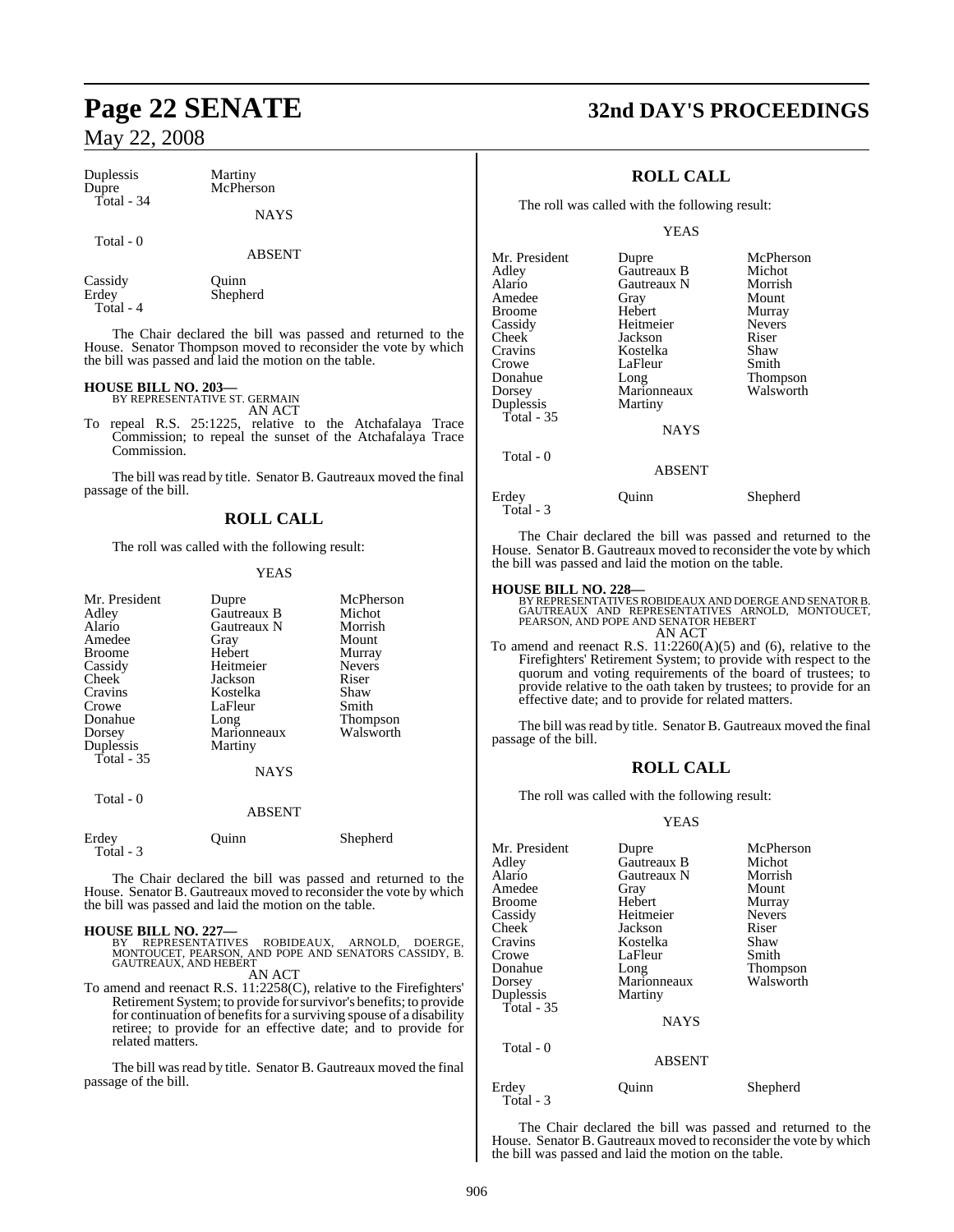# **32nd DAY'S PROCEEDINGS Page 23 SENATE**

```
HOUSE BILL NO. 231—
BY REPRESENTATIVES DOERGE, ARNOLD, MONTOUCET, PEARSON,
AND POPE AND SENATORS B. GAUTREAUX AND HEBERT 
AN ACT
```
To amend and reenact R.S. 11:314(A)(introductory paragraph), 315(A)(introductory paragraph), and 2261(A), relative to the Firefighters' Retirement System; to provide with respect to the management of system funds; to exempt the system from the requirement of constructively engaging certain companies with facilities or employees or both in prohibited nations; to provide an effective date; and to provide for related matters.

The bill was read by title. Senator B. Gautreaux moved the final passage of the bill.

#### **ROLL CALL**

The roll was called with the following result:

#### YEAS

| Mr. President<br>Adley<br>Alario<br>Amedee<br><b>Broome</b><br>Cassidy<br>Cheek<br>Cravins<br>Crowe<br>Donahue<br>Dorsey<br>Duplessis<br>Total - 35 | Dupre<br>Gautreaux B<br>Gautreaux N<br>Gray<br>Hebert<br>Heitmeier<br>Jackson<br>Kostelka<br>LaFleur<br>Long<br>Marionneaux<br>Martiny<br><b>NAYS</b> | McPherson<br>Michot<br>Morrish<br>Mount<br>Murray<br><b>Nevers</b><br>Riser<br>Shaw<br>Smith<br><b>Thompson</b><br>Walsworth |
|-----------------------------------------------------------------------------------------------------------------------------------------------------|-------------------------------------------------------------------------------------------------------------------------------------------------------|------------------------------------------------------------------------------------------------------------------------------|
| Total - 0                                                                                                                                           | <b>ABSENT</b>                                                                                                                                         |                                                                                                                              |
| Erdey                                                                                                                                               | <b>Duinn</b>                                                                                                                                          | Shepherd                                                                                                                     |

The Chair declared the bill was passed and returned to the House. Senator B. Gautreaux moved to reconsider the vote by which the bill was passed and laid the motion on the table.

# **HOUSE BILL NO. 305—** BY REPRESENTATIVE AUSTIN BADON

Total - 3

AN ACT

To amend and reenact R.S. 17:95, relative to requirements that the superintendent of a city, parish, or other local public school board serve as the treasurer of certain school funds and perform specified duties; to remove the exception applicable to Orleans Parish; to provide an effective date; and to provide for related matters.

The bill was read by title. Senator Duplessis moved the final passage of the bill.

## **ROLL CALL**

The roll was called with the following result:

#### YEAS

| Mr. President | Dupre       | McPherson     |
|---------------|-------------|---------------|
| Adley         | Gautreaux B | Michot        |
| Alario        | Gautreaux N | Morrish       |
| Amedee        | Gray        | Mount         |
| <b>Broome</b> | Hebert      | Murray        |
| Cassidy       | Heitmeier   | <b>Nevers</b> |
| Cheek         | Jackson     | Riser         |
| Cravins       | Kostelka    | Shaw          |
| Crowe         | LaFleur     | Smith         |
| Donahue       | Long        | Thompson      |

# May 22, 2008

| Dorsey<br>Duplessis<br>Total - $35$ | Marionneaux<br>Martiny | Walsworth |
|-------------------------------------|------------------------|-----------|
|                                     | <b>NAYS</b>            |           |
| Total $-0$                          | <b>ABSENT</b>          |           |
| Erdey                               | Juinn                  | Shepherd  |

Total - 3

The Chair declared the bill was passed and returned to the House. Senator Duplessis moved to reconsider the vote by which the bill was passed and laid the motion on the table.

#### **HOUSE BILL NO. 306—**

BY REPRESENTATIVE AUSTIN BADON AN ACT

To amend and reenact R.S. 17:91, relative to certain supervisory duties and responsibilities of the superintendent of a city, parish, or other local public school system, including but not limited to duties pertaining to the office of the secretary of the school board; to remove certain exceptions, prohibitions, and requirements applicable to Orleans Parish; to provide an effective date; and to provide for related matters.

The bill was read by title. Senator Duplessis moved the final passage of the bill.

### **ROLL CALL**

The roll was called with the following result:

#### YEAS

| Mr. President<br>Adley<br>Alario<br>Amedee<br><b>Broome</b><br>Cassidy<br>Cheek<br>Cravins<br>Crowe<br>Donahue<br>Dorsey<br>Duplessis | Dupre<br>Gautreaux B<br>Gautreaux N<br>Gray<br>Hebert<br>Heitmeier<br>Jackson<br>Kostelka<br>LaFleur<br>Long<br>Marionneaux<br>Martiny | McPherson<br>Michot<br>Morrish<br>Mount<br>Murray<br><b>Nevers</b><br>Riser<br>Shaw<br>Smith<br><b>Thompson</b><br>Walsworth |
|---------------------------------------------------------------------------------------------------------------------------------------|----------------------------------------------------------------------------------------------------------------------------------------|------------------------------------------------------------------------------------------------------------------------------|
| Total $-35$<br>Total - 0                                                                                                              | <b>NAYS</b>                                                                                                                            |                                                                                                                              |

ABSENT

#### Erdey Quinn Shepherd Total - 3

The Chair declared the bill was passed and returned to the House. Senator Duplessis moved to reconsider the vote by which the bill was passed and laid the motion on the table.

**HOUSE BILL NO. 309—** BY REPRESENTATIVE POPE AND SENATOR NEVERS AN ACT

To amend and reenact R.S. 11:1302(B), relative to the State Police Pension and Retirement System; to provide for the length of terms of elected members of the board of trustees; to provide for an effective date; and to provide for related matters.

The bill was read by title. Senator B. Gautreaux moved the final passage of the bill.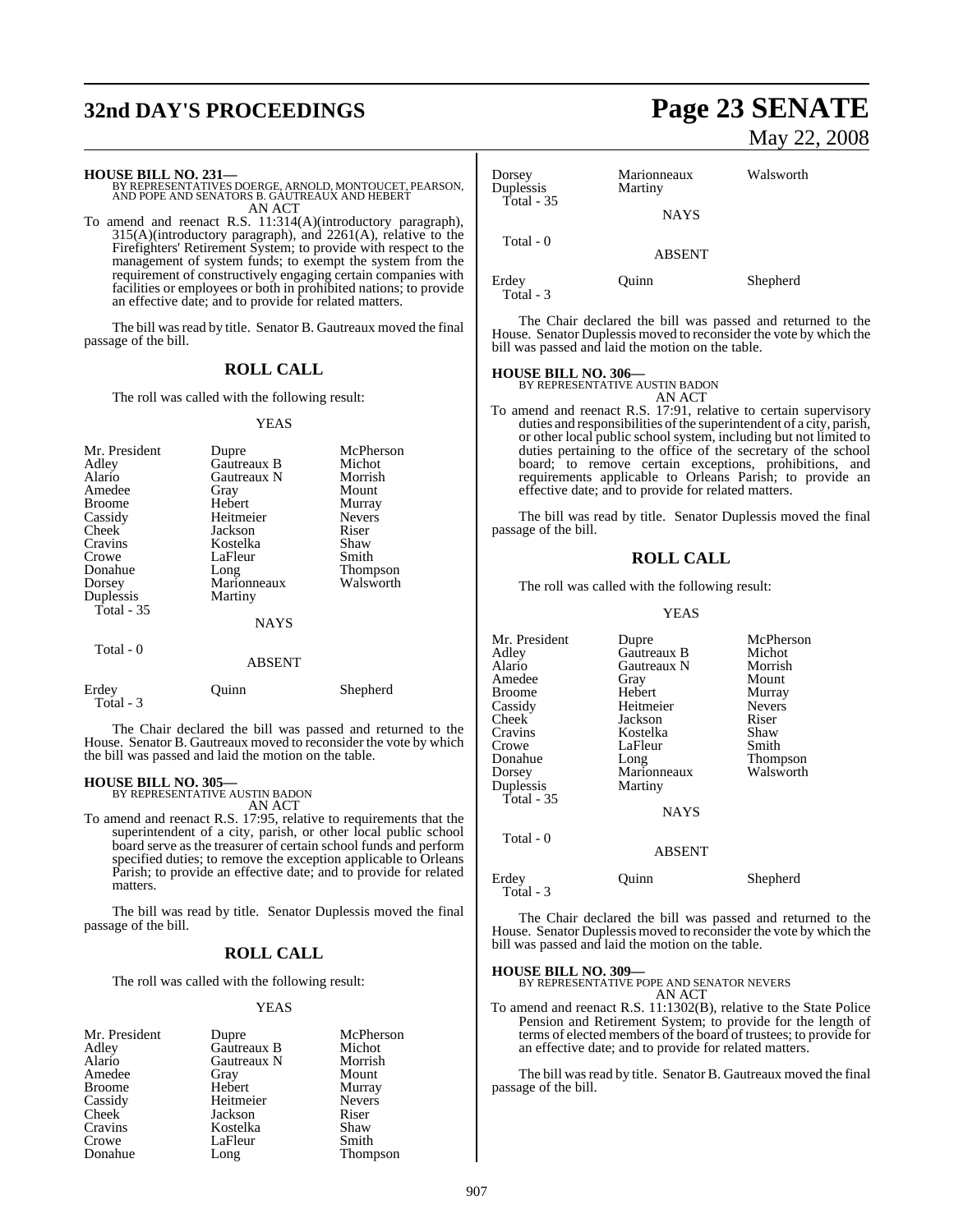## **ROLL CALL**

The roll was called with the following result:

#### YEAS

| Mr. President<br>Adley<br>Alario<br>Amedee | Dupre<br>Gautreaux B<br>Gautreaux N<br>Gray | Martiny<br>McPherson<br>Michot<br>Morrish |
|--------------------------------------------|---------------------------------------------|-------------------------------------------|
| Cassidy                                    | Hebert                                      | Mount                                     |
| Cheek                                      | Heitmeier                                   | Murray                                    |
| Cravins                                    | Jackson                                     | <b>Nevers</b>                             |
| Crowe<br>Donahue                           | Kostelka<br>LaFleur                         | Riser<br>Shaw                             |
| Dorsey                                     |                                             |                                           |
| Duplessis<br>Total $-33$                   | Long<br>Marionneaux                         | Thompson<br>Walsworth                     |
|                                            | <b>NAYS</b>                                 |                                           |
| Total - 0                                  |                                             |                                           |
|                                            | <b>ABSENT</b>                               |                                           |
| Broome<br>Erdev                            | Ouınn<br>Shepherd                           | Smith                                     |

Total - 5

The Chair declared the bill was passed and returned to the House. Senator B. Gautreaux moved to reconsider the vote by which the bill was passed and laid the motion on the table.

# **HOUSE BILL NO. 354—** BY REPRESENTATIVE PERRY

AN ACT

To amend and reenact R.S. 47:1923(D), relative to tax assessors; to provide for the payment of certain insurance premiums for certain retired assessors and assessors' employees; and to provide for related matters.

The bill was read by title. Senator Morrish moved the final passage of the bill.

## **ROLL CALL**

The roll was called with the following result:

#### YEAS

| Mr. President<br>Adley<br>Alario<br>Amedee<br><b>Broome</b><br>Cassidy<br>Cheek<br>Cravins<br>Crowe<br>Donahue<br>Dorsey<br>Duplessis<br>Total - 35 | Dupre<br>Gautreaux B<br>Gautreaux N<br>Gray<br>Hebert<br>Heitmeier<br>Jackson<br>Kostelka<br>LaFleur<br>Long<br>Marionneaux<br>Martiny<br><b>NAYS</b> | McPherson<br>Michot<br>Morrish<br>Mount<br>Murray<br><b>Nevers</b><br>Riser<br>Shaw<br>Smith<br><b>Thompson</b><br>Walsworth |
|-----------------------------------------------------------------------------------------------------------------------------------------------------|-------------------------------------------------------------------------------------------------------------------------------------------------------|------------------------------------------------------------------------------------------------------------------------------|
| Total - 0                                                                                                                                           | <b>ABSENT</b>                                                                                                                                         |                                                                                                                              |
| Erdey<br>Total - 3                                                                                                                                  | Ouinn                                                                                                                                                 | Shepherd                                                                                                                     |

The Chair declared the bill was passed and returned to the House. Senator Morrish moved to reconsider the vote by which the bill was passed and laid the motion on the table.

# **Page 24 SENATE 32nd DAY'S PROCEEDINGS**

#### **HOUSE BILL NO. 355—**

BY REPRESENTATIVE POPE AN ACT

To amend and reenact R.S. 11:1162(A)(6), relative to the Louisiana School Employees' Retirement System; to provide with respect to districts from which certain members of the board of trustees are elected by systemmembers; to provide an effective date; and to provide for related matters.

The bill was read by title. Senator B. Gautreaux moved the final passage of the bill.

### **ROLL CALL**

The roll was called with the following result:

#### YEAS

| Mr. President<br>Adley<br>Alario<br>Amedee<br><b>Broome</b><br>Cassidy<br>Cheek<br>Cravins<br>Crowe<br>Donahue<br>Dorsey<br>Duplessis<br>Total - $35$<br>Total - 0 | Dupre<br>Gautreaux B<br>Gautreaux N<br>Gray<br>Hebert<br>Heitmeier<br>Jackson<br>Kostelka<br>LaFleur<br>Long<br>Marionneaux<br>Martiny<br><b>NAYS</b><br><b>ABSENT</b> | McPherson<br>Michot<br>Morrish<br>Mount<br>Murray<br><b>Nevers</b><br>Riser<br>Shaw<br>Smith<br>Thompson<br>Walsworth |
|--------------------------------------------------------------------------------------------------------------------------------------------------------------------|------------------------------------------------------------------------------------------------------------------------------------------------------------------------|-----------------------------------------------------------------------------------------------------------------------|
| Erdey                                                                                                                                                              | uinn                                                                                                                                                                   | Shepherd                                                                                                              |
| Total - 3                                                                                                                                                          |                                                                                                                                                                        |                                                                                                                       |

The Chair declared the was passed and returned to the House. Senator B. Gautreaux moved to reconsider the vote by which the bill was passed and laid the motion on the table.

**HOUSE BILL NO. 360—**<br>BY REPRESENTATIVES MONTOUCET, BOBBY BADON, BALDONE,<br>BARROW, BILLIOT, CHAMPAGNE, CORTEZ, CROMER, FRANKLIN,<br>GALLOT, GISCLAIR, HARDY, HENDERSON, SAM JONES, LAMBERT,<br>LEBAS, PERRY, POPE, RICHARD, SMITH, PA AN ACT

To amend and reenact R.S. 36:610(I) and R.S. 56:266(A), (B), (C),  $(D)(1), (E)(3),$  and  $(F)$  and  $279(B)(2)$  and  $(3), (C)(1), (D)(3),$  and  $(E)$  and to enact R.S. 36:610(L) and R.S. 56:278, relative to alligators; to remove alligators from the jurisdiction of the Fur and Alligator Council; to create the Louisiana Alligator Advisory Council; to provide the council's membership, functions, duties, and responsibilities; to provide relative to funding for the council; and to provide for related matters.

#### **Floor Amendments Sent Up**

Senator N. Gautreaux sent up floor amendments which were read.

#### **SENATE FLOOR AMENDMENTS**

Amendments proposed by Senator N. Gautreaux to Reengrossed House Bill No. 360 by Representative Montoucet

#### AMENDMENT NO. 1

On page 1, delete line  $\overline{3}$  and insert ", 279(B)(2) and(3), (C)(1), (D)(3) and  $(E)$ , and 578.2(A) and (C), and to enact R.S. 36:610(L) and R.S."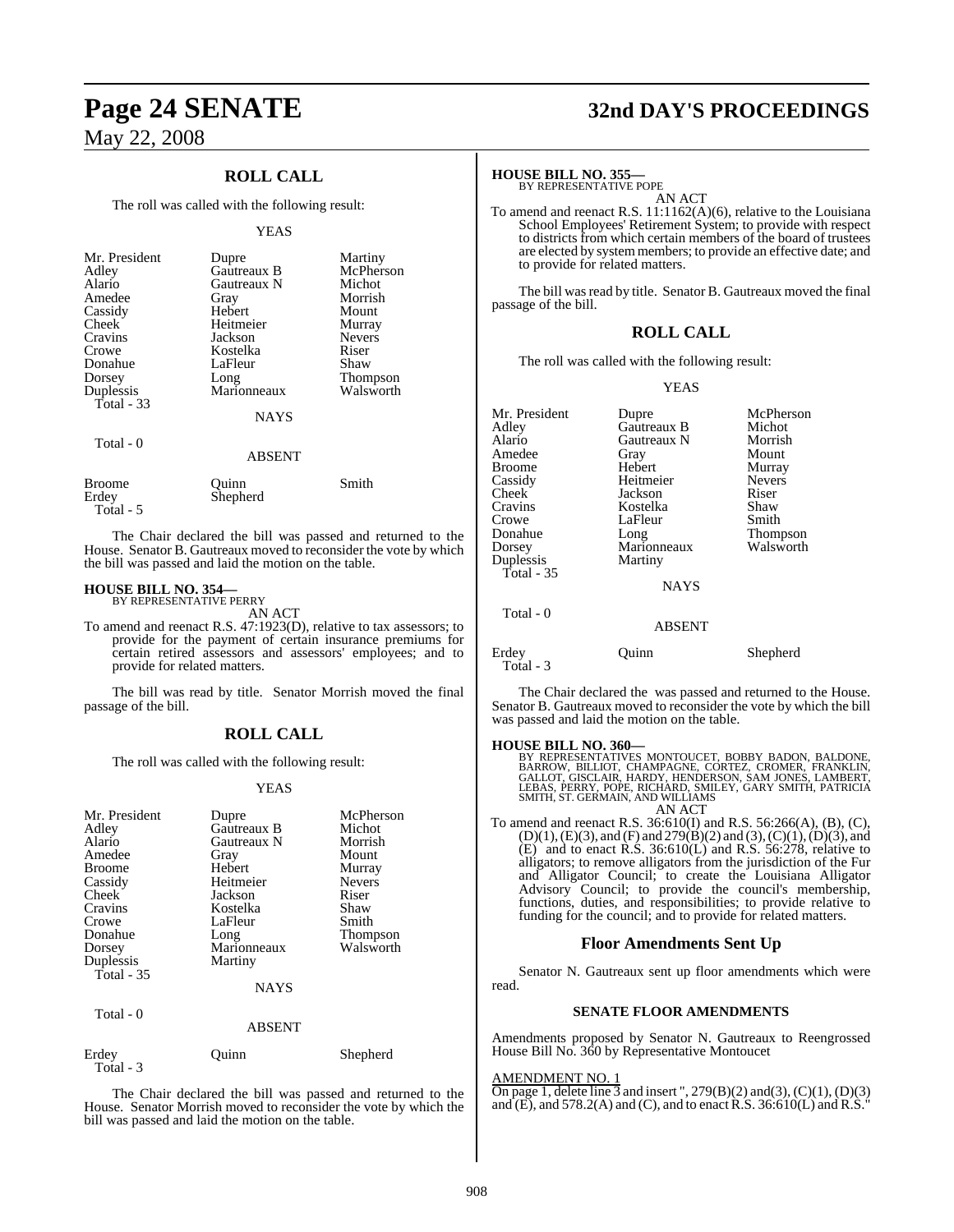# **32nd DAY'S PROCEEDINGS Page 25 SENATE**

#### AMENDMENT NO. 2

On page 1, delete line 7 and insert "funding for the council; to provide relative to certain appointments to the Louisiana Seafood Promotion and Marketing Board for the alligator industry; and to provide for related matters.

#### AMENDMENT NO. 3

On page 2, line 6, after "(E)" and before "are" insert "and 578.2(A) and  $\tilde{C}$ "

#### AMENDMENT NO. 4

On page 8, after line 17, insert "\* \* \*

§578.2. Louisiana Seafood Promotion and Marketing Board; creation and organization

A. (1) There is hereby created in the office of the secretary of the Department of Wildlife and Fisheries the Louisiana Seafood Promotion and Marketing Board. The agency shall have its domicile in Baton Rouge and shall be governed by a board of trustees composed of fifteen **sixteen** members, fourteen **fifteen** members to be appointed by the governor from persons engaged in the commercial seafood **and alligator** industry in Louisiana to serve terms concurrent with the governor, and the fifteenth **sixteenth** member to be the secretary of the Department of Wildlife and Fisheries or his designated representative, who shall serve as an ex officio member.

(2) The appointed members shall be chosen as follows:

(a) One shall be appointed from a list of three names submitted by the American Shrimp Processors Association and the Louisiana Shrimp Association.

(b) One shall be appointed from a list of three names submitted by the Louisiana Oyster Dealers and Growers Association.

(c) One shall be appointed from a list of three names submitted by the Louisiana crawfish industry.

(d) One shall be appointed from a list of three names submitted by the Louisiana Restaurant Association.

(e) Two shall represent the harvesting sector of the shrimp industry, one or more of which shall be appointed from a list of names submitted by shrimp organizations or associations currently active throughout the state.

(3) Of the remaining eight **nine** members to be appointed:

(a) One member shall be a seafood retailer or wholesaler.

 $(b)$  One member shall represent the commercial saltwater finfish industry.

(c) One member shall represent the commercial freshwater finfish industry.

(d) One member shall be a seafood processor.

(e) One member shall represent the crab industry.

 $(f)$  One member shall be a home economist.

(g) One member shall represent the wild catfish industry.

(h) One member shall be a marketing specialist.

**(i) One member shall represent the alligator industry.**

(4) The names of each of the fourteen **fifteen** members appointed by the governor shall be submitted to the Senate for confirmation.

\* \* \* C. The presence of eight **nine** members of the board shall constitute a quorum for the transaction of all business and the carrying out of duties of the board. Each member shall take and subscribe to the oath of office prescribed for state officers. No member shall receive any salary, but each member shall receive the sum of twenty dollars per day for each day spent in actual attendance at meetings of the board or at meetings of duly appointed committees or subcommittees thereof and such allowance for traveling expenses in attending the meetings as is allowed for other state employees for traveling expenses."

On motion of Senator N. Gautreaux, the amendments were adopted.

The bill was read by title. Senator N. Gautreaux moved the final passage of the amended bill.

# May 22, 2008

## **ROLL CALL**

The roll was called with the following result:

#### YEAS

| Mr. President | Dupre       | McPherson       |
|---------------|-------------|-----------------|
| Adlev         | Gautreaux B | Michot          |
| Alario        | Gautreaux N | Morrish         |
| Amedee        | Gray        | Mount           |
| Broome        | Hebert      | Murray          |
| Cassidy       | Heitmeier   | <b>Nevers</b>   |
| Cheek         | Jackson     | Riser           |
| Cravins       | Kostelka    | Shaw            |
| Crowe         | LaFleur     | Smith           |
| Donahue       | Long        | <b>Thompson</b> |
| Dorsey        | Marionneaux | Walsworth       |
| Duplessis     | Martiny     |                 |
| Total - 35    |             |                 |
|               | <b>NAYS</b> |                 |
| Total - 0     |             |                 |
|               | ABSENT      |                 |

Erdey Quinn Shepherd

Total - 3

The Chair declared the amended bill was passed and returned to

the House. Senator N. Gautreaux moved to reconsider the vote by which the bill was passed and laid the motion on the table.

#### **HOUSE BILL NO. 373—**

BY REPRESENTATIVES HAZEL, ARMES, BILLIOT, HENRY BURNS,<br>DIXON, DOERGE, FRANKLIN, GISCLAIR, GUINN, HILL, HOWARD,<br>HUTTER, LITTLE, LORUSSO, MONTOUCET, NORTON, POPE, AND ST. **GERMAIN** 

AN ACT To amend and reenact R.S. 47:490.19(A), (B), and (D) and to enact R.S. 47:490.19(E) and (F), 490.20, and 490.21, relative to military honor license plates; to provide for the U.S. Army Airborne license plate; to provide for the establishment of a military honor license plate for recipients of the Iraq Campaign Medal; to provide for the establishment of a military honor license plate for the recipients of the Afghanistan Campaign Medal; and to provide for related matters.

The bill was read by title. Senator McPherson moved the final passage of the bill.

## **ROLL CALL**

The roll was called with the following result:

#### YEAS

| Mr. President<br>Adley<br>Alario<br>Amedee<br>Broome<br>Cassidy<br>Cheek  <br>Cravins<br>Crowe<br>Donahue<br>Dorsey<br>Duplessis | Dupre<br>Gautreaux B<br>Gautreaux N<br>Gray<br>Hebert<br>Heitmeier<br>Jackson<br>Kostelka<br>LaFleur<br>Long<br>Marionneaux<br>Martiny | McPherson<br>Michot<br>Morrish<br>Mount<br>Murray<br><b>Nevers</b><br>Riser<br>Shaw<br>Smith<br>Thompson<br>Walsworth |
|----------------------------------------------------------------------------------------------------------------------------------|----------------------------------------------------------------------------------------------------------------------------------------|-----------------------------------------------------------------------------------------------------------------------|
| <b>Total</b> - 35                                                                                                                | <b>NAYS</b>                                                                                                                            |                                                                                                                       |
| Total - 0                                                                                                                        | <b>ABSENT</b>                                                                                                                          |                                                                                                                       |
| Erdey<br>Total - 3                                                                                                               | Ouinn                                                                                                                                  | Shepherd                                                                                                              |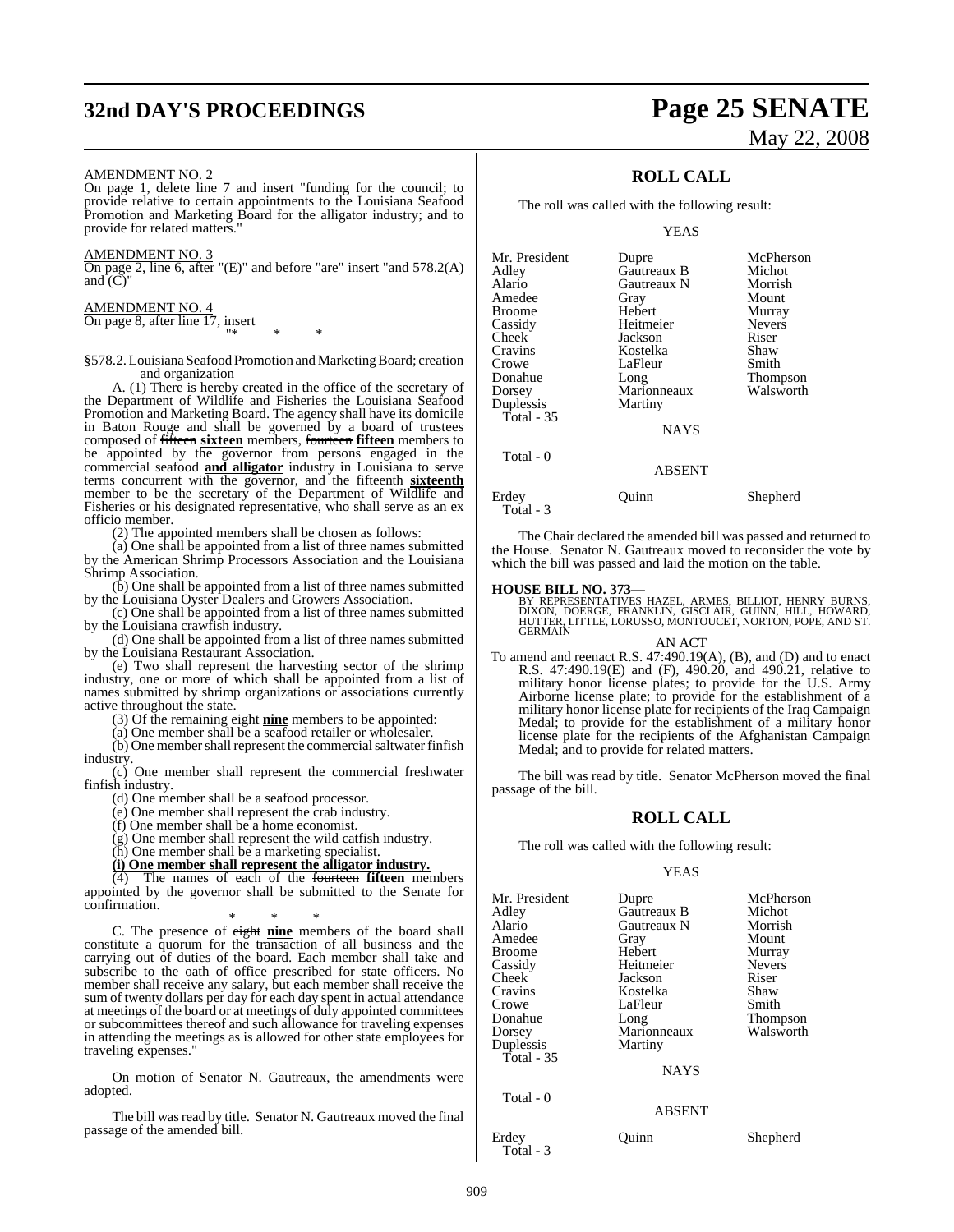The Chair declared the bill was passed and returned to the House. Senator McPherson moved to reconsider the vote by which the bill was passed and laid the motion on the table.

# **HOUSE BILL NO. 433—** BY REPRESENTATIVE WILLIAMS

AN ACT

To amend and reenact R.S. 11:1942.1(C), relative to the Parochial Employees' Retirement System; to provide relative to court reporters employed byCaddo Parish who are paid separately for transcriptions; to provide for computation of benefits for such reporters; to provide for contributions; and to provide forrelated matters.

The bill was read by title. Senator Jackson moved the final passage of the bill.

## **ROLL CALL**

The roll was called with the following result:

#### YEAS

| Mr. President<br>Adley<br>Alario<br>Amedee<br><b>Broome</b><br>Cassidy<br>Cheek<br>Cravins<br>Donahue<br>Duplessis | Gautreaux B<br>Gautreaux N<br>Gray<br>Hebert<br>Heitmeier<br>Jackson<br>Kostelka<br>LaFleur<br>Long<br>Marionneaux | McPherson<br>Michot<br>Morrish<br>Mount<br>Murray<br><b>Nevers</b><br>Riser<br>Shaw<br>Smith<br><b>Thompson</b> |
|--------------------------------------------------------------------------------------------------------------------|--------------------------------------------------------------------------------------------------------------------|-----------------------------------------------------------------------------------------------------------------|
| Dupre                                                                                                              | Martiny                                                                                                            | Walsworth                                                                                                       |
| Total $-33$                                                                                                        | <b>NAYS</b>                                                                                                        |                                                                                                                 |
| Total - 0                                                                                                          | ABSENT                                                                                                             |                                                                                                                 |

|                              | 1111111        |          |
|------------------------------|----------------|----------|
| Crowe<br>Dorsey<br>Total - 5 | Erdey<br>Ouinn | Shepherd |
|                              |                |          |

The Chair declared the bill was passed and returned to the House. Senator Jackson moved to reconsider the vote by which the bill was passed and laid the motion on the table.

#### **HOUSE BILL NO. 439—** BY REPRESENTATIVE DOVE

AN ACT

To amend and reenact R.S. 30:905(B)(2) and (14), 905.1, 905.3(A) and (D), and 905.4(A)(1)(a) and (c) and (2), (B), (C), (D), (E)(2), (F), (G), (H), and (J)(2) and to repeal R.S. 30:905.2 and 905.4(K), relative to abandoned mine reclamation; to provide for the authority to participate and to promulgate rules and regulations; to provide forfunding sources and appropriation for reclamation of mining operations; to provide for an implementation plan; to provide for notice; to provide for exemptions and exclusions; and to provide for related matters.

The bill was read by title. Senator Dupre moved the final passage of the bill.

## **ROLL CALL**

The roll was called with the following result:

#### YEAS

| Mr. President | Gautreaux B | Michot  |
|---------------|-------------|---------|
| Adley         | Gautreaux N | Morrish |
| Alario        | Grav        | Mount   |
| Amedee        | Hebert      | Murray  |

# **Page 26 SENATE 32nd DAY'S PROCEEDINGS**

| <b>Broome</b><br>Cassidy<br>Cheek<br>Cravins<br>Donahue<br>Dorsey<br>Duplessis<br>Dupre<br>Total - 34<br>Total - 0 | Heitmeier<br>Jackson<br>Kostelka<br>LaFleur<br>Long<br>Marionneaux<br>Martiny<br>McPherson<br><b>NAYS</b><br><b>ABSENT</b> | <b>Nevers</b><br>Riser<br>Shaw<br>Smith<br>Thompson<br>Walsworth |
|--------------------------------------------------------------------------------------------------------------------|----------------------------------------------------------------------------------------------------------------------------|------------------------------------------------------------------|
| Crowe<br>Erdev<br>Total - 4                                                                                        | Ouinn<br>Shepherd                                                                                                          |                                                                  |

The Chair declared the bill was passed and returned to the House. Senator Dupre moved to reconsider the vote by which the bill was passed and laid the motion on the table.

**HOUSE BILL NO. 488—** BY REPRESENTATIVE GISCLAIR

AN ACT To enact R.S. 56:579.1(C)(4), relative to mariculture; to require review by or cooperation with certain marine biologists for mariculture projects located offshore in state waters; and to provide for related matters.

The bill was read by title. Senator Dupre moved the final passage of the bill.

## **ROLL CALL**

The roll was called with the following result:

#### YEAS

| Mr. President | Gautreaux B          | Michot                       |
|---------------|----------------------|------------------------------|
| Adley         | Gautreaux N          | Morrish                      |
| Alario        | Gray                 | Mount                        |
| Amedee        | Hebert               | Murray                       |
| <b>Broome</b> | Heitmeier            | <b>Nevers</b>                |
| Cassidy       | Jackson              | Riser                        |
| Cheek         | Kostelka             | Shaw                         |
| Cravins       | LaFleur              | Smith                        |
| Donahue       | Long                 |                              |
|               | Marionneaux          | <b>Thompson</b><br>Walsworth |
| Dorsey        |                      |                              |
| Duplessis     | Martiny<br>McPherson |                              |
| Dupre         |                      |                              |
| Total - $34$  |                      |                              |
|               | <b>NAYS</b>          |                              |
| Total - 0     |                      |                              |

ABSENT

Crowe Quinn<br>Erdey Shephe Shepherd Total - 4

The Chair declared the bill was passed and returned to the House. Senator Dupre moved to reconsider the vote by which the bill was passed and laid the motion on the table.

## **HOUSE BILL NO. 521—**

BY REPRESENTATIVE MONTOUCET AN ACT

To amend and reenact R.S. 11:208 and 2223(B)(4), relative to the Municipal Police Employees' Retirement System; to provide with respect to disability retirement; to provide for non-service disability retirement eligibility; to provide for an effective date; and to provide for related matters.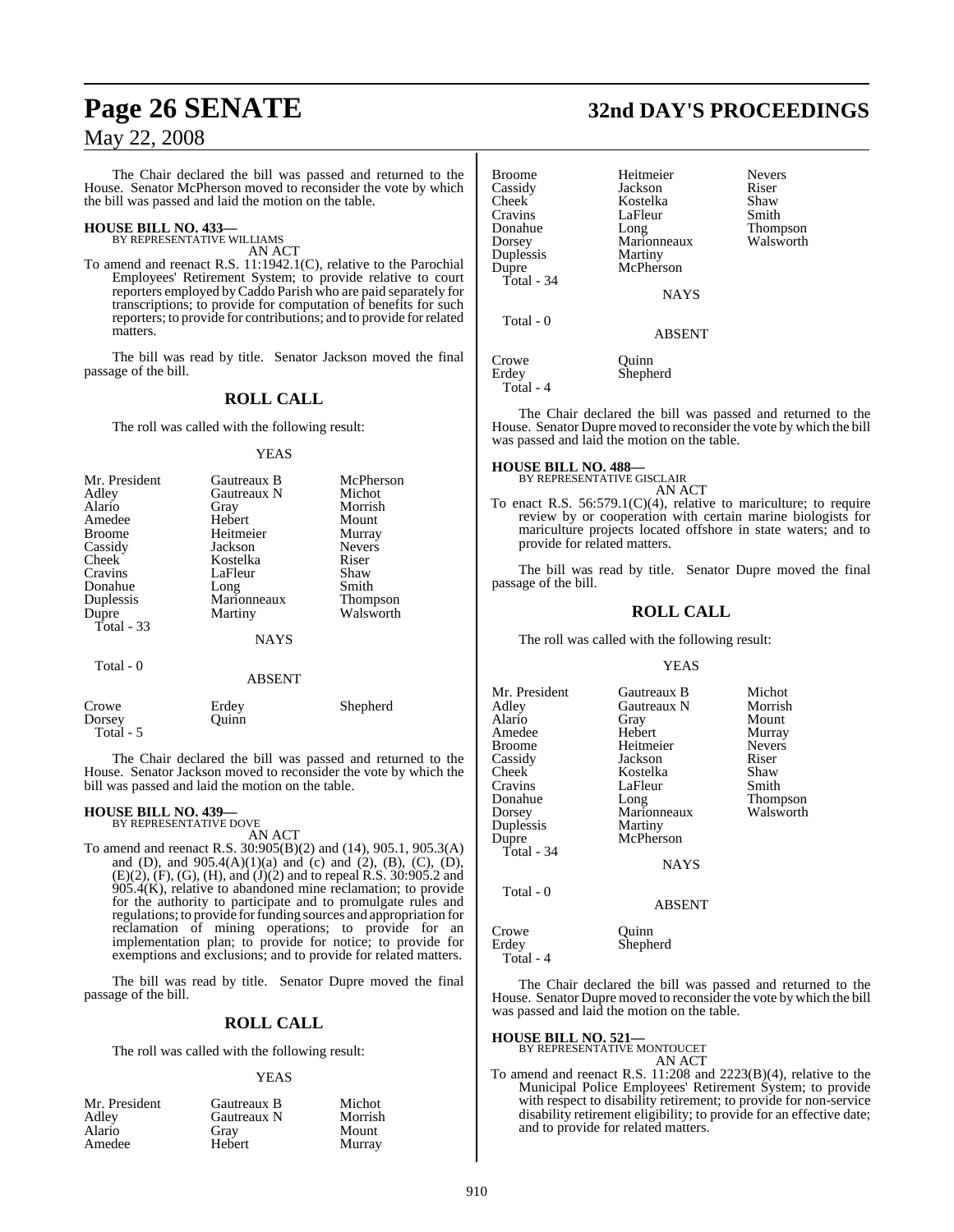# **32nd DAY'S PROCEEDINGS Page 27 SENATE**

The bill was read by title. Senator B. Gautreaux moved the final passage of the bill.

#### **ROLL CALL**

The roll was called with the following result:

#### YEAS

| Mr. President | Gautreaux B | Michot        |
|---------------|-------------|---------------|
| Adley         | Gautreaux N | Morrish       |
| Alario        | Gray        | Mount         |
| Amedee        | Hebert      | Murray        |
| <b>Broome</b> | Heitmeier   | <b>Nevers</b> |
| Cassidy       | Jackson     | Riser         |
| Cheek         | Kostelka    | Shaw          |
| Cravins       | LaFleur     | Smith         |
| Donahue       | Long        | Thompson      |
| Dorsey        | Marionneaux | Walsworth     |
| Duplessis     | Martiny     |               |
| Dupre         | McPherson   |               |
| Total $-34$   |             |               |
|               | <b>NAYS</b> |               |
| Total - 0     |             |               |
|               | ABSENT      |               |

| Crowe     | Ouinn    |
|-----------|----------|
| Erdey     | Shepherd |
| Total - 4 |          |

The Chair declared the bill was passed and returned to the House. Senator B. Gautreaux moved to reconsider the vote by which the bill was passed and laid the motion on the table.

**HOUSE BILL NO. 544—** BY REPRESENTATIVES HUTTER AND DOWNS AN ACT

To amend and reenact R.S. 48:250.2, relative to design-build contracts; to expand the authority of the Department of Transportation and Development for design-build contracts; to authorize the secretary to select projects or combine a program of projects utilizing the design-build method; to provide for an effective date; and to provide for related matters.

The bill was read by title. Senator Crowe moved the final passage of the bill.

## **ROLL CALL**

The roll was called with the following result:

#### YEAS

| Mr. President<br>Adley<br>Alario<br>Amedee<br><b>Broome</b><br>Cassidy<br>Cheek<br>Cravins<br>Crowe<br>Donahue<br>Dorsey<br>Duplessis<br>Total $-35$ | Dupre<br>Gautreaux B<br>Gautreaux N<br>Gray<br>Hebert<br>Heitmeier<br>Jackson<br>Kostelka<br>LaFleur<br>Long<br>Marionneaux<br>Martiny | McPherson<br>Michot<br>Morrish<br>Mount<br>Murray<br><b>Nevers</b><br>Riser<br>Shaw<br>Smith<br>Thompson<br>Walsworth |
|------------------------------------------------------------------------------------------------------------------------------------------------------|----------------------------------------------------------------------------------------------------------------------------------------|-----------------------------------------------------------------------------------------------------------------------|
|                                                                                                                                                      | NAYS                                                                                                                                   |                                                                                                                       |
| Total - 0                                                                                                                                            | <b>ABSENT</b>                                                                                                                          |                                                                                                                       |
| Erdev                                                                                                                                                | Ouinn                                                                                                                                  | Shepherd                                                                                                              |

Total - 3

# May 22, 2008

The Chair declared the bill was passed and returned to the House. Senator Crowe moved to reconsider the vote by which the bill was passed and laid the motion on the table.

# **HOUSE BILL NO. 557—** BY REPRESENTATIVE DOVE

AN ACT To amend and reenact R.S. 30:215(A), to enact R.S. 30:123.1, and to repeal R.S. 30:125(B), relative to mineral lease applications; to provide for information required to be submitted to the State Mineral Board; to provide for liquidated damages; to provide for the determination of the fee for seismic, geophysical, or geological surveying; and to provide for related matters.

The bill was read by title. Senator Dupre moved the final passage of the bill.

### **ROLL CALL**

The roll was called with the following result:

#### YEAS

| Mr. President<br>Adley | Dupre<br>Gautreaux B | McPherson<br>Michot |
|------------------------|----------------------|---------------------|
| Alario                 | Gautreaux N          | Morrish             |
| Amedee                 | Gray                 | Mount               |
| <b>Broome</b>          | Hebert               | Murray              |
|                        | Heitmeier            |                     |
| Cassidy                |                      | <b>Nevers</b>       |
| <b>Cheek</b>           | Jackson              | Riser               |
| Cravins                | Kostelka             | Shaw                |
| Crowe                  | LaFleur              | Smith               |
| Donahue                | Long                 | <b>Thompson</b>     |
| Dorsey                 | Marionneaux          | Walsworth           |
| Duplessis              | Martiny              |                     |
| Total - 35             |                      |                     |
|                        | <b>NAYS</b>          |                     |
| Total - 0              |                      |                     |
|                        | <b>ABSENT</b>        |                     |
| Erdey<br>Total - 3     | Ouınn                | Shepherd            |

The Chair declared the bill was passed and returned to the House. Senator Dupre moved to reconsider the vote by which the bill was passed and laid the motion on the table.

# **HOUSE BILL NO. 576—** BY REPRESENTATIVE TRAHAN

AN ACT

To enact R.S. 49:191(3)(m) and to repeal R.S. 49:191(2)(d), relative to the Department of Education, including provisionsto provide for the re-creation of the Department of Education and the statutory entities made a part of the department by law; to provide for the effective termination date for all statutory authority for the existence of such statutory entities; and to provide for related matters.

The bill was read by title. Senator Nevers moved the final passage of the bill.

### **ROLL CALL**

The roll was called with the following result:

#### YEAS

| Mr. President | Dupre       | McPherson     |
|---------------|-------------|---------------|
| Adley         | Gautreaux B | Michot        |
| Alario        | Gautreaux N | Morrish       |
| Amedee        | Gray        | Mount         |
| <b>Broome</b> | Hebert      | Murray        |
| Cassidy       | Heitmeier   | <b>Nevers</b> |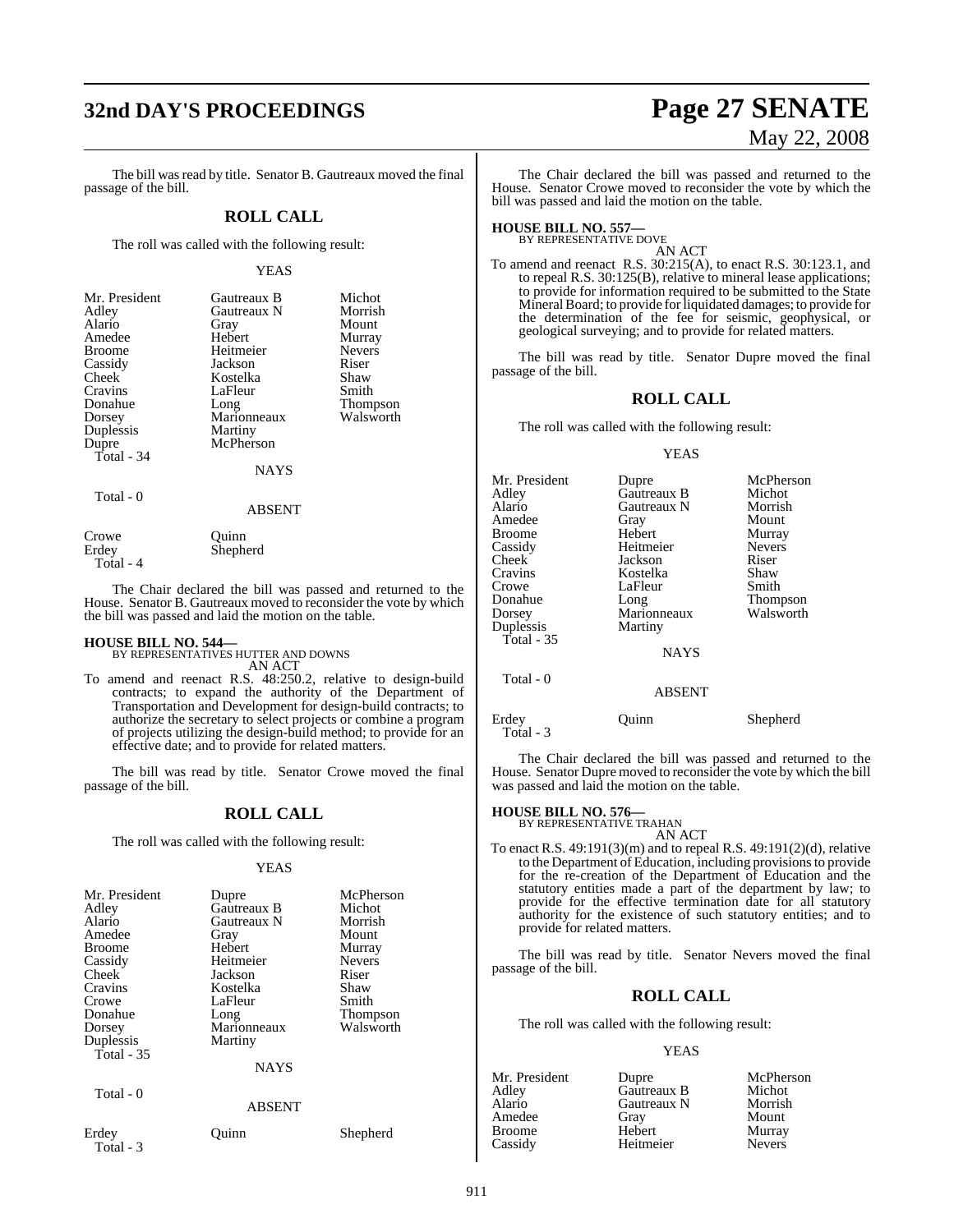| Cheek<br>Cravins<br>Crowe<br>Donahue<br>Dorsey<br>Duplessis<br>Total - 35 | Jackson<br>Kostelka<br>LaFleur<br>Long<br>Marionneaux<br>Martiny | Riser<br>Shaw<br>Smith<br><b>Thompson</b><br>Walsworth |
|---------------------------------------------------------------------------|------------------------------------------------------------------|--------------------------------------------------------|
|                                                                           | <b>NAYS</b>                                                      |                                                        |
| Total - 0                                                                 | <b>ABSENT</b>                                                    |                                                        |
| Erdey<br>Total - 3                                                        | Ouinn                                                            | Shepherd                                               |

The Chair declared the bill was passed and returned to the House. Senator Nevers moved to reconsider the vote by which the bill was passed and laid the motion on the table.

### **HOUSE BILL NO. 581—**

BY REPRESENTATIVE TRAHAN AN ACT

To amend and reenact R.S. 17:170(A)(1) and (D) and to enact R.S. 17:170(A)(4), relative to immunizations; to provide for the enforcement of immunization requirements for students; and to provide for related matters.

The bill was read by title. Senator Nevers moved the final passage of the bill.

## **ROLL CALL**

The roll was called with the following result:

#### YEAS

| Mr. President<br>Adley<br>Alario<br>Amedee<br><b>Broome</b><br>Cassidy<br>Cheek <sup>1</sup><br>Cravins<br>Crowe<br>Donahue<br>Dorsey<br>Duplessis<br>Total - 35 | Dupre<br>Gautreaux B<br>Gautreaux N<br>Gray<br>Hebert<br>Heitmeier<br>Jackson<br>Kostelka<br>LaFleur<br>Long<br>Marionneaux<br>Martiny<br><b>NAYS</b> | McPherson<br>Michot<br>Morrish<br>Mount<br>Murray<br><b>Nevers</b><br>Riser<br>Shaw<br>Smith<br><b>Thompson</b><br>Walsworth |
|------------------------------------------------------------------------------------------------------------------------------------------------------------------|-------------------------------------------------------------------------------------------------------------------------------------------------------|------------------------------------------------------------------------------------------------------------------------------|
| Total - 0                                                                                                                                                        | <b>ABSENT</b>                                                                                                                                         |                                                                                                                              |
| Erdev                                                                                                                                                            | uınn                                                                                                                                                  | Shepherd                                                                                                                     |

 Total - 3 The Chair declared the bill was passed and returned to the House. Senator Nevers moved to reconsider the vote by which the

# bill was passed and laid the motion on the table. **HOUSE BILL NO. 590—** BY REPRESENTATIVE HUTTER

AN ACT

To amend and reenact R.S. 34:1708(A), relative to the St. Bernard Port, Harbor, and Terminal District; to provide relative to the authority of the board of commissioners to acquire certain property; and to provide for related matters.

The bill was read by title. Senator Crowe moved the final passage of the bill.

# **Page 28 SENATE 32nd DAY'S PROCEEDINGS**

## **ROLL CALL**

The roll was called with the following result:

#### YEAS

| Mr. President | Dupre         | McPherson     |
|---------------|---------------|---------------|
| Adley         | Gautreaux B   | Michot        |
| Alario        | Gautreaux N   | Morrish       |
| Amedee        | Gray          | Mount         |
| Broome        | Hebert        | Murray        |
| Cassidy       | Heitmeier     | <b>Nevers</b> |
| Cheek         | Jackson       | Riser         |
| Cravins       | Kostelka      | Shaw          |
| Crowe         | LaFleur       | Smith         |
| Donahue       | Long          | Thompson      |
| Dorsey        | Marionneaux   | Walsworth     |
| Duplessis     | Martiny       |               |
| Total - 35    |               |               |
|               | <b>NAYS</b>   |               |
| Total - 0     |               |               |
|               | <b>ABSENT</b> |               |

| Erdey     | Ouinn | Shepherd |
|-----------|-------|----------|
| Total - 3 |       |          |

The Chair declared the bill was passed and returned to the House. Senator Crowe moved to reconsider the vote by which the bill was passed and laid the motion on the table.

# **HOUSE BILL NO. 620—** BY REPRESENTATIVE LORUSSO

AN ACT

To enact R.S. 36:802.22(E)(1)(d), relative to New Orleans City Park and the New Orleans City Park Improvement Association and its board of commissioners; to provide relative to audits of the park, the association, and its board and for the responsibility of the park, the association, and its board, and of the Department of Culture, Recreation and Tourism relative to such audits; and to provide for related matters.

The bill was read by title. Senator Murray moved the final passage of the bill.

## **ROLL CALL**

The roll was called with the following result:

#### YEAS

| Mr. President      | Dupre         | McPherson     |
|--------------------|---------------|---------------|
| Adley              | Gautreaux B   | Michot        |
| Alario             | Gautreaux N   | Morrish       |
| Amedee             | Gray          | Mount         |
| Broome             | Hebert        | Murray        |
| Cassidy            | Heitmeier     | <b>Nevers</b> |
| Cheek              | Jackson       | Riser         |
| Cravins            | Kostelka      | Shaw          |
| Crowe              | LaFleur       | Smith         |
| Donahue            | Long          | Thompson      |
| Dorsey             | Marionneaux   | Walsworth     |
| Duplessis          | Martiny       |               |
| Total - 35         |               |               |
|                    | <b>NAYS</b>   |               |
| Total - 0          |               |               |
|                    | <b>ABSENT</b> |               |
| Erdey<br>Total - 3 | Ouinn         | Shepherd      |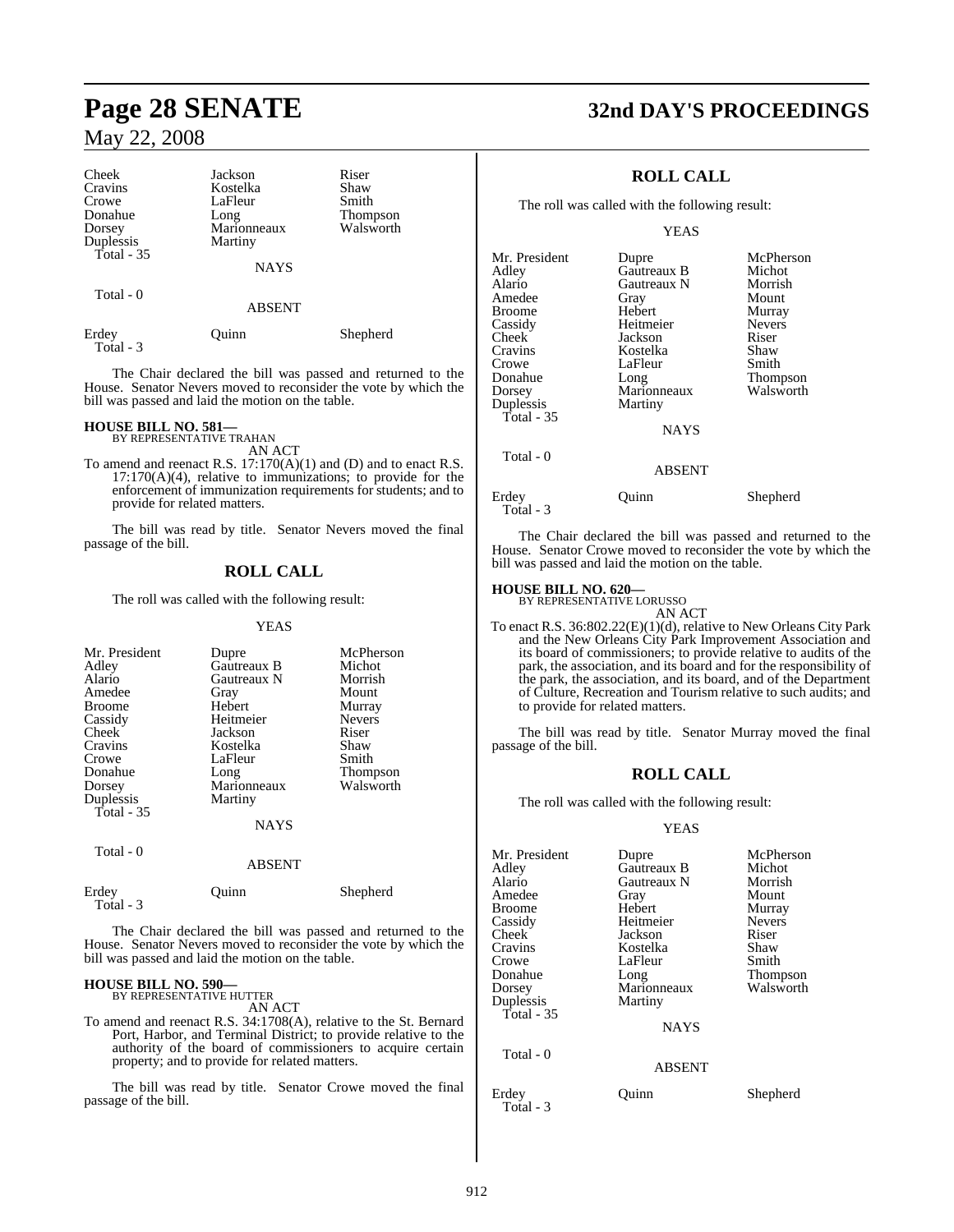# **32nd DAY'S PROCEEDINGS Page 29 SENATE**

The Chair declared the bill was passed and returned to the House. Senator Murray moved to reconsider the vote by which the bill was passed and laid the motion on the table.

**HOUSE BILL NO. 656—** BY REPRESENTATIVE SIMON AND SENATOR NEVERS AN ACT

To amend and reenact R.S. 48:1805(A), relative to the Zachary Taylor Parkway Commission; to provide relative to the appointment of commission members; to provide that members shall be appointed by the presidents of their respective parishes; to provide for exceptions; and to provide for related matters.

The bill was read by title. Senator Nevers moved the final passage of the bill.

#### **ROLL CALL**

The roll was called with the following result:

#### YEAS

| Mr. President | Gautreaux B | Michot          |
|---------------|-------------|-----------------|
| Adley         | Gautreaux N | Morrish         |
| Alario        | Gray        | Mount           |
| Amedee        | Hebert      | Murray          |
| <b>Broome</b> | Heitmeier   | <b>Nevers</b>   |
| Cassidy       | Jackson     | Riser           |
| Cheek         | Kostelka    | Shaw            |
| Cravins       | LaFleur     | Smith           |
| Donahue       | Long        | <b>Thompson</b> |
| Dorsey        | Marionneaux | Walsworth       |
| Duplessis     | Martiny     |                 |
| Dupre         | McPherson   |                 |
| Total - 34    |             |                 |
|               | NAYS        |                 |
| Total - 0     |             |                 |

#### ABSENT

| Crowe     | Ouinn    |  |
|-----------|----------|--|
| Erdev     | Shepherd |  |
| Total - 4 |          |  |

The Chair declared the bill was passed and returned to the House. Senator Nevers moved to reconsider the vote by which the bill was passed and laid the motion on the table.

# **HOUSE BILL NO. 668—** BY REPRESENTATIVE DOWNS

AN ACT

To amend and reenact R.S.  $33:5161(A)(2)$  and  $(B)(3)$  and to enact R.S. 33:5161(B)(2)(c) and 5162, relative to post-employment benefits funds established by political subdivisions; to provide relative to the management and investment of such funds; to provide for authorized and prohibited investments; to provide relative to asset allocation; to authorize the retention of investment managers or advisors; to provide for penalties; and to provide for related matters.

The bill was read by title. Senator Kostelka moved the final passage of the bill.

## **ROLL CALL**

The roll was called with the following result:

#### YEAS

| Mr. President   | Gautreaux B | McPherson |
|-----------------|-------------|-----------|
| Adley<br>Alario | Gautreaux N | Michot    |
|                 | Grav        | Morrish   |
| Amedee          | Hebert      | Mount     |
| <b>Broome</b>   | Heitmeier   | Murray    |

# May 22, 2008

| Cheek            | Jackson             | <b>Nevers</b>   |
|------------------|---------------------|-----------------|
| Cravins<br>Crowe | Kostelka<br>LaFleur | Riser<br>Shaw   |
| Donahue          | Long                | Smith           |
| Dorsey           | Marionneaux         | <b>Thompson</b> |
| Dupre            | Martiny             | Walsworth       |
| Total - 33       |                     |                 |
|                  | <b>NAYS</b>         |                 |
| Total - 0        |                     |                 |
|                  | <b>ABSENT</b>       |                 |
| Cassidy          | Erdey               | Shepherd        |
| Duplessis        | Ouinn               |                 |
| Total - 5        |                     |                 |

The Chair declared the bill was passed and returned to the House. Senator Kostelka moved to reconsider the vote by which the bill was passed and laid the motion on the table.

# **HOUSE BILL NO. 672—** BY REPRESENTATIVE TRAHAN

AN ACT

To amend and reenact R.S. 17:416.18, relative to the rights of teachers; to rename the list of provisions providing for the rights of teachers; to provide for the immunity and legal defense of teachers; to provide for the rights of beginning teachers; to provide for the distribution of such list of rights to schools and to parents and legal guardians; and to provide for related matters.

The bill was read by title. Senator Nevers moved the final passage of the bill.

#### **ROLL CALL**

The roll was called with the following result:

#### YEAS

| Mr. President<br>Adley<br>Alario<br>Amedee<br>Broome<br>Cheek<br>Cravins | Gautreaux B<br>Gautreaux N<br>Gray<br>Hebert<br>Heitmeier<br>Jackson<br>Kostelka | Michot<br>Morrish<br>Mount<br>Murray<br><b>Nevers</b><br>Riser<br>Shaw |
|--------------------------------------------------------------------------|----------------------------------------------------------------------------------|------------------------------------------------------------------------|
| Crowe<br>Donahue                                                         | LaFleur<br>Long                                                                  | Smith<br>Thompson                                                      |
| Dorsey                                                                   | Marionneaux                                                                      | Walsworth                                                              |
| Duplessis<br>Dupre                                                       | Martiny<br>McPherson                                                             |                                                                        |
| Total - 34                                                               | <b>NAYS</b>                                                                      |                                                                        |
| Total - 0                                                                | <b>ABSENT</b>                                                                    |                                                                        |
| Cassidy                                                                  | Ouinn                                                                            |                                                                        |

Erdey Shepherd

Total - 4

The Chair declared the bill was passed and returned to the House. Senator Nevers moved to reconsider the vote by which the bill was passed and laid the motion on the table.

#### **HOUSE BILL NO. 719—**

BY REPRESENTATIVE CARMODY AN ACT

To enact R.S. 17:437.1, relative to training for certain public school employees; to provide for in-service training for teachers, school counselors, principals, and certain other school administrators in suicide prevention; to provide for the responsibilities of the State Board of Elementary and Secondary Education; and to provide for related matters.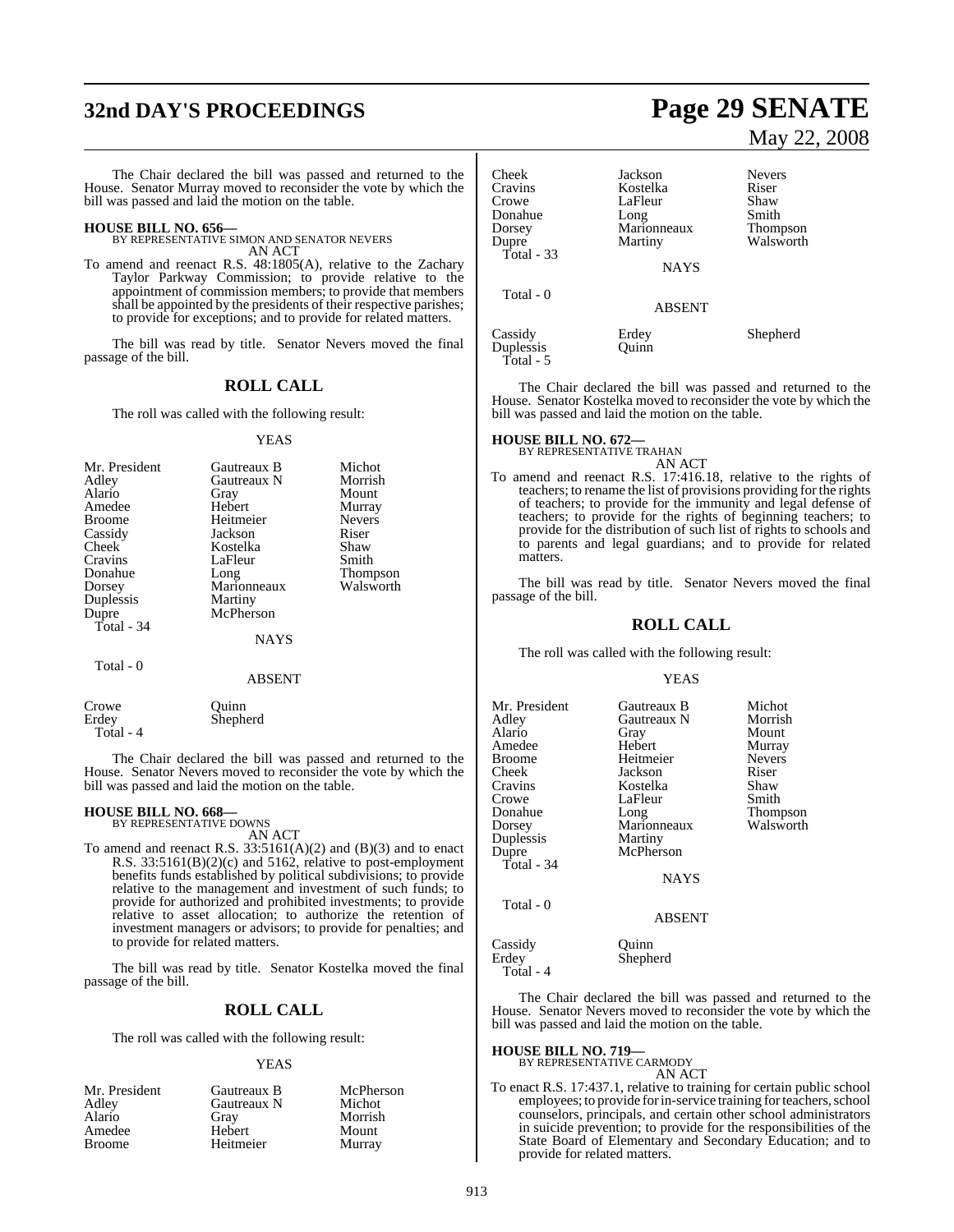The bill was read by title. Senator Jackson moved the final passage of the bill.

## **ROLL CALL**

The roll was called with the following result:

#### YEAS

| Mr. President | Gautreaux B | Michot          |
|---------------|-------------|-----------------|
| Adley         | Gautreaux N | Morrish         |
| Alario        | Gray        | Mount           |
| Amedee        | Hebert      | Murray          |
| <b>Broome</b> | Heitmeier   | <b>Nevers</b>   |
| Cheek         | Jackson     | Riser           |
| Cravins       | Kostelka    | Shaw            |
| Crowe         | LaFleur     | Smith           |
| Donahue       | Long        | <b>Thompson</b> |
| Dorsey        | Marionneaux | Walsworth       |
| Duplessis     | Martiny     |                 |
| Dupre         | McPherson   |                 |
| Total - 34    |             |                 |
|               | <b>NAYS</b> |                 |
|               |             |                 |

Total - 0

ABSENT

| Cassidy   | Ouinn    |
|-----------|----------|
| Erdey     | Shepherd |
| Total - 4 |          |

The Chair declared the bill was passed and returned to the House. Senator Jackson moved to reconsider the vote by which the bill was passed and laid the motion on the table.

# **HOUSE BILL NO. 784—** BY REPRESENTATIVE HUTTER

AN ACT

To amend and reenactR.S. 32:408(A)(8)(introductory paragraph) and (b)(introductory paragraph),  $(B)(2)(e)$ , and  $(3)(\text{introductor})$ paragraph) and (d) and to repeal R.S. 32:408(B)(4)(c), relative to the requirements of applicants for certain classes of commercial driver's licenses; to provide for exemptions from the requirements; to provide for the issuance of endorsements; to provide for restrictions to the classes of commercial driver's licenses; and to provide for related matters.

The bill was read by title. Senator McPherson moved the final passage of the bill.

## **ROLL CALL**

The roll was called with the following result:

#### YEAS

| Mr. President | Gautreaux B | Michot        |
|---------------|-------------|---------------|
| Adley         | Gautreaux N | Morrish       |
| Alario        | Gray        | Mount         |
| Amedee        | Hebert      | Murray        |
| Broome        | Heitmeier   | <b>Nevers</b> |
| Cheek         | Jackson     | Riser         |
| Cravins       | Kostelka    | Shaw          |
| Crowe         | LaFleur     | Smith         |
| Donahue       | Long        | Thompson      |
| Dorsey        | Marionneaux | Walsworth     |
| Duplessis     | Martiny     |               |
| Dupre         | McPherson   |               |
| Total - 34    |             |               |

# **Page 30 SENATE 32nd DAY'S PROCEEDINGS**

**NAYS** 

ABSENT

Cassidy Quinn<br>Erdey Shephe Total - 4

Total - 0

Shepherd

The Chair declared the bill was passed and returned to the House. Senator McPherson moved to reconsider the vote by which the bill was passed and laid the motion on the table.

#### **HOUSE BILL NO. 785—**

BY REPRESENTATIVE HUTTER

AN ACT To amend and reenact R.S. 32:427(A)(4) and (5), relative to the operation of commercial motor vehicles; to provide for willful violations of the operation of commercial motor vehicles; and to provide for related matters.

The bill was read by title. Senator McPherson moved the final passage of the bill.

#### **ROLL CALL**

The roll was called with the following result:

|--|--|

| Mr. President<br>Adley<br>Alario<br>Amedee<br><b>Broome</b><br>Cheek<br>Cravins<br>Crowe<br>Donahue<br>Dorsey<br>Duplessis<br>Dupre<br>Total - 34 | Gautreaux B<br>Gautreaux N<br>Gray<br>Hebert<br>Heitmeier<br>Jackson<br>Kostelka<br>LaFleur<br>Long<br>Marionneaux<br>Martiny<br>McPherson<br><b>NAYS</b> | Michot<br>Morrish<br>Mount<br>Murray<br><b>Nevers</b><br>Riser<br>Shaw<br>Smith<br>Thompson<br>Walsworth |
|---------------------------------------------------------------------------------------------------------------------------------------------------|-----------------------------------------------------------------------------------------------------------------------------------------------------------|----------------------------------------------------------------------------------------------------------|
| Total - 0                                                                                                                                         | <b>ABSENT</b>                                                                                                                                             |                                                                                                          |
| Cassidy                                                                                                                                           | uınn                                                                                                                                                      |                                                                                                          |

Erdey Shepherd Total - 4

The Chair declared the bill was passed and returned to the House. Senator McPherson moved to reconsider the vote by which the bill was passed and laid the motion on the table.

# **HOUSE BILL NO. 797—** BY REPRESENTATIVE POPE

AN ACT

To amend and reenact R.S. 11:1541, relative to the Clerks' of Court Retirement and Relief Fund; to provide for the length of terms of elected members of the board of trustees; to provide for an effective date; and to provide for related matters.

The bill was read by title. Senator B. Gautreaux moved the final passage of the bill.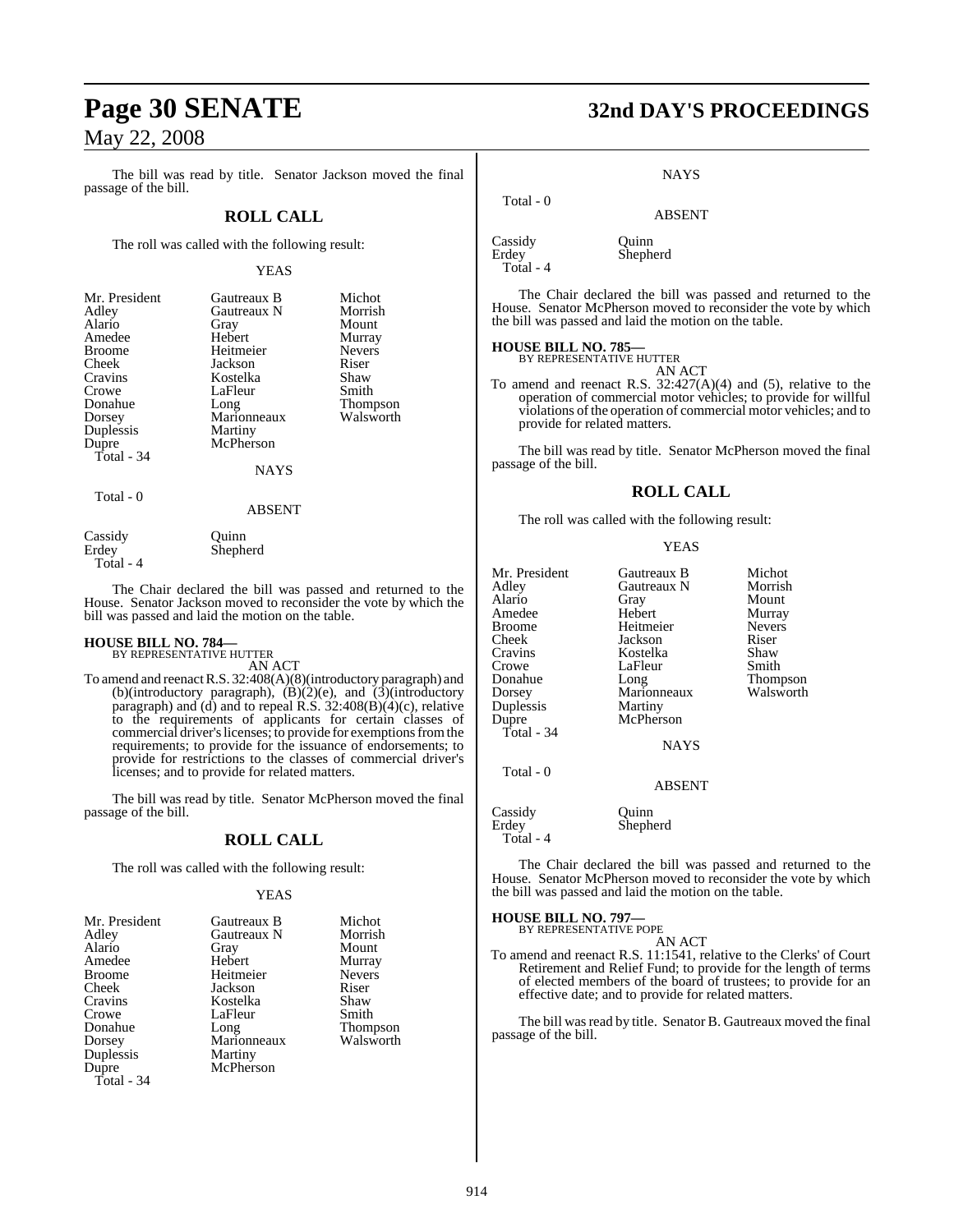# **32nd DAY'S PROCEEDINGS Page 31 SENATE**

## **ROLL CALL**

The roll was called with the following result:

#### YEAS

| Mr. President<br>Adley<br>Alario<br>Amedee<br><b>Broome</b><br>Cheek<br>Cravins<br>Crowe<br>Donahue<br>Dorsey<br>Duplessis<br>Total $-33$ | Dupre<br>Gautreaux B<br>Gautreaux N<br>Gray<br>Hebert<br>Heitmeier<br>Jackson<br>Kostelka<br>LaFleur<br>Long<br>Marionneaux<br><b>NAYS</b> | Martiny<br>McPherson<br>Michot<br>Morrish<br>Mount<br>Murray<br><b>Nevers</b><br>Riser<br>Shaw<br>Smith<br>Thompson |
|-------------------------------------------------------------------------------------------------------------------------------------------|--------------------------------------------------------------------------------------------------------------------------------------------|---------------------------------------------------------------------------------------------------------------------|
| Total $-0$                                                                                                                                | ABSENT                                                                                                                                     |                                                                                                                     |
| Cassidy                                                                                                                                   | uınn                                                                                                                                       | Walsworth                                                                                                           |

Erdey Shepherd Total - 5

The Chair declared the bill was passed and returned to the House. Senator B. Gautreaux moved to reconsider the vote by which the bill was passed and laid the motion on the table.

#### **HOUSE BILL NO. 839—**

BY REPRESENTATIVE HUTTER AN ACT

To enact R.S. 32:361.2(D) and 361.3(C), relative to the tinting of motor vehicle windows; to prohibit holders of security and medical exemptions from tinting the area below the top six inches of the windshield; and to provide for related matters.

The bill was read by title. Senator Crowe moved the final passage of the bill.

#### **ROLL CALL**

The roll was called with the following result:

#### YEAS

| Mr. President<br>Adley<br>Alario<br>Amedee<br><b>Broome</b><br>Cassidy<br>Cheek<br>Cravins<br>Crowe<br>Donahue<br>Dorsey<br>Duplessis | Dupre<br>Gautreaux B<br>Gray<br>Hebert<br>Heitmeier<br>Jackson<br>Kostelka<br>LaFleur<br>Long<br>Marionneaux<br>Martiny<br>McPherson | Michot<br>Morrish<br>Mount<br>Murray<br><b>Nevers</b><br>Riser<br>Shaw<br>Smith<br>Thompson<br>Walsworth |
|---------------------------------------------------------------------------------------------------------------------------------------|--------------------------------------------------------------------------------------------------------------------------------------|----------------------------------------------------------------------------------------------------------|
| <b>Total - 34</b>                                                                                                                     | <b>NAYS</b>                                                                                                                          |                                                                                                          |
| Total - 0                                                                                                                             | <b>ABSENT</b>                                                                                                                        |                                                                                                          |
| Erdey<br>Gautreaux N<br>Total - 4                                                                                                     | Ouinn<br>Shepherd                                                                                                                    |                                                                                                          |

The Chair declared the bill was passed and returned to the House. Senator Crowe moved to reconsider the vote by which the bill was passed and laid the motion on the table.

# May 22, 2008

#### **HOUSE BILL NO. 848—**

BY REPRESENTATIVE HUTTER AN ACT

To amend and reenact R.S. 56:433(B) and to reenact R.S. 56:433(G), relative to taking oysters from public seed grounds; to provide for a period of time for harvest of seed oysters; to provide for a period of time for the harvest of oysters generally from the seed grounds; to provide for a sacking only area east of the Mississippi River in Plaquemines Parish; and to provide for related matters.

The bill was read by title. Senator Crowe moved the final passage of the bill.

### **ROLL CALL**

The roll was called with the following result:

YEAS

| Mr. President<br>Adley<br>Alario<br>Amedee<br><b>Broome</b><br>Cassidy<br>Cheek<br>Cravins<br>Crowe<br>Donahue<br>Dorsey | Dupre<br>Gautreaux B<br>Gautreaux N<br>Gray<br>Hebert<br>Heitmeier<br>Jackson<br>Kostelka<br>LaFleur<br>Long<br>Marionneaux | McPherson<br>Michot<br>Morrish<br>Mount<br>Murray<br><b>Nevers</b><br>Riser<br>Shaw<br>Smith<br>Thompson<br>Walsworth |
|--------------------------------------------------------------------------------------------------------------------------|-----------------------------------------------------------------------------------------------------------------------------|-----------------------------------------------------------------------------------------------------------------------|
| Duplessis<br>Total - 35<br>Total - 0                                                                                     | Martiny<br><b>NAYS</b><br><b>ABSENT</b>                                                                                     |                                                                                                                       |
| Erdey                                                                                                                    | uınn                                                                                                                        | Shepherd                                                                                                              |

The Chair declared the bill was passed and returned to the House. Senator Crowe moved to reconsider the vote by which the bill was passed and laid the motion on the table.

#### **HOUSE BILL NO. 1014—**

Total - 3

BY REPRESENTATIVE MORRIS AN ACT

To amend and reenact R.S. 11:1461, 1761(B), and 2225(A)(7)(c), relative to the Assessors' Retirement Fund, Municipal Employees' Retirement System, and Municipal Police Employees' Retirement System; to provide for a cost-of-living adjustment; to provide legislative exemption for the purpose thereof; to provide for recipients of the cost-of-living adjustment; to provide for an effective date; and to provide for related matters.

The bill was read by title. Senator B. Gautreaux moved the final passage of the bill.

## **ROLL CALL**

The roll was called with the following result:

#### YEAS

| Mr. President | Dupre       | McPherson     |
|---------------|-------------|---------------|
| Adley         | Gautreaux B | Michot        |
| Alario        | Gautreaux N | Morrish       |
| Amedee        | Gray        | Mount         |
| <b>Broome</b> | Hebert      | Murray        |
| Cassidy       | Heitmeier   | <b>Nevers</b> |
| Cheek         | Jackson     | Riser         |
| Cravins       | Kostelka    | Shaw          |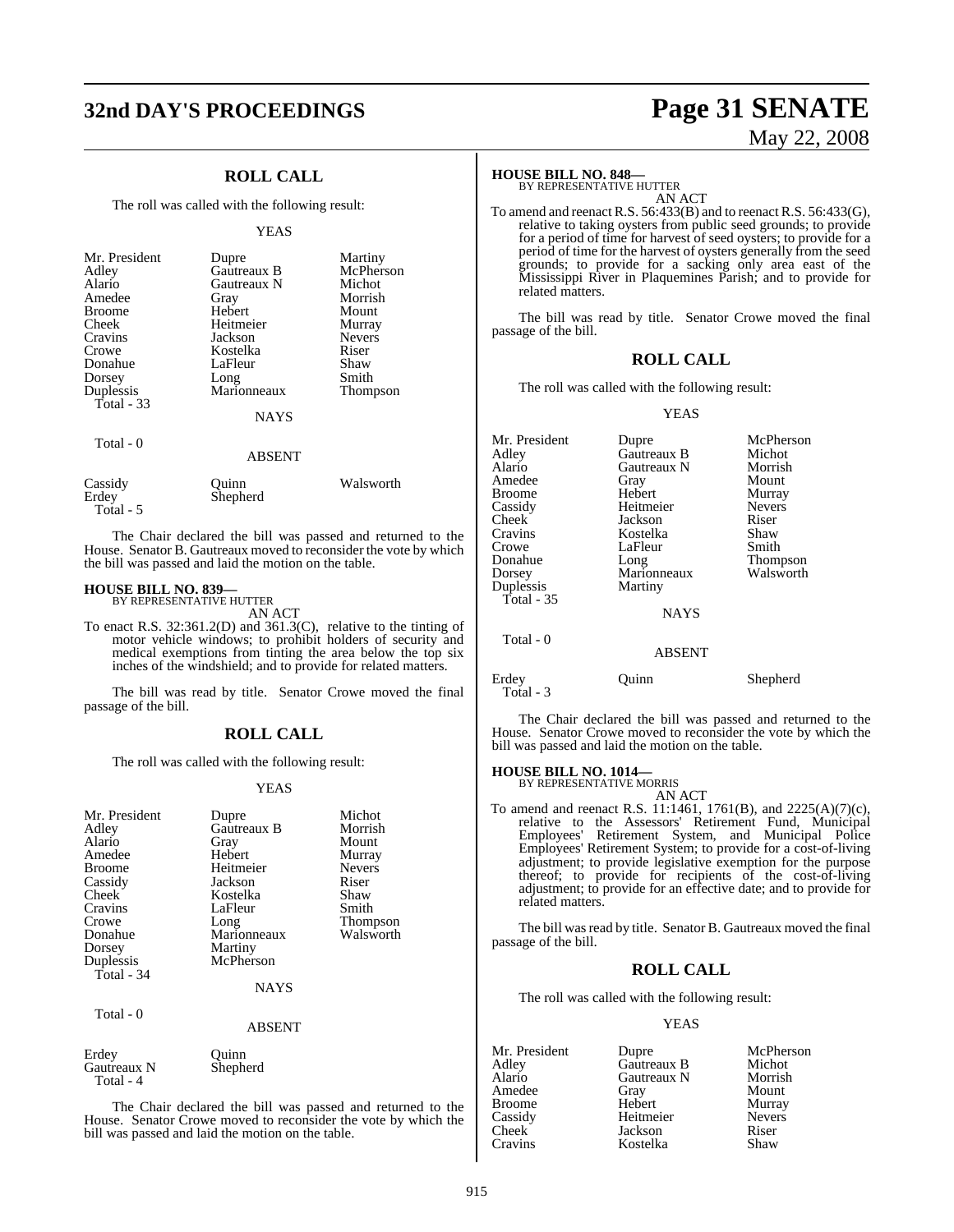| Crowe<br>Donahue<br>Dorsey<br>Duplessis<br>Total - 35 | LaFleur<br>Long<br>Marionneaux<br>Martiny | Smith<br>Thompson<br>Walsworth |  |
|-------------------------------------------------------|-------------------------------------------|--------------------------------|--|
|                                                       | <b>NAYS</b>                               |                                |  |
| Total - 0                                             | <b>ABSENT</b>                             |                                |  |
| Erdey<br>Total - 3                                    | Ouinn                                     | Shepherd                       |  |

The Chair declared the bill was passed and returned to the House. Senator B. Gautreaux moved to reconsider the vote by which the bill was passed and laid the motion on the table.

# **HOUSE BILL NO. 1026—** BY REPRESENTATIVE DOVE

AN ACT

To amend and reenact R.S. 30:153, relative to mineral leases; to provide for administration of certain leases by the State Mineral Board; and to provide for related matters.

The bill was read by title. Senator Dupre moved the final passage of the bill.

## **ROLL CALL**

The roll was called with the following result:

#### YEAS

| Mr. President<br>Adley<br>Alario<br>Amedee<br><b>Broome</b><br>Cassidy<br><b>Cheek</b><br>Cravins<br>Crowe<br>Donahue<br>Dorsey<br>Duplessis<br>Total $-35$<br>Total - 0 | Dupre<br>Gautreaux B<br>Gautreaux N<br>Gray<br>Hebert<br>Heitmeier<br>Jackson<br>Kostelka<br>LaFleur<br>Long<br>Marionneaux<br>Martiny<br><b>NAYS</b><br><b>ABSENT</b> | McPherson<br>Michot<br>Morrish<br>Mount<br>Murray<br><b>Nevers</b><br>Riser<br>Shaw<br>Smith<br><b>Thompson</b><br>Walsworth |
|--------------------------------------------------------------------------------------------------------------------------------------------------------------------------|------------------------------------------------------------------------------------------------------------------------------------------------------------------------|------------------------------------------------------------------------------------------------------------------------------|
| Erdey<br>Total - 3                                                                                                                                                       | Ouınn                                                                                                                                                                  | Shepherd                                                                                                                     |

The Chair declared the bill was passed and returned to the House. Senator Dupre moved to reconsider the vote by which the bill was passed and laid the motion on the table.

#### **HOUSE BILL NO. 1032—** BY REPRESENTATIVE LORUSSO

AN ACT

To enact R.S. 33:9091.12, relative to Orleans Parish; to create the Mid-City Security District within the parish; to provide relative to the purpose, governance, and powers and duties of the district; to provide for the imposition and collection of a parcel fee and for the use thereof; and to provide for related matters.

The bill was read by title. Senator Gray moved the final passage of the bill.

# **Page 32 SENATE 32nd DAY'S PROCEEDINGS**

## **ROLL CALL**

The roll was called with the following result:

#### YEAS

| Mr. President | Dupre         | McPherson       |
|---------------|---------------|-----------------|
| Adlev         | Gautreaux B   | Michot          |
| Alario        | Gautreaux N   | Morrish         |
| Amedee        | Gray          | Mount           |
| Broome        | Hebert        | Murray          |
| Cassidy       | Heitmeier     | <b>Nevers</b>   |
| Cheek         | Jackson       | Riser           |
| Cravins       | Kostelka      | Shaw            |
| Crowe         | LaFleur       | Smith           |
| Donahue       | Long          | <b>Thompson</b> |
| Dorsey        | Marionneaux   | Walsworth       |
| Duplessis     | Martiny       |                 |
| Total - 35    |               |                 |
|               | <b>NAYS</b>   |                 |
| Total - 0     |               |                 |
|               | <b>ABSENT</b> |                 |

Erdey Quinn Shepherd

 $\mathbf{I}$ 

Total - 3

The Chair declared the bill was passed and returned to the House. Senator Gray moved to reconsider the vote by which the bill was passed and laid the motion on the table.

# **HOUSE BILL NO. 1047—** BY REPRESENTATIVE ST. GERMAIN

AN ACT To authorize the secretary of the Department of Public Safety and Corrections to exchange certain properties in Iberville Parish with First Louisiana Resource, L.L.C.; to provide for property descriptions; to provide for the reservation of mineral rights; to provide for terms and conditions; and to provide for related matters.

#### **Floor Amendments Sent Up**

Senator Dupre sent up floor amendments which were read.

#### **SENATE FLOOR AMENDMENTS**

Amendments proposed by Senator Dupre to Engrossed House Bill No. 1047 by Representative St. Germain

#### AMENDMENT NO. 1

On page 1, line 11, change "fifty" to "fifty-five"

#### AMENDMENT NO. 2

On page 1, delete lines 13 through 20 and insert "That certain tract of land containing 177.46 acres shown as Parcel "E" (Hunt North) and that certain tract of land containing 177.90 acres shown as Parcel "F" (Hunt South) on the plat of survey prepared by David L. Patterson, land surveyor, dated April 15, 2008.

### AMENDMENT NO. 3

Delete pages 2 through 7

#### AMENDMENT NO. 4

On page 8, delete lines 1 through 8

#### AMENDMENT NO. 5

On page 9, at the end of line 11, insert "The transfer of the property described in this Section shall be without warranty as to title or condition of the property. The contents of all residences located on the property, and all the machinery, equipment, tack and livestock shall be excluded from the transfer. The property shall be subject to the rights if any, of adjoining landowners and third parties, all restrictions, servitudes, rights of ways and other matters affecting or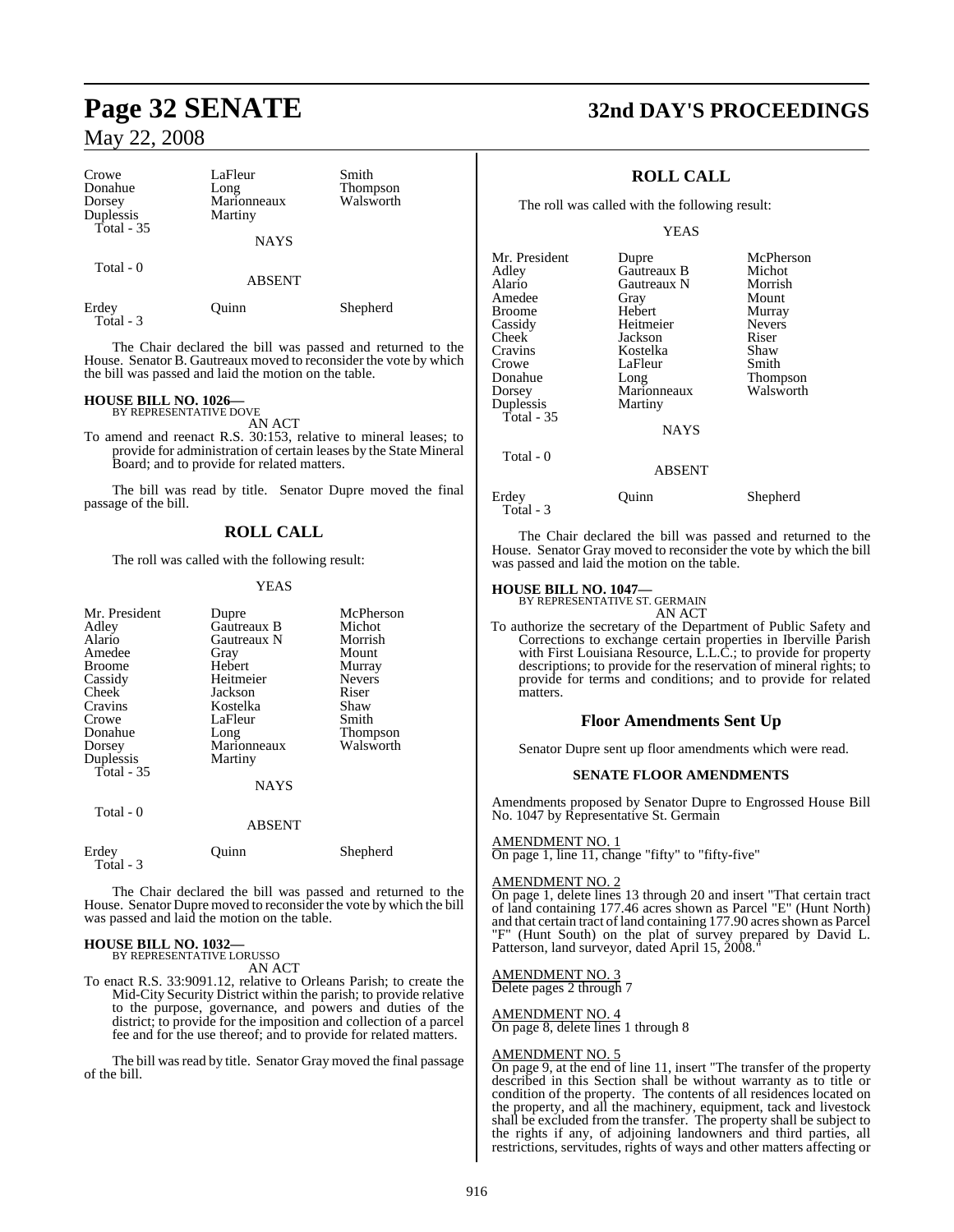# **32nd DAY'S PROCEEDINGS Page 33 SENATE**

burdening the property, whether or not of record, including without limitation, any mineral servitudes, as well as any servitude that may be imposed upon riparian landowners by any law or ordinance. For a period of ten years following the date of the exchange of the property described in this Section may only be used for pasturage, forestry or agricultural purposes or other related purposes, and this restriction shall constitute a covenant running with the land and shall be binding upon the parties hereto, their heirs, successors and assigns, but this restriction shall expire and become null and void ten years after the date of the exchange."

#### AMENDMENT NO. 6

On page 9, at the end of line 17, insert "The mineral reservation to the state shall be subject; however, to the stipulation that there shall be no operations conducted upon the surface of the property without the surface owner's express written consent. All minerals and mineral rights associated with the property described in Section 2 of this Act shall be reserved to First Louisiana Resource, L.L.C., and such reservation shall be imprescriptible to the maximum extent authorized under the provisions of R.S. 31:149, provided, however, that in any drilling or other surface operations, except seismic operations, First Louisiana Resource, L.L.C., its lessees or assigns, shall be limited to one drill site of four and one-half acres with access thereto from the River Road, which drill site may be selected by First Louisiana Resource, L.L.C., its lessees or assigns. First Louisiana Resource, L.L.C., its lessees or assigns may conduct seismic operations on all or any portion of the property described in Section 1 of this Act provided, however, that any permit shall provide for the payment of surface damages to the then owner of the surface of the property. The reservation to First Louisiana Resource, L.L.C., shall be subject to the stipulation that if a well or wells are drilled off of the property described in Section 1 of this Act but in a unit or units that include any portion of the said property, however small, then and in that event operations on any such unit shall constitute a user of the entire mineral servitude herein reserved."

On motion of Senator Dupre, the amendments were adopted.

The bill was read by title. Senator Marionneaux moved the final passage of the amended bill.

## **ROLL CALL**

The roll was called with the following result:

#### YEAS

| Mr. President<br>Adley<br>Alario<br>Amedee<br><b>Broome</b><br>Cassidy<br>Cheek<br>Cravins<br>Crowe<br>Donahue<br>Dorsey<br>Duplessis<br>Total $-35$<br>Total - 0 | Dupre<br>Gautreaux B<br>Gautreaux N<br>Gray<br>Hebert<br>Heitmeier<br>Jackson<br>Kostelka<br>LaFleur<br>Long<br>Marionneaux<br>Martiny<br><b>NAYS</b> | McPherson<br>Michot<br>Morrish<br>Mount<br>Murray<br><b>Nevers</b><br>Riser<br>Shaw<br>Smith<br><b>Thompson</b><br>Walsworth |
|-------------------------------------------------------------------------------------------------------------------------------------------------------------------|-------------------------------------------------------------------------------------------------------------------------------------------------------|------------------------------------------------------------------------------------------------------------------------------|
|                                                                                                                                                                   | <b>ABSENT</b>                                                                                                                                         |                                                                                                                              |
| Erdey<br>Total - 3                                                                                                                                                | Ouinn                                                                                                                                                 | Shepherd                                                                                                                     |

The Chair declared the amended bill was passed and returned to the House. Senator Marionneaux moved to reconsider the vote by which the bill was passed and laid the motion on the table.

# May 22, 2008

**HOUSE BILL NO. 1081—** BY REPRESENTATIVES SCHRODER AND PEARSON AND SENATOR **DONAHUE** AN ACT

To enact R.S. 48:942, relative to state bridges; to authorize the sale of state bridges under certain circumstances; to provide for exceptions; to provide for the approval of the legislature; and to provide for related matters.

#### **Floor Amendments Sent Up**

Senator Alario sent up floor amendments which were read.

#### **SENATE FLOOR AMENDMENTS**

Amendments proposed by Senator Alario to Engrossed House Bill No. 1081 by Representative Schroder

#### AMENDMENT NO.

On page 1, line 11 after "state" insert ":" and delete the remainder of the line and delete line 12

On motion of Senator Alario, the amendments were adopted.

The bill was read by title. Senator Donahue moved the final passage of the amended bill.

### **ROLL CALL**

The roll was called with the following result:

#### YEAS

| Mr. President<br>Adley<br>Alario<br>Amedee<br>Broome<br>Cassidy<br>Cheek<br>Cravins<br>Crowe<br>Donahue<br>Dorsey<br>Duplessis<br>Total - $35$<br>Total - 0 | Dupre<br>Gautreaux B<br>Gautreaux N<br>Gray<br>Hebert<br>Heitmeier<br>Jackson<br>Kostelka<br>LaFleur<br>Long<br>Marionneaux<br>Martiny<br><b>NAYS</b><br><b>ABSENT</b> | McPherson<br>Michot<br>Morrish<br>Mount<br>Murray<br><b>Nevers</b><br>Riser<br>Shaw<br>Smith<br>Thompson<br>Walsworth |
|-------------------------------------------------------------------------------------------------------------------------------------------------------------|------------------------------------------------------------------------------------------------------------------------------------------------------------------------|-----------------------------------------------------------------------------------------------------------------------|
|                                                                                                                                                             |                                                                                                                                                                        |                                                                                                                       |
| Erdey<br>Total - 3                                                                                                                                          | Ouinn                                                                                                                                                                  | Shepherd                                                                                                              |

The Chair declared the amended bill was passed and returned to the House. Senator Donahue moved to reconsider the vote by which the bill was passed and laid the motion on the table.

# **HOUSE BILL NO. 1110—** BY REPRESENTATIVE DOERGE

AN ACT

To amend and reenact R.S.  $11:2262(D)(1)$  and (2), relative to the Firefighters' Retirement System; to provide with respect to the pension accumulation fund, employer contributions, and the interest rate applicable to collection of delinquent employee and employer contributions; to provide for an effective date; and to provide for related matters.

The bill was read by title. Senator B. Gautreaux moved the final passage of the bill.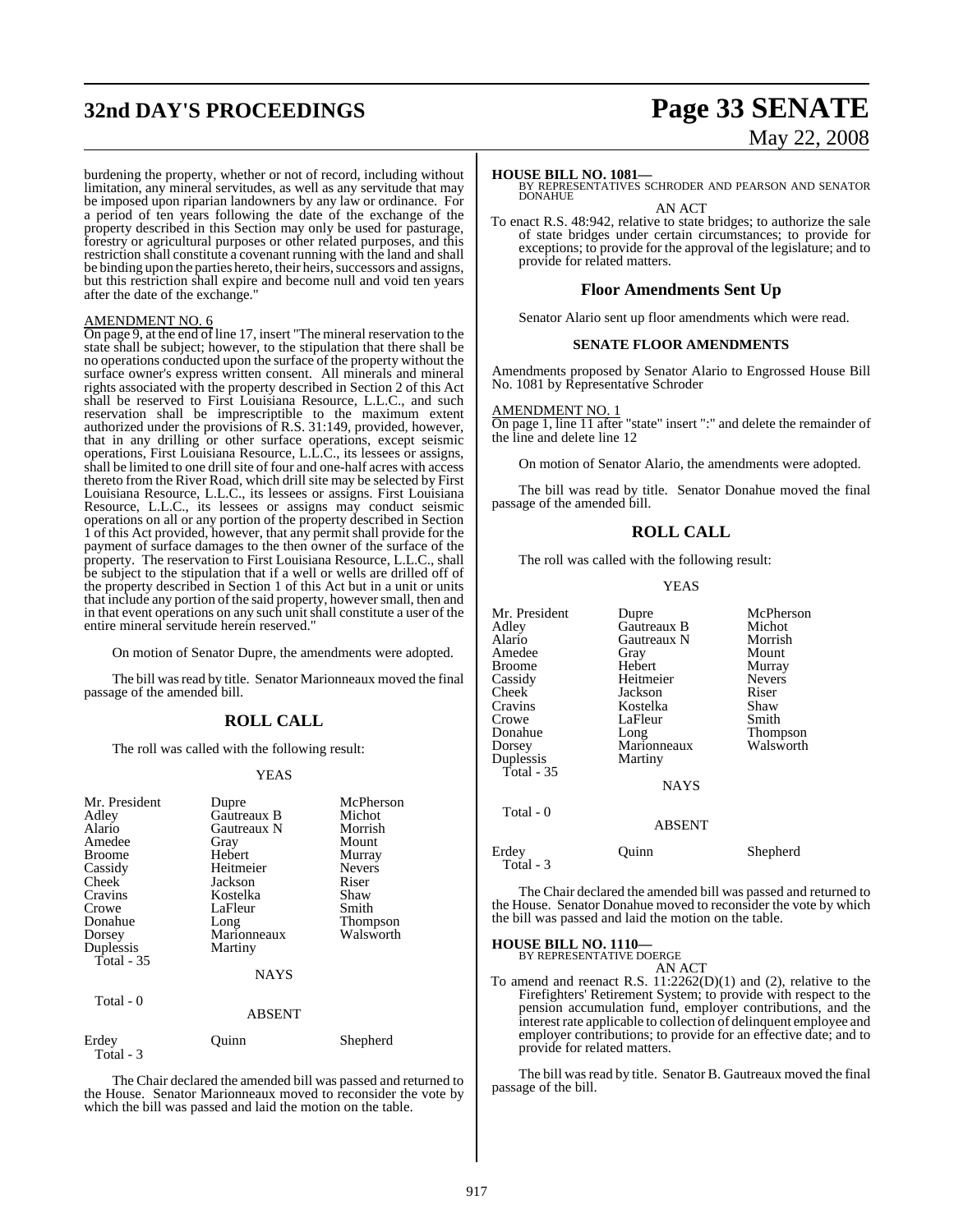## **ROLL CALL**

The roll was called with the following result:

#### YEAS

| Mr. President<br>Adley<br>Alario<br>Amedee<br><b>Broome</b><br>Cassidy<br>Cheek<br>Cravins<br>Crowe<br>Donahue<br>Dorsey<br>Duplessis<br>Total $-35$ | Dupre<br>Gautreaux B<br>Gautreaux N<br>Gray<br>Hebert<br>Heitmeier<br>Jackson<br>Kostelka<br>LaFleur<br>Long<br>Marionneaux<br>Martiny<br><b>NAYS</b> | McPherson<br>Michot<br>Morrish<br>Mount<br>Murray<br><b>Nevers</b><br>Riser<br>Shaw<br>Smith<br>Thompson<br>Walsworth |
|------------------------------------------------------------------------------------------------------------------------------------------------------|-------------------------------------------------------------------------------------------------------------------------------------------------------|-----------------------------------------------------------------------------------------------------------------------|
| Total - 0                                                                                                                                            | <b>ABSENT</b>                                                                                                                                         |                                                                                                                       |

Erdey Quinn Shepherd Total - 3

The Chair declared the bill was passed and returned to the House. Senator B. Gautreaux moved to reconsider the vote by which the bill was passed and laid the motion on the table.

#### **HOUSE BILL NO. 1119—**

BY REPRESENTATIVE CHANEY AN ACT

To amend and reenact R.S. 40:1843, relative to the Liquefied Petroleum Gas Commission; to increase the per diem for members of the commission; and to provide for related matters.

The bill was read by title. Senator Riser moved the final passage of the bill.

## **ROLL CALL**

The roll was called with the following result:

#### YEAS

| Mr. President<br>Adley<br>Alario<br>Amedee<br><b>Broome</b><br>Cheek<br>Cravins<br>Donahue<br>Dorsey<br>Dupre<br>Total $-30$ | Gautreaux B<br>Gray<br><b>Hebert</b><br>Heitmeier<br>Jackson<br>Kostelka<br>LaFleur<br>Long<br>Marionneaux<br>Martiny<br><b>NAYS</b> | McPherson<br>Michot<br>Morrish<br>Mount<br>Murray<br>Riser<br>Shaw<br>Smith<br><b>Thompson</b><br>Walsworth |
|------------------------------------------------------------------------------------------------------------------------------|--------------------------------------------------------------------------------------------------------------------------------------|-------------------------------------------------------------------------------------------------------------|
| Total - 0                                                                                                                    | <b>ABSENT</b>                                                                                                                        |                                                                                                             |
| Cassidy<br>Crowe<br>Duplessis<br>Total - 8                                                                                   | Erdey<br><b>Gautreaux N</b><br><b>Nevers</b>                                                                                         | Ouinn<br>Shepherd                                                                                           |

The Chair declared the bill was passed and returned to the House. Senator Riser moved to reconsider the vote by which the bill was passed and laid the motion on the table.

# **Page 34 SENATE 32nd DAY'S PROCEEDINGS**

**HOUSE BILL NO. 1128—** BY REPRESENTATIVE HENRY BURNS AN ACT

To amend and reenact R.S. 30:10(A)(2)(b)(i), relative to drilling units; to provide for a landowner's election to participate in a drilling unit; to provide for the risk charge for a nonparticipant or an owner who fails to participate as elected; and to provide for related matters.

The bill was read by title. Senator Michot moved the final passage of the bill.

#### **ROLL CALL**

The roll was called with the following result:

#### YEAS

| Adley<br>Alario<br>Amedee<br><b>Broome</b><br>Cassidy<br>Cheek<br>Cravins<br>Crowe<br>Donahue<br>Dorsey | Dupre<br>Gautreaux B<br>Gray<br>Hebert<br>Heitmeier<br>Jackson<br>Kostelka<br>LaFleur<br>Long<br>Marionneaux | McPherson<br>Michot<br>Morrish<br>Mount<br>Murray<br><b>Nevers</b><br>Riser<br>Shaw<br>Smith<br>Thompson |
|---------------------------------------------------------------------------------------------------------|--------------------------------------------------------------------------------------------------------------|----------------------------------------------------------------------------------------------------------|
| Duplessis<br>Total - $33$                                                                               | Martiny<br><b>NAYS</b>                                                                                       | Walsworth                                                                                                |
| Total - 0                                                                                               | <b>ABSENT</b>                                                                                                |                                                                                                          |
| Mr. President<br>Erdev                                                                                  | Gautreaux N<br>Ouinn                                                                                         | Shepherd                                                                                                 |

Total - 5

The Chair declared the bill was passed and returned to the House. Senator Michot moved to reconsider the vote by which the bill was passed and laid the motion on the table.

# **HOUSE BILL NO. 1138—** BY REPRESENTATIVE GISCLAIR

AN ACT

To amend and reenact R.S. 56:495.1(A)(1)(b), relative to trawling vessels; to provide relative to the legal size of trawl doors; and to provide for related matters.

The bill was read by title. Senator Dupre moved the final passage of the bill.

#### **ROLL CALL**

The roll was called with the following result:

#### YEAS

| Mr. President | Gautreaux B | Michot        |
|---------------|-------------|---------------|
| Adley         | Gautreaux N | Morrish       |
| Alario        | Gray        | Mount         |
| Amedee        | Hebert      | Murray        |
| Broome        | Heitmeier   | <b>Nevers</b> |
| Cheek         | Jackson     | Riser         |
| Cravins       | LaFleur     | Shaw          |
| Crowe         | Long        | Smith         |
| Donahue       | Marionneaux | Thompson      |
| Dorsey        | Martiny     |               |
| Dupre         | McPherson   |               |
| Total - 31    |             |               |
|               | <b>NAYS</b> |               |

Total - 0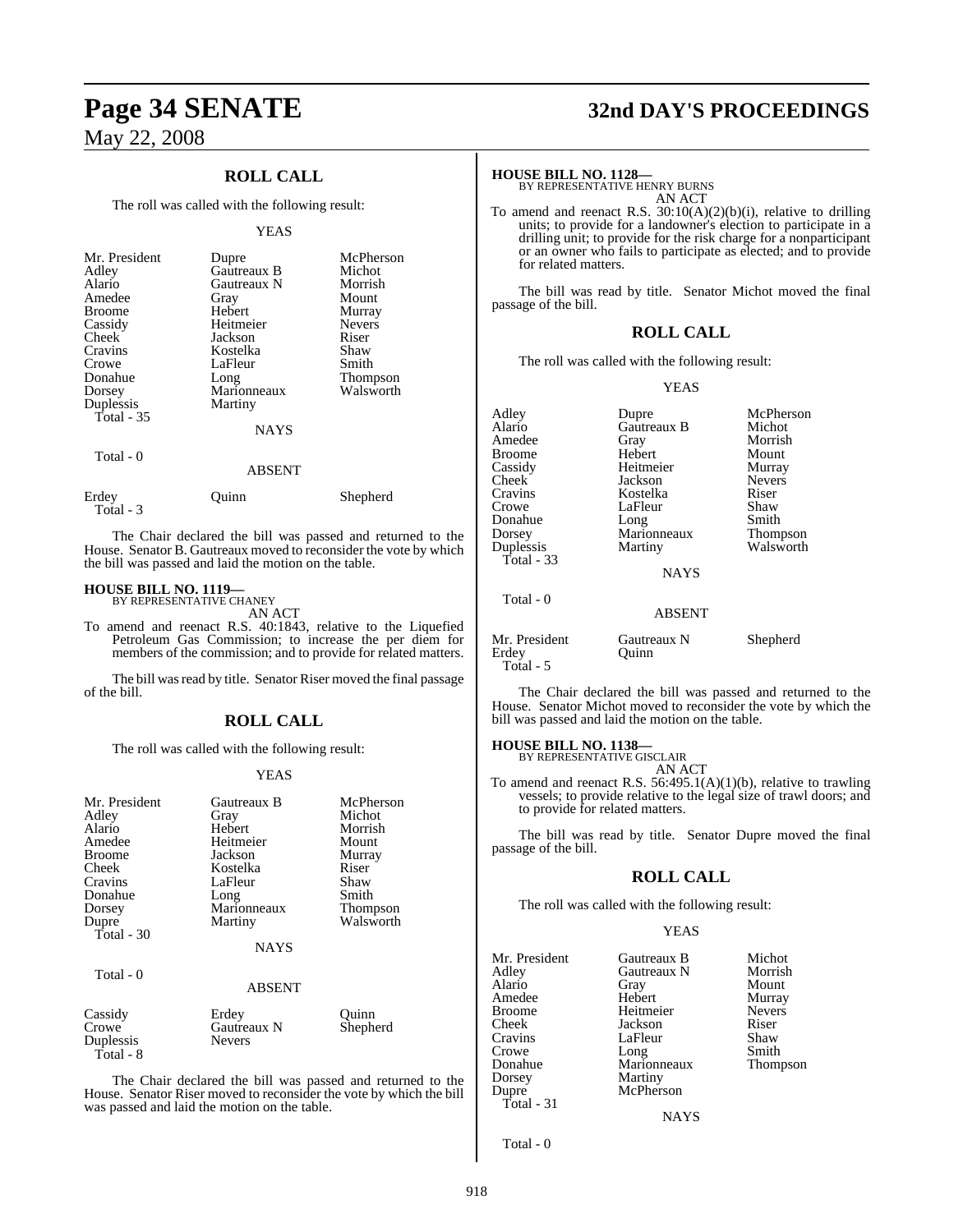# **32nd DAY'S PROCEEDINGS Page 35 SENATE**

Ouinn Shepherd

#### ABSENT

| Cassidy   |
|-----------|
| Duplessis |
| Erdev     |
| Total - 7 |

Kostelka Walsworth

The Chair declared the bill was passed and returned to the House. Senator Dupre moved to reconsider the vote by which the bill was passed and laid the motion on the table.

**HOUSE BILL NO. 1165—**<br>BY REPRESENTATIVES HONEY, ARMES, AUSTIN BADON, BOBBY<br>BADON, BAILDONE, BARROW, BURFORD, HENRY BURNS, BURRELL,<br>CHANEY, DIXON, DOWNS, EDWARDS, GALLOT, GISCLAIR, GREENE,<br>HARRISON, HINES, HOFFMANN, HOWARD

AN ACT

To amend and reenact R.S. 23:1474(I), 1592(E), and 1595(A) and to enact R.S. 23:1536(E)(4), relative to unemployment compensation weekly benefit amounts; to provide with respect to the unemployment trust fund balance; to provide for an increase in the weekly benefit amount paid; to provide for the duration of benefits; to provide for a reduction in contributions; and to provide for related matters.

The bill was read by title. Senator Murray moved the final passage of the bill.

#### **ROLL CALL**

The roll was called with the following result:

#### YEAS

| Mr. President | Dupre         | Michot        |
|---------------|---------------|---------------|
| Adley         | Gautreaux B   | Morrish       |
| Alario        | Gautreaux N   | Mount         |
|               |               |               |
| Amedee        | Gray          | Murray        |
| <b>Broome</b> | Hebert        | <b>Nevers</b> |
| Cheek         | Heitmeier     | Riser         |
| Cravins       | Jackson       | Shaw          |
| Crowe         | Kostelka      | Smith         |
| Donahue       | LaFleur       | Thompson      |
| Dorsey        | Marionneaux   | Walsworth     |
| Duplessis     | Martiny       |               |
| Total - 32    |               |               |
|               | <b>NAYS</b>   |               |
|               |               |               |
| Total - 0     |               |               |
|               | <b>ABSENT</b> |               |
| Cassidy       | Long          | Ouinn         |
| Erdey         | McPherson     | Shepherd      |
| Total - 6     |               |               |
|               |               |               |

The Chair declared the bill was passed and returned to the House. Senator Murray moved to reconsider the vote by which the bill was passed and laid the motion on the table.

#### **Notice Regarding Vote**

Senator Long stated he appeared as absent on the vote on House Bill No. 1165. He had intended to vote yea on the bill. He asked that the Official Journal so state.

# May 22, 2008

#### **HOUSE BILL NO. 1220—**

BY REPRESENTATIVE HENRY BURNS AN ACT

To enact R.S. 30:209(4)(e), relative to the State Mineral Board; to provide for the authority of the State Mineral Board; to provide for operating agreements for certain underground storage; and to provide for related matters.

#### **Floor Amendments Sent Up**

Senator Hebert sent up floor amendments which were read.

#### **SENATE FLOOR AMENDMENTS**

Amendments proposed by Senator Hebert to Engrossed House Bill No. 1220 by Representative Henry Burns

AMENDMENT NO. 1 On page 1, line 2, after "R.S. 30:209(4)(e)" insert "and (f)"

AMENDMENT NO. 2

On page 1, line 4, after "storage;" insert "to provide for certain exceptions;

## AMENDMENT NO. 3

On page 1, line 6, delete "is" and insert "and (f) are"

#### AMENDMENT NO. 4

On page 2, between lines 11 and 12, insert

"(f) The provisions of Subparagraph (e) shall not apply to operating agreements for new or existing caverns in the Jefferson Island salt dome.

On motion of Senator Hebert, the amendments were adopted.

The bill was read by title. Senator Hebert moved the final passage of the amended bill.

#### **ROLL CALL**

The roll was called with the following result:

|--|--|--|

| Mr. President | Gautreaux B | Michot        |
|---------------|-------------|---------------|
| Adley         | Gautreaux N | Morrish       |
| Alario        |             | Mount         |
|               | Gray        |               |
| Amedee        | Hebert      | Murray        |
| <b>Broome</b> | Heitmeier   | <b>Nevers</b> |
| Cheek         | Jackson     | Riser         |
| Cravins       | Kostelka    | Shaw          |
| Crowe         | LaFleur     | Smith         |
| Donahue       | Long        | Thompson      |
| Dorsey        | Marionneaux | Walsworth     |
| Duplessis     | Martiny     |               |
| Dupre         | McPherson   |               |
| Total - 34    |             |               |
|               | NAYS        |               |
| Total - 0     |             |               |
|               | ABSENT      |               |
| Cassidy       | Ouinn       |               |
| Erdey         | Shepherd    |               |
| Total - 4     |             |               |

The Chair declared the amended bill was passed and returned to the House. Senator Hebert moved to reconsider the vote by which the bill was passed and laid the motion on the table.

#### **Rules Suspended**

Senator LaFleur asked for and obtained a suspension of the rules for the purpose of taking up at this time.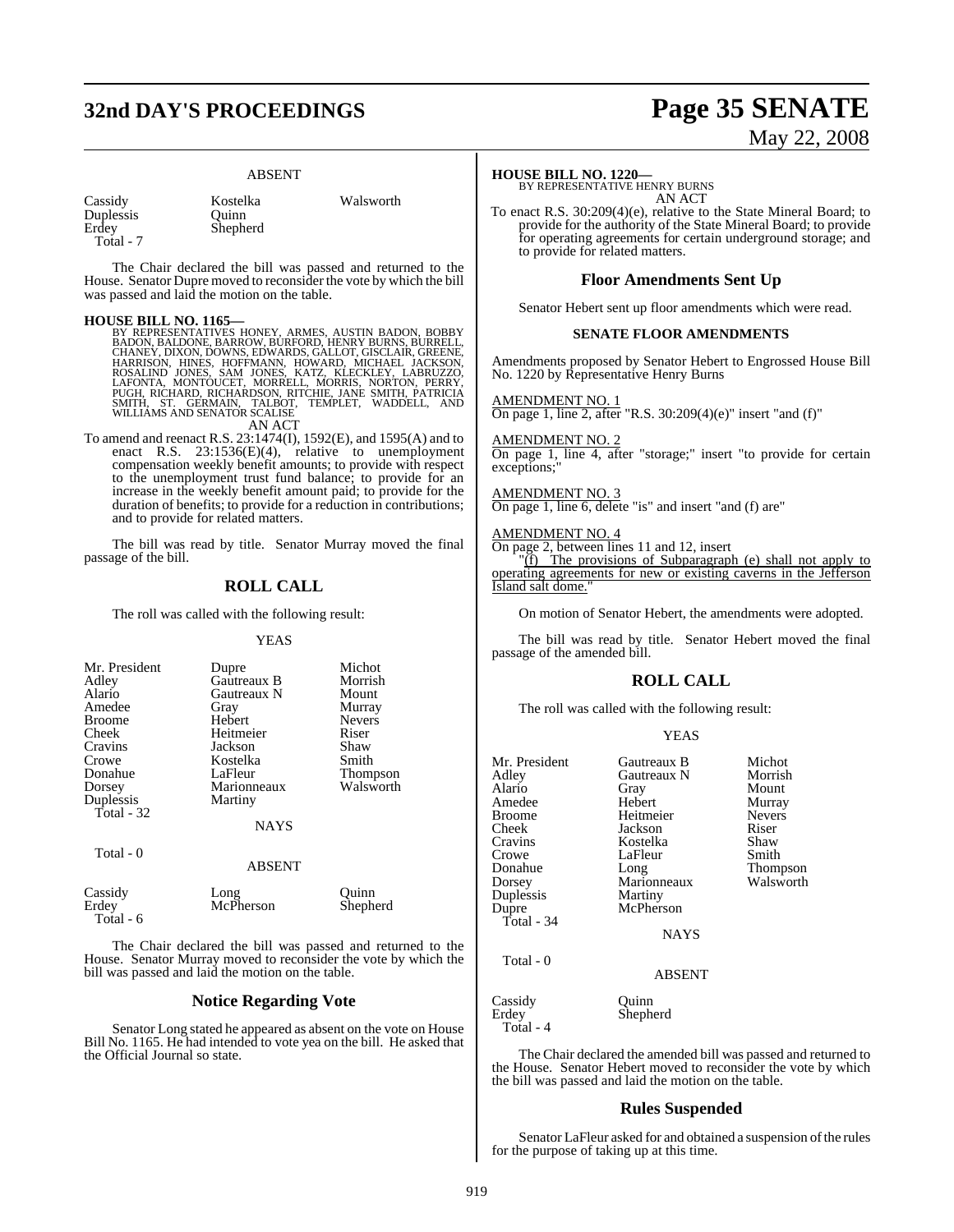#### **House Bills and Joint Resolutions on Third Reading and Final Passage, Subject to Call**

The following House Bills and Joint Resolutions on Third Reading and Final Passage, subject to call, were taken up and acted upon as follows:

#### **Called from the Calendar**

Senator LaFleur asked that House Bill No. 481 be called from the Calendar at this time for its final passage.

#### **HOUSE BILL NO. 481—**

BY REPRESENTATIVE ABRAMSON

AN ACT To amend and reenact R.S. 22:1379(3)(f), relative to the Louisiana Insurance Guaranty Association; to provide for the definition of "covered claim"; to provide relative to the net worth exclusion applicable to insureds; and to provide for related matters.

The bill was read by title. Senator LaFleur moved the final passage of the bill.

## **ROLL CALL**

The roll was called with the following result:

#### **YEAS**

| Mr. President | Dupre       | Martiny       |
|---------------|-------------|---------------|
| Adley         | Gautreaux B | McPherson     |
| Alario        | Gautreaux N | Michot        |
| Amedee        | Gray        | Morrish       |
| Broome        | Hebert      | Mount         |
| Cheek         | Heitmeier   | Murray        |
| Cravins       | Jackson     | <b>Nevers</b> |
| Crowe         | Kostelka    | Riser         |
| Donahue       | LaFleur     | Shaw          |
| Dorsey        | Long        | Smith         |
| Duplessis     | Marionneaux | Thompson      |
| Total $-33$   |             |               |
|               | <b>NAYS</b> |               |
|               |             |               |

Total - 0

## ABSENT

| Cassidy<br>Erdey | Ouinn<br>Shepherd | Walsworth |
|------------------|-------------------|-----------|
| Total - 5        |                   |           |

The Chair declared the bill was passed and returned to the House. Senator LaFleur moved to reconsider the vote by which the bill was passed and laid the motion on the table.

## **Rules Suspended**

Senator B. Gautreaux asked for and obtained a suspension of the rules for the purpose of reverting to the order of

#### **House Concurrent Resolutions on Third Reading and Final Passage**

The following House Concurrent Resolutions on Third Reading and Final Passage were taken up and acted upon as follows:

# **Page 36 SENATE 32nd DAY'S PROCEEDINGS**

**HOUSE CONCURRENT RESOLUTION NO. 2—** BY REPRESENTATIVE ROBIDEAUX AND SENATOR B. GAUTREAUX A CONCURRENT RESOLUTION

To approve a cost-of-living increase requested by the board of trustees of the Louisiana State Employees' Retirement System (LASERS) of up to three percent for LASERS retirees, survivors, and beneficiaries, effective July 1, 2008.

The resolution was read by title. Senator B. Gautreaux moved to concur in the House Concurrent Resolution.

## **ROLL CALL**

The roll was called with the following result:

#### YEAS

Mr. President Gautreaux B Michot<br>Adley Gautreaux N Morrish Adley Gautreaux N<br>Alario Gray Amedee Broome Heitmeier Nevers Cheek Jackson Riser Cravins Kostelka Shaw Crowe LaFleur<br>Donahue Long Donahue Long Thompson<br>
Dorsey Marionneaux Walsworth Duplessis<br>Dupre Total - 34

Gray Mount<br>Hebert Murray

NAYS

ABSENT

Marionneaux<br>Martiny

McPherson

Shepherd

Total - 0

Cassidy Quinn<br>Erdey Shephe

Total - 4

The Chair declared the Senate had concurred in the House Concurrent Resolution and ordered it returned to the House.

## **Rules Suspended**

Senator Mount asked for and obtained a suspension of the rules for the purpose of reverting to the Morning Hour.

#### **Motion to Recommit**

Senator Michot asked for and obtained a suspension of the rules and recommitted House Bill No. 1312 from the Committee on Transportation, Highways and Public Works to the Committee on Insurance.

#### **Privilege Report of the Committee on Senate and Governmental Affairs**

## **ENROLLMENTS**

Senator Kostelka, Chairman on behalf of the Committee on Senate and Governmental Affairs, submitted the following report:

May 22, 2008

To the President and Members of the Senate:

I am directed by your Committee on Senate and Governmental Affairs to submit the following report:

The following Senate Concurrent Resolution has been properly enrolled: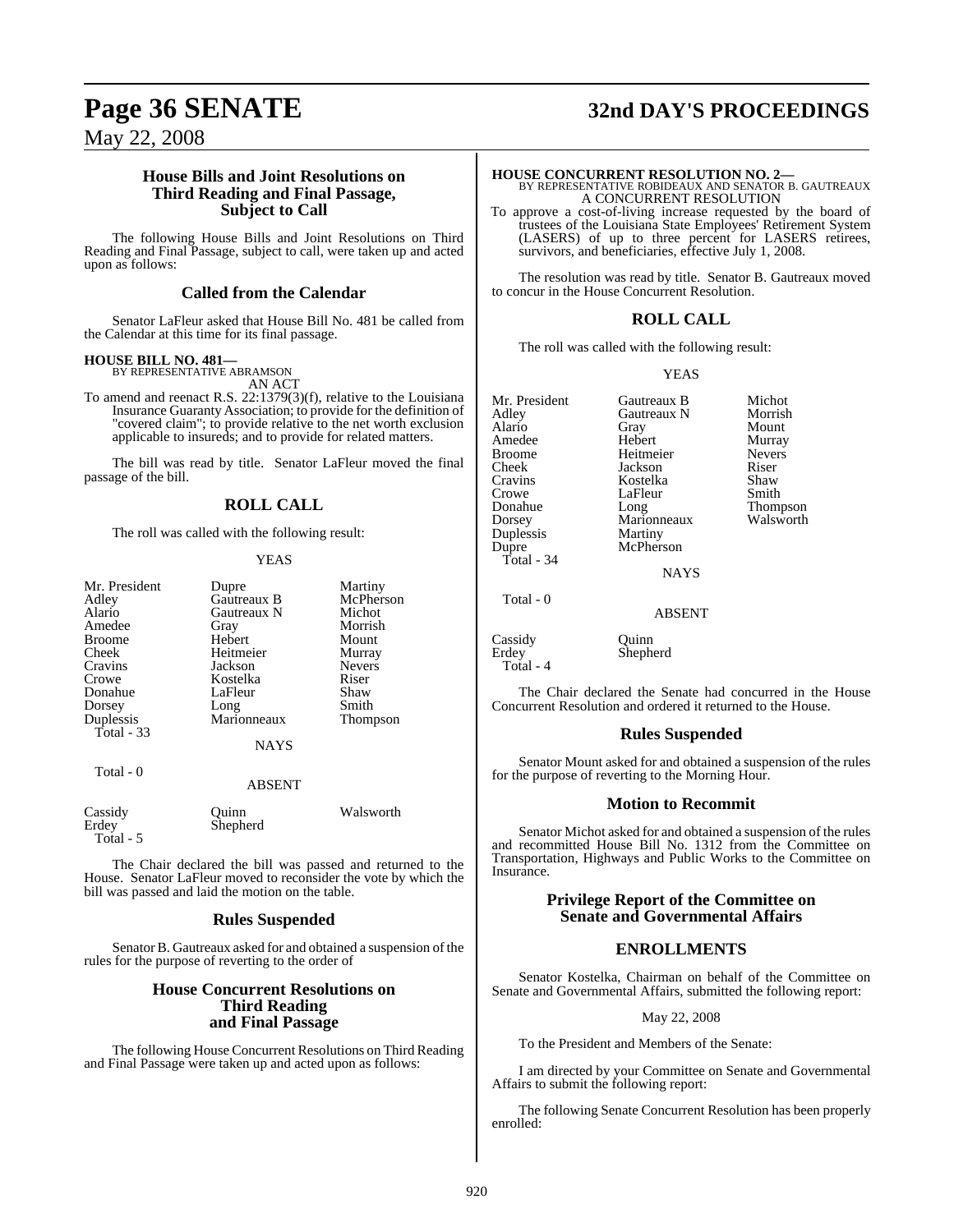# **32nd DAY'S PROCEEDINGS Page 37 SENATE**

# May 22, 2008

#### **SENATE CONCURRENT RESOLUTION NO. 79—**

BY SENATOR MOUNT A CONCURRENT RESOLUTION To commend St. Louis High School Girls Track and Field Team for winning the Class 3-A Track and Field State Championship.

> Respectfully submitted, ROBERT W. "BOB" KOSTELKA Chairman

The foregoing Senate Concurrent Resolution was signed by the President of the Senate.

#### **Message from the House**

#### **SIGNED HOUSE CONCURRENT RESOLUTIONS**

#### May 21, 2008

To the Honorable President and Members of the Senate:

I am directed to inform your honorable body that the Speaker of the House of Representatives has signed the following House Concurrent Resolutions:

# **HOUSE CONCURRENT RESOLUTION NO. 12—** BY REPRESENTATIVES HILL AND PERRY A CONCURRENT RESOLUTION

To urge and request theCoastal Protection and Restoration Authority and the United States Army Corps of Engineers to give proportionate attention to Louisiana's Chenier Plain in the development and implementation of the state's coastal protection and restoration efforts.

# **HOUSE CONCURRENT RESOLUTION NO. 135—** BY REPRESENTATIVE ST. GERMAIN AND SENATOR DUPRE

A CONCURRENT RESOLUTION

To urge and request the Louisiana Legislature to proclaim May 17 through 23, 2008, as Safe Boating Week in Louisiana.

**HOUSE CONCURRENT RESOLUTION NO. 141—** BY REPRESENTATIVESWHITE ANDMCVEAAND SENATOR BROOME

A CONCURRENT RESOLUTION To commend Lonny A. Myles upon being named Zachary Citizen of the Year.

# **HOUSE CONCURRENT RESOLUTION NO. 142—** BY REPRESENTATIVE TUCKER AND SENATOR CHAISSON

A CONCURRENT RESOLUTION

To commend and welcome the staffers from the Virginia Division of Legislative Services who are participating in the first Southern Legislative Conference legislative staff exchange program.

#### **HOUSE CONCURRENT RESOLUTION NO. 145—** BY REPRESENTATIVE KLECKLEY A CONCURRENT RESOLUTION

To commend the citizens of Lake Charles, Louisiana, and Cobh in County Cork, Ireland, as they become twin communities and to welcome the visitors from Cobh to the Louisiana State Capitol.

#### **HOUSE CONCURRENT RESOLUTION NO. 147—**

BY REPRESENTATIVES MICHAEL JACKSON, GALLOT, AND WILLIAMS A CONCURRENT RESOLUTION

To commend the members of Kappa Alpha Psi Fraternity, Inc., for their achievements upon their legislative day at the Louisiana State Capitol on Tuesday, May 20, 2008.

**HOUSE CONCURRENT RESOLUTION NO. 148—**<br>BY REPRESENTATIVE LAFONTA AND SENATORS ADLEY, BROOME, CASSIDY, CHAISSON, CRAVINS, DORSEY, DUPLESSIS, DUPRE, B.<br>GAUTREAUX, HEBERT, HEITMEIER, JACKSON, KOSTELKA, LAFLEUR, LONG, MARIONNE

#### A CONCURRENT RESOLUTION

To commend Karen Bass upon being sworn in as the first female African American speaker of the California Assembly.

**HOUSE CONCURRENT RESOLUTION NO. 28—**<br>BY REPRESENTATIVE FOIL AND SENATORS AMEDEE AND N.<br>GAUTREAUX

#### A CONCURRENT RESOLUTION

To urge and request the Department of Wildlife and Fisheries to study Bayou Manchac for possible inclusion in the Louisiana Historic and Scenic Rivers system.

# **HOUSE CONCURRENT RESOLUTION NO. 99<br>BY REPRESENTATIVE LAFONTA<br>A CONCURRENT RESOLUTION**

To memorialize the United States Congress to take such actions as are necessary to prohibit the importation of nuclear waste generated outside of the United States of America.

#### **HOUSE CONCURRENT RESOLUTION NO. 127—** BY REPRESENTATIVE ST. GERMAIN A CONCURRENT RESOLUTION

To memorialize the United States Congress and the Louisiana congressional delegation to appropriate to the United States Army Corps of Engineers the total amount of funds collected from the Harbor Maintenance Tax so that those funds can be used for dredging navigation channels and, where possible, the beneficial use of dredged material to protect, restore, and conserve wetlands.

**HOUSE CONCURRENT RESOLUTION NO. 133—BY RESOLUTION NO.**<br>BY REPRESENTATIVES AUSTIN BADON, BARROW, CHAMPAGNE, DOERGE, HILL, HUTTER, ROSALIND JONES, KATZ, MARCHAND,<br>PETERSON, NORTON, JANE SMITH, PATRICIA SMITH, AND ST.<br>GEAMAI A CONCURRENT RESOLUTION

To recognize Tuesday, May 20, 2008, as Girl Scouts of the USA Day at the Louisiana State Capitol.

**HOUSE CONCURRENT RESOLUTION NO. 134—** BY REPRESENTATIVE ARNOLD AND SENATORS ALARIO AND MARTINY

A CONCURRENT RESOLUTION To commend the Fore!Kids Foundation for fifty years of service to children in Louisiana.

#### **HOUSE CONCURRENT RESOLUTION NO. 136—**

BY REPRESENTATIVES RICHMOND, ABRAMSON, ARNOLD, AUSTIN<br>BADON, HENDERSON, HENRY, HINES, LAFONTA, LEGER, LORUSSO,<br>MARCHAND, MORRELL, PETERSON, AND TUCKER AND SENATORS<br>CROWE, DUPLESSIS, GRAY, HEITMEIER, MURRAY, QUINN, AND SHEPHERD

A CONCURRENT RESOLUTION

To commend Elaina Boutte, Jasmine Kudji, and Lori Villavaso

**HOUSE CONCURRENT RESOLUTION NO. 137—** BY REPRESENTATIVES JANE SMITH AND HENRY BURNS AND SENATOR ADLEY

## A CONCURRENT RESOLUTION

To commend Kaitlin Flattman on her exceptional achievements in cross-country and track during her freshman year at Benton High School.

# **HOUSE CONCURRENT RESOLUTION NO. 140—** BY REPRESENTATIVE KATZ

A CONCURRENT RESOLUTION

To designate the week of May 18 through May 24, 2008, as Emergency Medical Services Week at the Louisiana Legislature.

and asked that the President of the Senate affix his signature to the same.

> Respectfully submitted, ALFRED W. SPEER Clerk of the House of Representatives

The House Concurrent Resolutions contained herein were signed by the President of the Senate.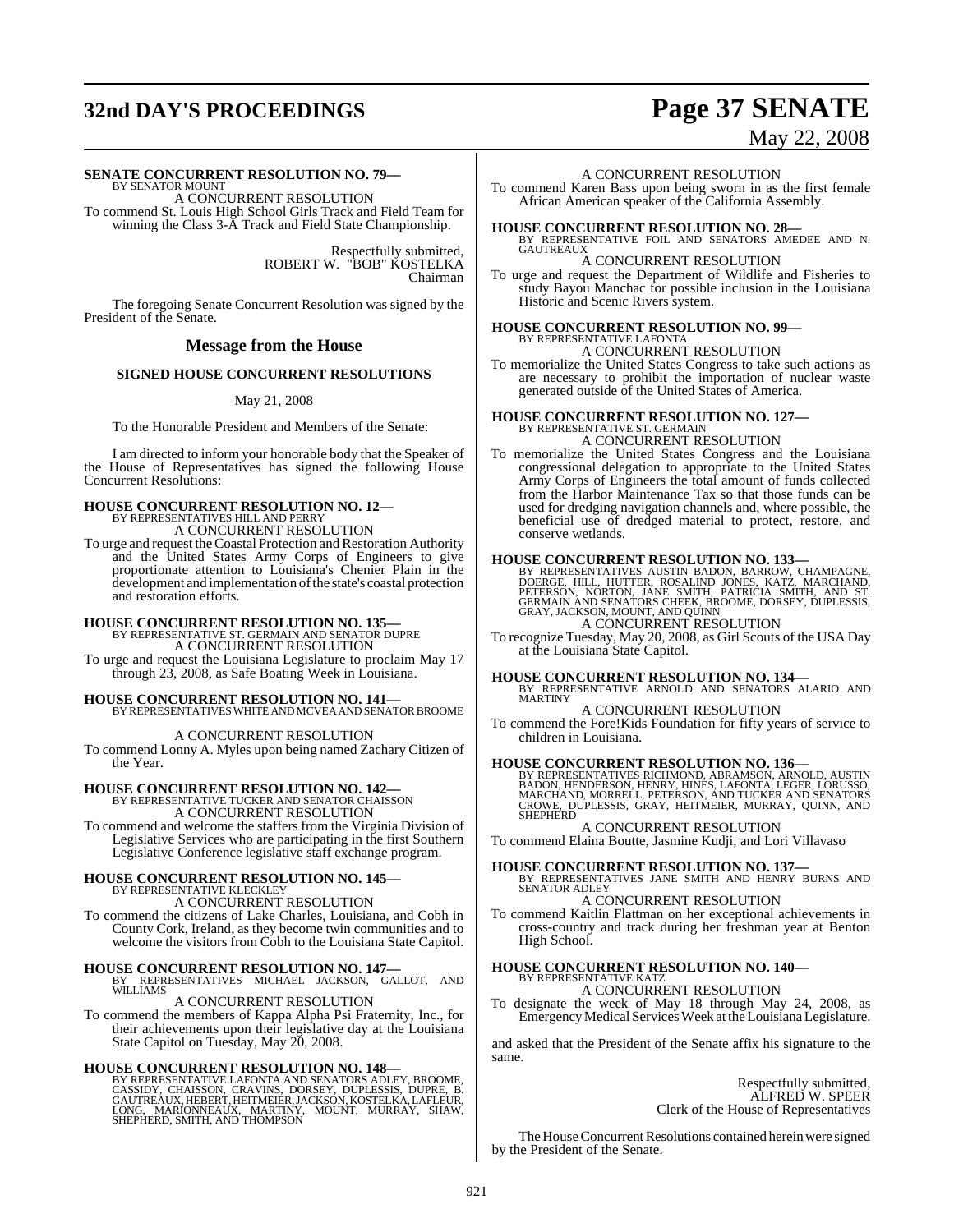# **Page 38 SENATE 32nd DAY'S PROCEEDINGS**

May 22, 2008

#### **Message from the House**

#### **SIGNED HOUSE BILLS AND JOINT RESOLUTIONS**

#### May 21, 2008

To the Honorable President and Members of the Senate:

I am directed to inform your honorable body that the Speaker of the House of Representatives has signed the following House Bills and Joint Resolutions:

**HOUSE BILL NO. 33—** BY REPRESENTATIVES GREENE AND NORTON AN ACT

To enact R.S. 14:108.1(D)(5) and (6), relative to aggravated flight from an officer; to provide with respect to circumstances where human life is endangered; and to provide for related matters.

**HOUSE BILL NO. 45—**<br>BY REPRESENTATIVES LEGER, ABRAMSON, ARNOLD, BALDONE,<br>BILLIOT, BURFORD, HENRY BURNS, CARMODY, CARTER,<br>CHAMPAGNE, CONNICK, GISCLAIR, HARDY, HARRISON, HAZEL,<br>HENRY, HINES, HONEY, HOWARD, GIROD JACKSON, LE

AN ACT

To amend and reenact R.S. 14:129.1, relative to intimidating, impeding, or injuring witnesses or officers of the court; to prohibit the intimidation, impeding, or injuring of an immediate family member of a witness or officer of the court; to provide for definitions; to amend the criminal penalties for such offense; and to provide for related matters.

#### **HOUSE BILL NO. 71—**

BY REPRESENTATIVE KLECKLEY AN ACT

To enact R.S. 49:191(4) and to repeal R.S. 49:191(2)(j), relative to the Department of Insurance, including provisions to provide for the re-creation of the Department of Insurance and the statutory entities made a part of the department by law; to provide for the effective termination date for all statutory authority for the existence of such statutory entities; and to provide for related matters.

**HOUSE BILL NO. 96**<br>BY REPRESENTATIVES WHITE, ABRAMSON, AUSTIN BADON, BOBBY<br>BADON, BALDONE, BILLIOT, BURFORD, HENRY BURNS, TIM BURNS,<br>BURRELL, CHAMPAGNE, CHANDLER, CHANEY, CONNICK, CROMER,<br>DIXON, DOVE, ELLINGTON, GISCLAIR,

#### AN ACT

To enact R.S. 14:62.8, relative to home invasion; to create the crime of home invasion; to provide for penalties; and to provide for related matters.

**HOUSE BILL NO. 121—** BY REPRESENTATIVES BALDONE AND WOOTON AN ACT

To amend and reenact R.S. 15:571.3(B)(3), relative to diminution of sentence for good behavior; to provide with respect to the maximum number of days an inmate may receive as "good time"; and to provide for related matters.

#### **HOUSE BILL NO. 148—**

BY REPRESENTATIVES HAZEL, LORUSSO, LEGER, AND LIGI AND SENATORS AMEDEE AND DORSEY AN ACT

To enact R.S. 14:93(A)(3), relative to cruelty to juveniles; to add intentionally or criminally negligently allowing any child under the age of seventeen years by any person over the age of

seventeen years to be present during the manufacturing, distribution, or purchasing or attempted manufacturing, distribution, or purchasing of a controlled dangerous substance in violation of the Uniform Controlled Dangerous Substances Law as an element of the crime of cruelty to juveniles; and to provide for related matters.

#### **HOUSE BILL NO. 163—**

BY REPRESENTATIVES LIGI AND LEGER AN ACT

To enact R.S. 14:56.4 and to repeal R.S. 14:59(A)(10), relative to damage to property; to create the crime of criminal damage to property by defacing with graffiti; to provide for penalties; to provide for definitions; and to provide for related matters.

**HOUSE BILL NO. 175—** BY REPRESENTATIVE MILLS AND SENATOR HEBERT AN ACT

To authorize and provide for the transfer or lease of certain state property in St. Martin Parish fromthe division of administration to the adjacent landowners, and to provide for related matters.

#### **HOUSE BILL NO. 185—**

BY REPRESENTATIVE BALDONE

- AN ACT
- To amend and reenact R.S. 14:31(B) and 32(C), relative to homicide; to provide with respect to the criminal penalties for manslaughter and negligent homicide; to amend the criminal penalty provisions applicable when the victim is under the age of ten years; and to provide for related matters.

# **HOUSE BILL NO. 214—** BY REPRESENTATIVE KLECKLEY

AN ACT

To enact R.S. 22:990.1, relative to foreign and alien insurers; to provide for the notification of the appointment of officers or directors; to provide for the definition of senior officer; to provide for additional information for directors and officers; and to provide for related matters.

#### **HOUSE BILL NO. 268—**

BY REPRESENTATIVES ELBERT GUILLORY, ARMES, AUBERT,<br>BOBBY BADON, BARROW, BURRELL, DIXON, FANNIN, FRANKLIN,<br>HARDY, HONEY, HOWARD, MICHAEL JACKSON, ROSALIND, JONES,<br>LAFONTA, MARCHAND, NORTON, PETERSON, RICHARD, RICHMOND,<br>PATR SENATOR BROOME

AN ACT

To amend and reenact R.S. 15:711(G) and 1111(I), relative to work release programs; to provide for the eligibility of inmates convicted of certain offenses involving controlled dangerous substances to participate in work release programs; and to provide for related matters.

**HOUSE BILL NO. 286—**<br>BY REPRESENTATIVES MORRELL, ABRAMSON, ARNOLD, AUBERT, BALDONE, BILLIOT, HENRY BURNS, CHANDLER, CONNICK, DIXON, FANNIN, GISCLAIR, HARDY, HARRISON, HENRY, HINES, HOFFMANN, HOWARD, SAM JONES, KATZ, LEGER

To amend and reenact R.S. 14:102.5(C) and (D) and to repeal R.S. To amend and reenact R.S. 14:102.5(C) and (D) and to repeal R.S. 14:102.5(E), relative to dogfighting; to provide for penalties; and to provide for related matters.

**HOUSE BILL NO. 343—** BY REPRESENTATIVES PERRY AND ST. GERMAIN AND SENATOR DUPRE

#### AN ACT

To amend and reenact R.S. 56:499.4, relative to night shrimping; to make corrections to the night shrimping line; and to provide for related matters.

#### **HOUSE BILL NO. 476—**

BY REPRESENTATIVES FANNIN AND DIXON

AN ACT

To authorize and provide for the transfer or lease of certain state property in Bienville Parish to the Department of Transportation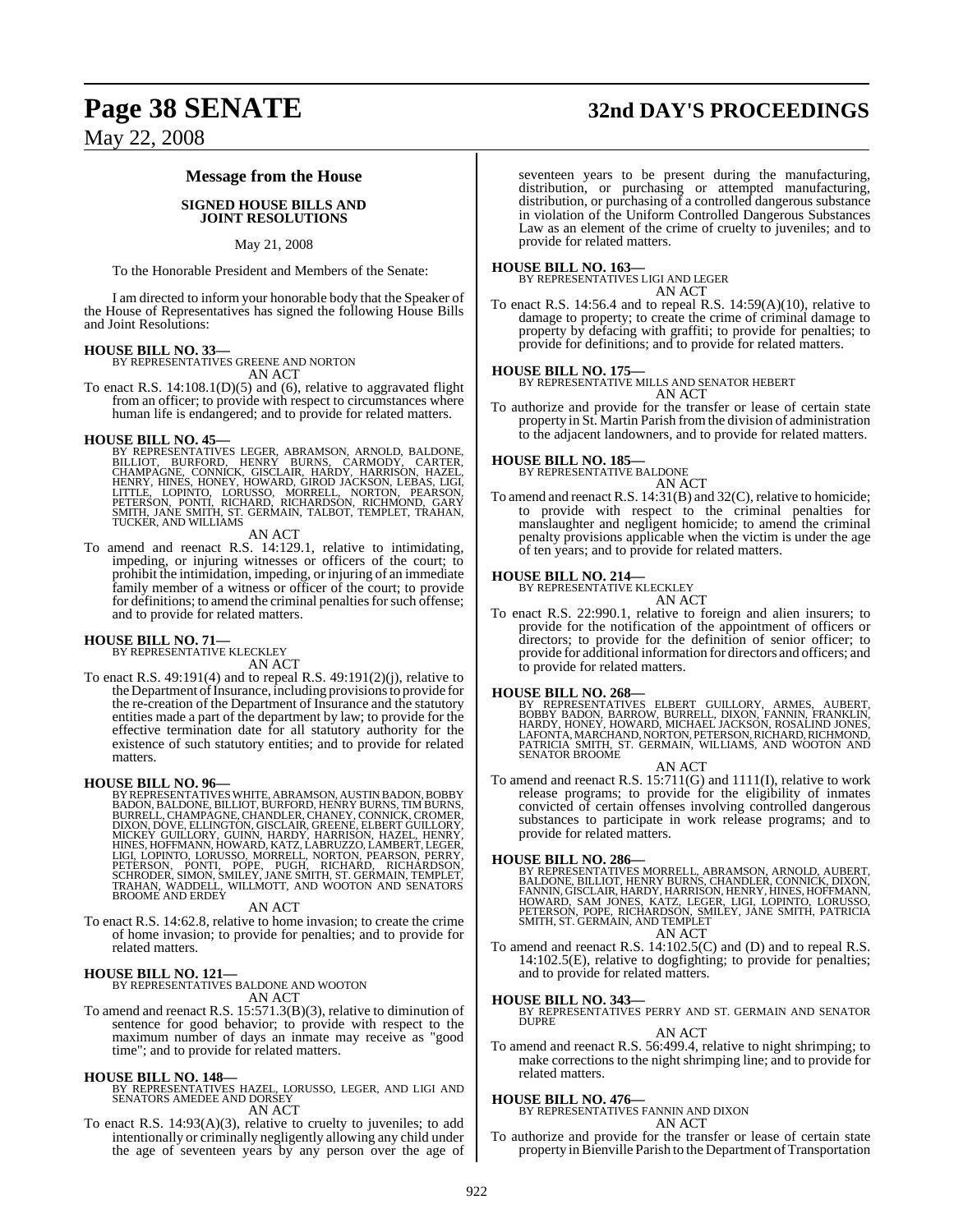# **32nd DAY'S PROCEEDINGS Page 39 SENATE**

# May 22, 2008

and Development from the Department of Culture, Recreation and Tourism; and to provide for related matters.

# **HOUSE BILL NO. 477—** BY REPRESENTATIVE DIXON

AN ACT

To authorize and provide for the transfer or lease of certain state property in Rapides Parish to the Department of Transportation and Development from the Department of Health and Hospitals; and to provide for related matters.

# **HOUSE BILL NO. 615—** BY REPRESENTATIVE DIXON

AN ACT

To authorize and provide for the transfer or lease of certain state property in Rapides Parish to the Department of Transportation and Development from the Department of Health and Hospitals; and to provide for related matters.

**HOUSE BILL NO. 642—** BY REPRESENTATIVES SCHRODER AND NORTON AN ACT

To amend and reenact R.S. 14:43.1(C)(2), 43.2(C)(2), 43.3(C)(2), 78.1(D)(2), 81.1(E)(2), and 81.2(E)(1), relative to criminal penalties for certain sex offenses; to amend the criminal penalties for certain sex offenses when the victim is under the age of thirteen years; and to provide for related matters.

#### **HOUSE BILL NO. 694—**

BY REPRESENTATIVE ST. GERMAIN AND SENATOR DUPRE AN ACT

To amend and reenact R.S. 56:116(D), relative to special hunting seasons; to provide for a special open deer hunting season; to provide for eligibility; and to provide for related matters.

#### **HOUSE BILL NO. 695—**

BY REPRESENTATIVE ST. GERMAIN AND SENATOR DUPRE AN ACT

To repeal R.S. 34:851.15(A)(2)(c), relative to personal watercraft; to remove the exemption for personal watercraft from provisions applicable to motorboats towing waterskis or similar contrivance.

**HOUSE BILL NO. 697—** BY REPRESENTATIVE ST. GERMAIN AND SENATOR DUPRE AN ACT

To amend and reenact R.S. 34:851.2(3) and 851.19, relative to vessels; to provide for definitions; to provide for operation of certain vessels; and to provide for related matters.

#### **HOUSE BILL NO. 698—**

BY REPRESENTATIVE ST. GERMAIN AND SENATOR DUPRE AN ACT

To amend and reenact R.S. 56:143(A), relative to hunting; to provide for the wearing of "hunter orange" during deer season; and to provide for related matters.

#### **HOUSE BILL NO. 701—**

BY REPRESENTATIVE ST. GERMAIN AND SENATOR DUPRE AN ACT

To amend and reenact R.S. 56:8(26), (42), (57), (58), (66), (91), (110), and (112), 320(A), 325(C), 326.1, 327(A)(1)(introductory paragraph) and (2), 332(M), 411, 412, and 413, to enact R.S.  $56:8(109.1)$ , and to repeal R.S.  $56:327(A)(1)(a)$ , (b), and (c), relative to game fish; to define what fish species are game fish; to define "commercial fishing"; to define "recreational fishing"; to define "aquaculture"; to define "domesticated fish"; to delineate what restrictions apply to game fish, to aquaculturally raised fish, to commercial fishing, and to recreational fishing; to provide relative to transportation of game fish fingerlings; and to provide for related matters.

#### **HOUSE BILL NO. 702—**

BY REPRESENTATIVES ST. GERMAIN AND DOVE AND SENATOR DUPRE AN ACT

To amend and reenact R.S. 56:322.1(A) and (H) and 322.2(B) and (D) and to repeal R.S. 56:322.1(D), relative to commercial taking of shad and skipjack; to remove provisions for a closed season; to provide relative to the prohibition for nighttime taking of commercial shad; to authorize the keeping of other commercial species of fish; and to provide for related matters.

# **HOUSE BILL NO. 770—** BY REPRESENTATIVE GREENE

AN ACT

To amend and reenact R.S. 14:81.3(A) and (F) and R.S. 15:537(A), relative to the crime of computer-aided solicitation of a minor; to provide for the elements of the crime; to provide with respect to where the offense occurred; to provide that persons convicted of computer-aided solicitation of a minor shall not be eligible for diminution of sentence for good behavior; and to provide for related matters.

# **HOUSE BILL NO. 1025—** BY REPRESENTATIVE ST. GERMAIN

AN ACT

To amend and reenact R.S.  $56:104(A)(2)$ , (4), and (7) and 302.1(B)(1) and (C)(2)(a), to enactR.S. 56:104(E), and to repeal R.S. 56:104(A)(6), relative to nonresident hunting and fishing licenses; to provide for one-day costs for each nonresident hunting or fishing license; and to provide for related matters.

# **HOUSE BILL NO. 1046—** BY REPRESENTATIVE ST. GERMAIN

AN ACT

To authorize and provide for the transfer or lease of certain state properties located in Iberville Parish, from the state of Louisiana, division of administration, office of state lands, to the Department of Transportation and Development; and to provide for related matters.

#### **HOUSE BILL NO. 274—**

BY REPRESENTATIVE GALLOT

AN ACT To enact R.S. 49:191(3)(m) and to repeal R.S. 49:191(2)(h), relative to the Department of StateCivil Service, including provisionsto provide for the re-creation of the Department of State Civil Service and the statutory entities made a part of the department by law; to provide for the effective termination date for all statutory authority for the existence of such statutory entities; and to provide for related matters.

# **HOUSE BILL NO. 276—** BY REPRESENTATIVE GALLOT

AN ACT To enact R.S. 49:191(3)(m) and to repeal R.S. 49:191(2)(i), relative to the Department of State, including provisions to provide for the re-creation of the Department of State and the statutory entities made a part of the department by law; to provide for the effective termination date for all statutory authority for the existence of such statutory entities; and to provide for related matters.

**HOUSE BILL NO. 333—** BY REPRESENTATIVE KLECKLEY

## AN ACT

To amend and reenact R.S. 22:1243(A) and 1244(A) and to enact R.S. 22:1242(1)(h) and (i), relative to insurance fraud; to define fraudulent insurance acts; to provide for penalties and restitution; and to provide for related matters.

#### **HOUSE BILL NO. 691—**

BY REPRESENTATIVE TALBOT AND SENATOR ERDEY AN ACT

To amend and reenact R.S. 22:231(E), 232(2), 234(A)(2), 236(7)(a),  $237(B)(1)$  and (C),  $239.1(C)(2)$  and (3),  $240(A)$  and (F)(3), and 242(B), relative to the Louisiana Health Plan; to provide for definitions; to define eligibility; to establish definitions of rates